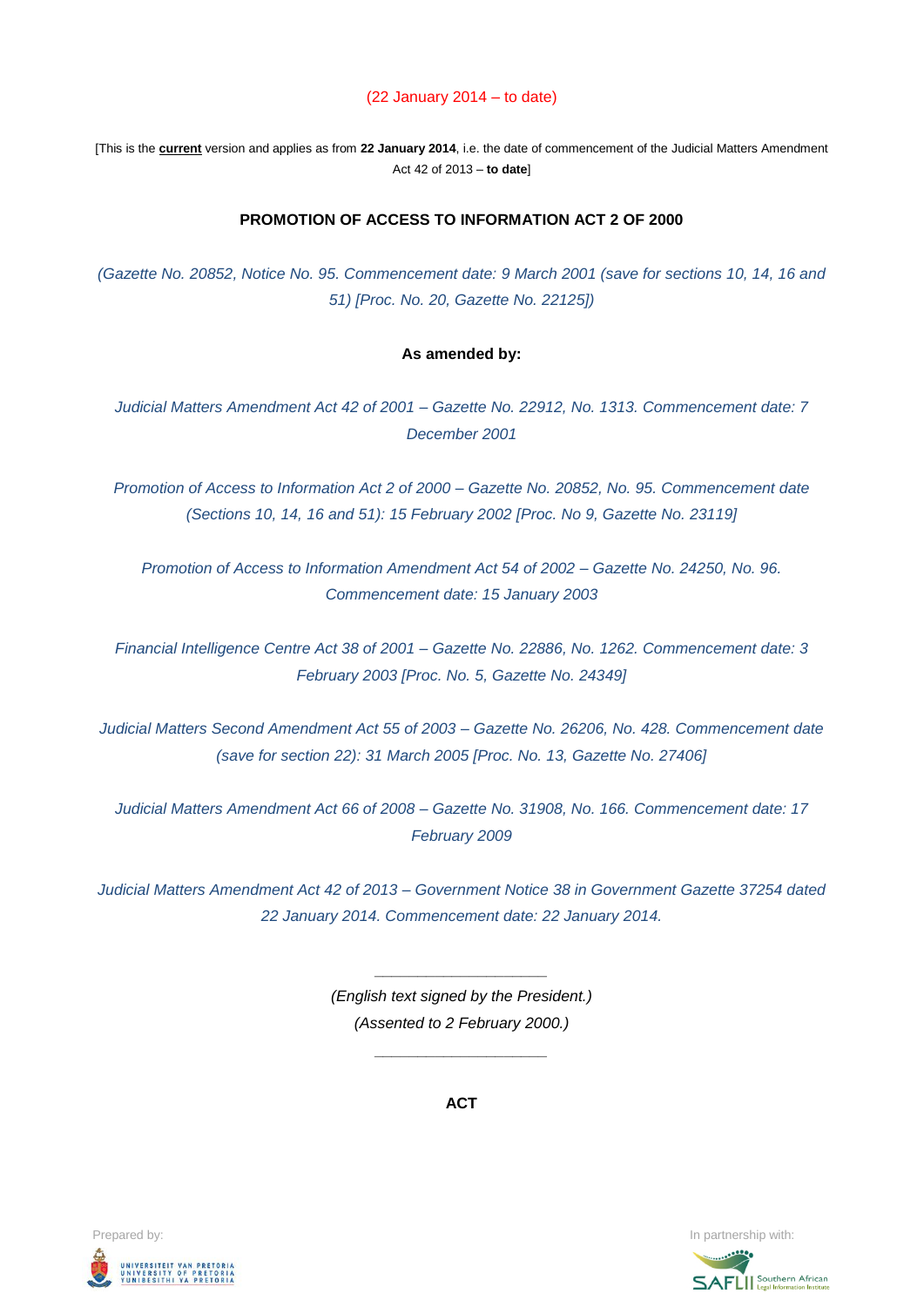#### Page 2 of 84

**To give effect to the constitutional right of access to any information held by the State and any information that is held by another person and that is required for the exercise or protection of any rights; and to provide for matters connected therewith.**

### **PREAMBLE**

# **RECOGNISING THAT -**

- the system of government in South Africa before 27 April 1994, amongst others, resulted in a secretive and unresponsive culture in public and private bodies which often led to an abuse of power and human rights violations;
- section 8 of the Constitution provides for the horizontal application of the rights in the Bill of Rights to juristic persons to the extent required by the nature of the rights and the nature of those juristic persons;
- section 32(1)(*a*) of the Constitution provides that everyone has the right of access to any information held by the State;
- section 32(1)(b) of the Constitution provides for the horizontal application of the right of access to information held by another person to everyone when that information is required for the exercise or protection of any rights;
- and national legislation must be enacted to give effect to this right in section 32 of the Constitution;

# **AND BEARING IN MIND THAT –**

- the State must respect, protect, promote and fulfil, at least, all the rights in the Bill of Rights which is the cornerstone of democracy in South Africa;
- the right of access to any information held by a public or private body may be limited to the extent that the limitations are reasonable and justifiable in an open and democratic society based on human dignity, equality and freedom as contemplated in section 36 of the Constitution;
- reasonable legislative measures may, in terms of section 32(2) of the Constitution, be provided to alleviate the administrative and financial burden on the State in giving effect to its obligation to promote and fulfil the right of access to information;

## **AND IN ORDER TO –**

 foster a culture of transparency and accountability in public and private bodies by giving effect to the right of access of information;



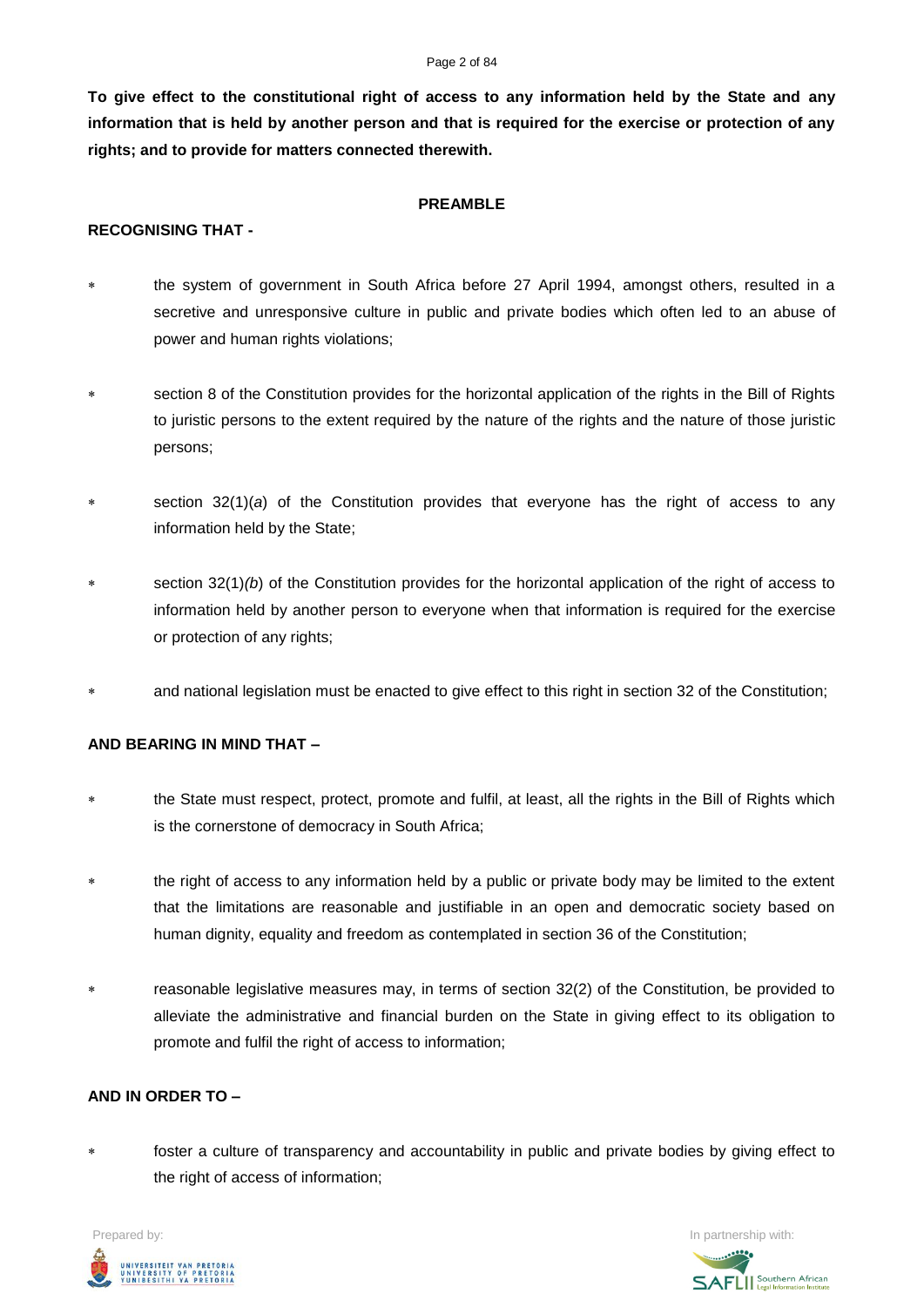actively promote a society in which the people of South Africa have effective access to information to enable them to more fully exercise and protect all of their rights,

BE IT THEREFORE ENACTED by the Parliament of the Republic of South Africa, as follows: -

# **CONTENTS OF ACT**

## **Section**

# **PART 1 INTRODUCTORY PROVISIONS**

# *CHAPTER 1 DEFINITIONS AND INTERPRETATION*

- 1. Definitions
- 2. Interpretation of Act

# *CHAPTER 2 GENERAL APPLICATION PROVISIONS*

- 3. Act applies to record whenever it came into existence
- 4. Records held by official or independent contractor of public or private body
- 5. Application of other legislation prohibiting or restricting disclosure
- 6. Application of other legislation providing for access
- 7. Act not applying to records requested for criminal or civil proceedings after commencement of proceedings *(Item 7 substituted by section 20 of Act 42 of 2001)*
- 8. Part applicable when performing functions as public or private body

# *CHAPTER 3 GENERAL INTRODUCTORY PROVISIONS*

- 9. Objects of Act
- 10. Guide on how to use Act

# **PART 2**

# **ACCESS TO RECORDS OF PUBLIC BODIES**

# *CHAPTER 1*

# *RIGHT OF ACCESS, AND SPECIFIC APPLICATION PROVISIONS*

- 11. Right of access to records of public bodies
- 12. Act not applying to certain public bodies or officials thereof



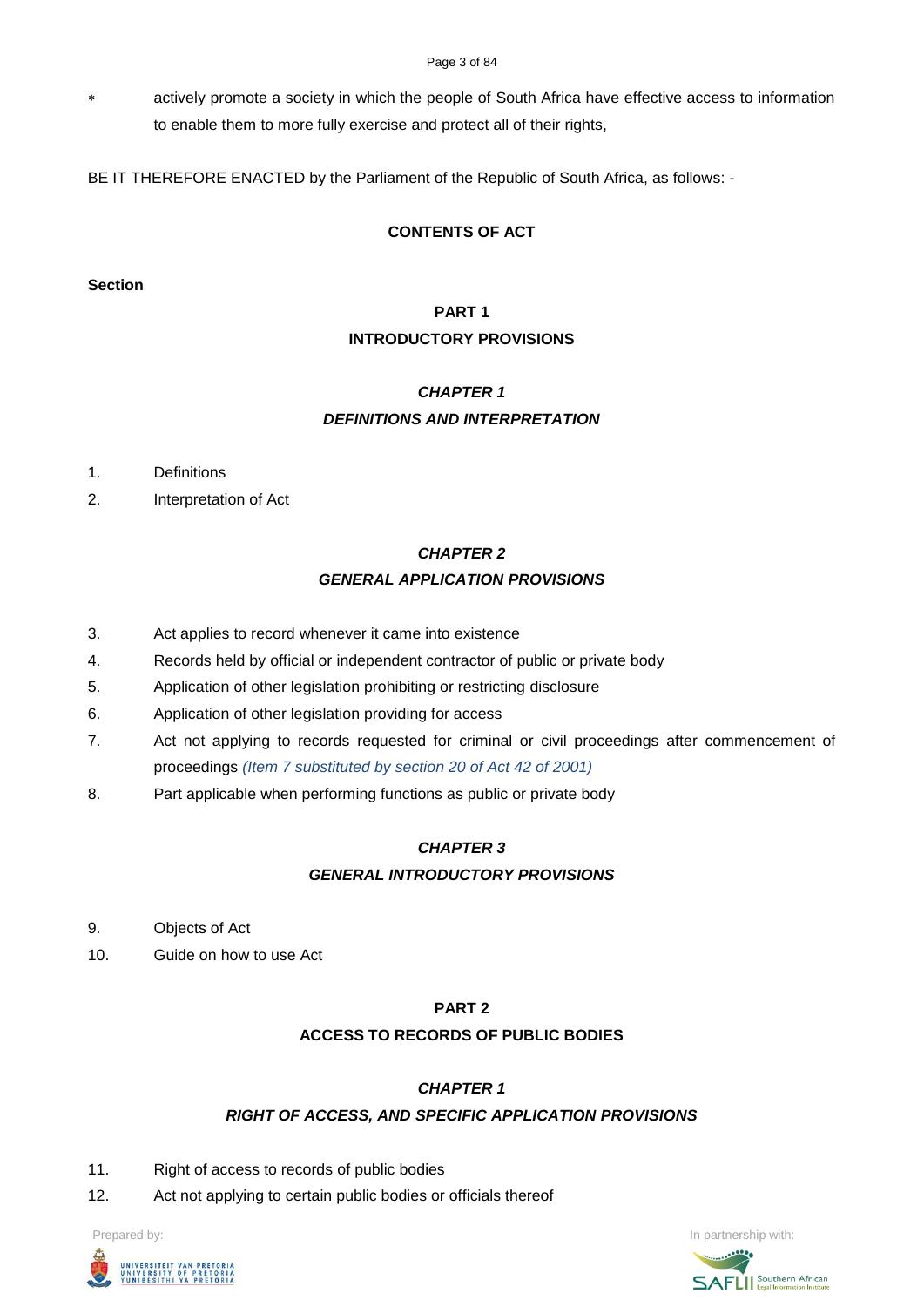#### Page 4 of 84

13. Body determined to be part of another public body

# *CHAPTER 2*

# *PUBLICATION AND AVAILABILITY OF CERTAIN RECORDS*

- 14. Manual on functions of, and index of records held by, public body
- 15. Voluntary disclosure and automatic availability of certain records
- 16. Information in telephone directory

# *CHAPTER 3 MANNER OF ACCESS*

- 17. Designation of deputy information officers, and delegation
- 18. Form of requests
- 19. Duty to assist requesters
- 20. Transfer of requests
- 21. Preservation of records until final decision on request
- 22. Fees
- 23. Records that cannot be found or do not exist
- 24. Deferral of access
- 25. Decision on request and notice thereof
- 26. Extension of period to deal with request
- 27. Deemed refusal of request
- 28. Severability
- 29. Access and forms of access
- 30. Access to health or other records
- 31. Language of access
- 32. Reports to Human Rights Commission

# *CHAPTER 4*

# *GROUNDS FOR REFUSAL OF ACCESS TO RECORDS*

- 33. Interpretation
- 34. Mandatory protection of privacy of third party who is natural person
- 35. Mandatory protection of certain records of South African Revenue Service
- 36. Mandatory protection of commercial information of third party
- 37. Mandatory protection of certain confidential information, and protection of certain other confidential information, of third party
- 38. Mandatory protection of safety of individuals, and protection of property
- 39. Mandatory protection of police dockets in bail proceedings, and protection of law enforcement and legal proceedings
- 40. Mandatory protection of records privileged from production in legal proceedings



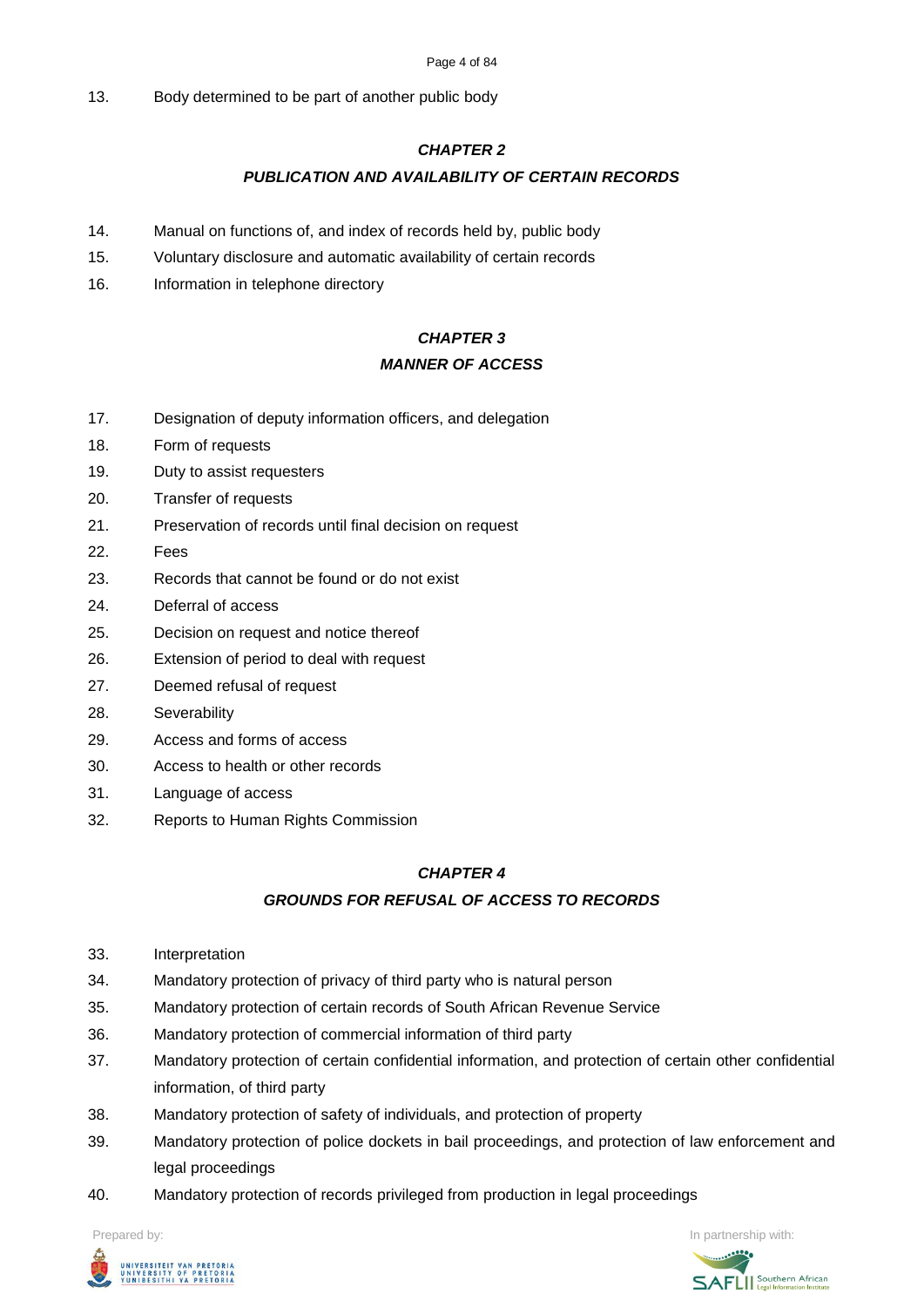#### Page 5 of 84

- 41. Defence, security and international relations of Republic
- 42. Economic interests and financial welfare of Republic and commercial activities of public bodies
- 43. Mandatory protection of research information of third party, and protection of research information of public body
- 44. Operations of public bodies
- 45. Manifestly frivolous or vexatious requests, or substantial and unreasonable diversion of resources
- 46. Mandatory disclosure in public interest

# *CHAPTER 5*

# *THIRD PARTY NOTIFICATION AND INTERVENTION*

- 47. Notice to third parties
- 48. Representations and consent by third parties
- 49. Decision on representations for refusal and notice thereof

# **PART 3**

# **ACCESS TO RECORDS OF PRIVATE BODIES**

# *CHAPTER 1 RIGHT OF ACCESS*

50. Right of access to records of private bodies

# *CHAPTER 2*

# *PUBLICATION AND AVAILABILITY OF CERTAIN RECORDS*

- 51. Manual
- 52. Voluntary disclosure and automatic availability of certain records

# *CHAPTER 3*

# *MANNER OF ACCESS*

- 53. Form of request
- 54. Fees
- 55. Records that cannot be found or do not exist
- 56. Decision on request and notice thereof
- 57. Extension of period to deal with request
- 58. Deemed refusal of request
- 59. Severability
- 60. Form of access
- 61. Access to health or other records



**Prepared by:** In partnership with:  $\frac{1}{2}$  in partnership with:  $\frac{1}{2}$  in partnership with:

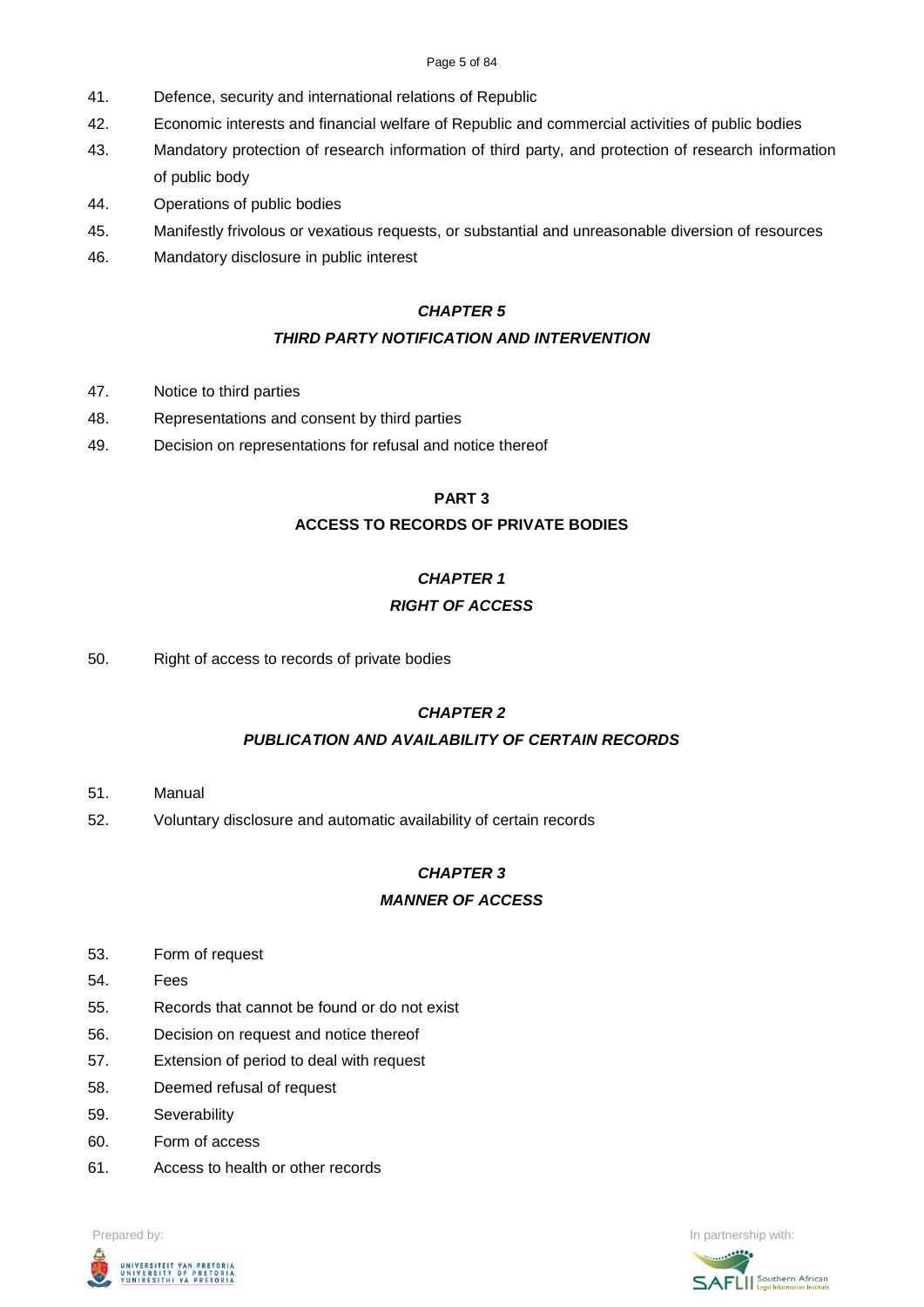# *CHAPTER 4*

# *GROUNDS FOR REFUSAL OF ACCESS TO RECORDS*

- 62. Interpretation
- 63. Mandatory protection of privacy of third party who is natural person
- 64. Mandatory protection of commercial information of third party
- 65. Mandatory protection of certain confidential information of third party
- 66. Mandatory protection of safety of individuals, and protection of property
- 67. Mandatory protection of records privileged from production in legal proceedings
- 68. Commercial information of private body
- 69. Mandatory protection of research information of third party, and protection of research information of private body
- 70. Mandatory disclosure in public interest

# *CHAPTER 5*

# *THIRD PARTY NOTIFICATION AND INTERVENTION*

- 71. Notice to third parties
- 72. Representations and consent by third parties
- 73. Decision on representations for refusal and notice thereof

# **PART 4**

# **APPEALS AGAINST DECISIONS**

# *CHAPTER 1*

*INTERNAL APPEALS AGAINST DECISIONS OF INFORMATION OFFICERS OF CERTAIN PUBLIC BODIES*

- 74. Right of internal appeal to relevant authority
- 75. Manner of internal appeal, and appeal fees
- 76. Notice to and representations by other interested parties
- 77. Decision on internal appeal and notice thereof

### *CHAPTER 2*

### *APPLICATIONS TO COURT*

- 78. Applications regarding decisions of information officers or relevant authorities of public bodies or heads of private bodies
- 79. Procedure
- 80. Disclosure of records to, and non-disclosure by, court
- 81. Proceedings are civil
- 82. Decision on application

**Prepared by:** In partnership with:  $\frac{1}{2}$  in partnership with:  $\frac{1}{2}$  in partnership with:



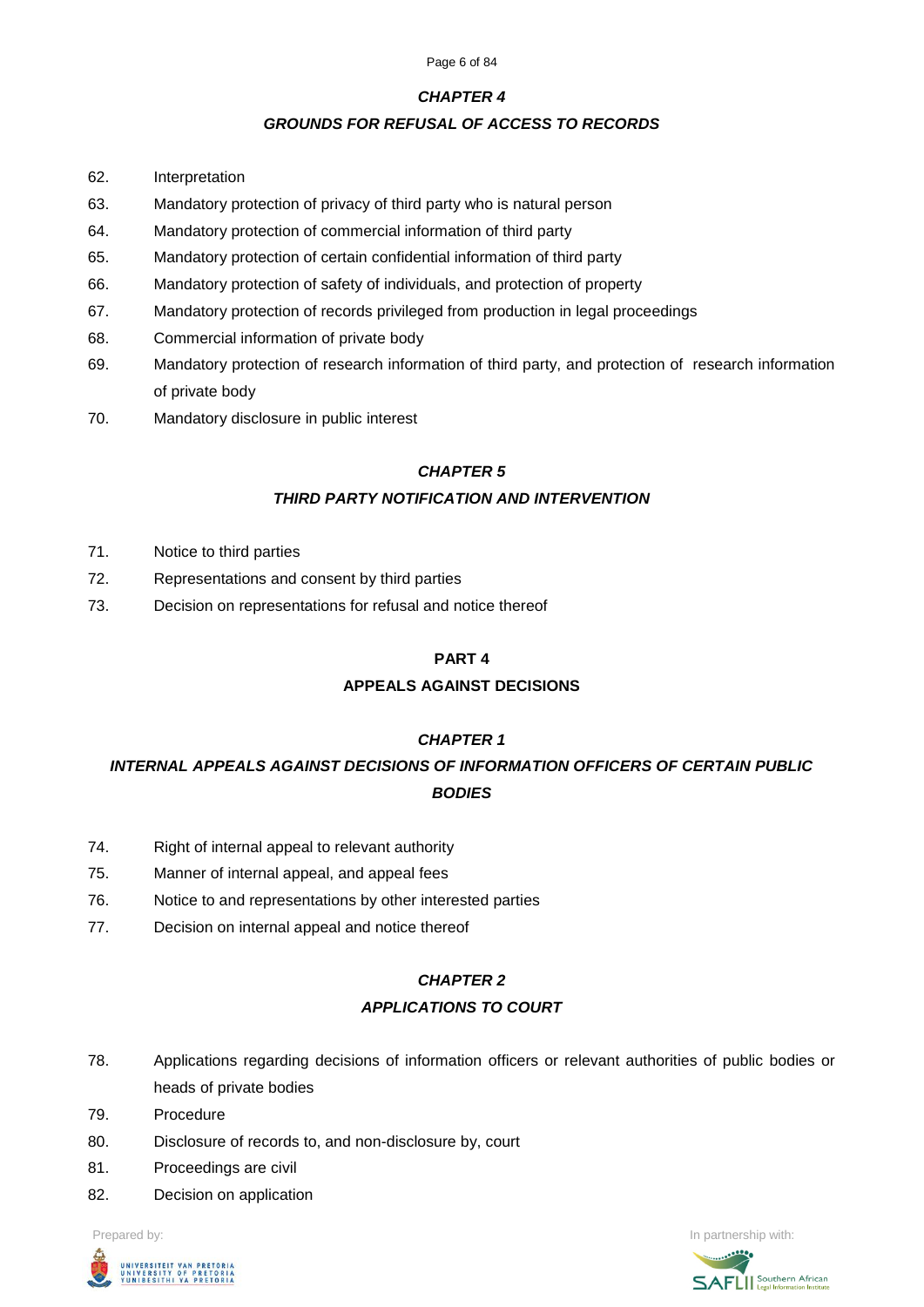# **PART 5**

# **HUMAN RIGHTS COMMISSION**

- 83. Additional functions of Human Rights Commission
- 84. Report to National Assembly by Human Rights Commission
- 85. Expenditure of Human Rights Commission in terms of Act

## **PART 6**

# **TRANSITIONAL ARRANGEMENTS**

- 86. Application of other legislation providing for access
- 87. Extended periods of dealing with requests during first two years
- 88. Correction of personal information

# **PART 7**

# **GENERAL PROVISIONS**

- 89. Liability
- 90. Offences
- 91. Amendment of Public Protector Act 23 of 1994
- 92. Regulations
- 93. Short title and commencement

# **SCHEDULE**

# **PART 1 INTRODUCTORY PROVISIONS**

# *CHAPTER 1*

# *DEFFINITIONS AND INTERPRETATION*

### **1. Definitions**

In this Act, unless the context otherwise indicates –

**"access fee"** means a fee prescribed for the purpose of section 22(6) or 54(6), as the case may be;

**"application"** means an application to a court in terms of section 78;

**"Constitution"** means the Constitution of the Republic of South Africa, 1996 (Act No.108 of 1996);

UNIVERSITEIT VAN PRETORIA<br>UNIVERSITY OF PRETORIA<br>YUNIBESITHI YA PRETORIA

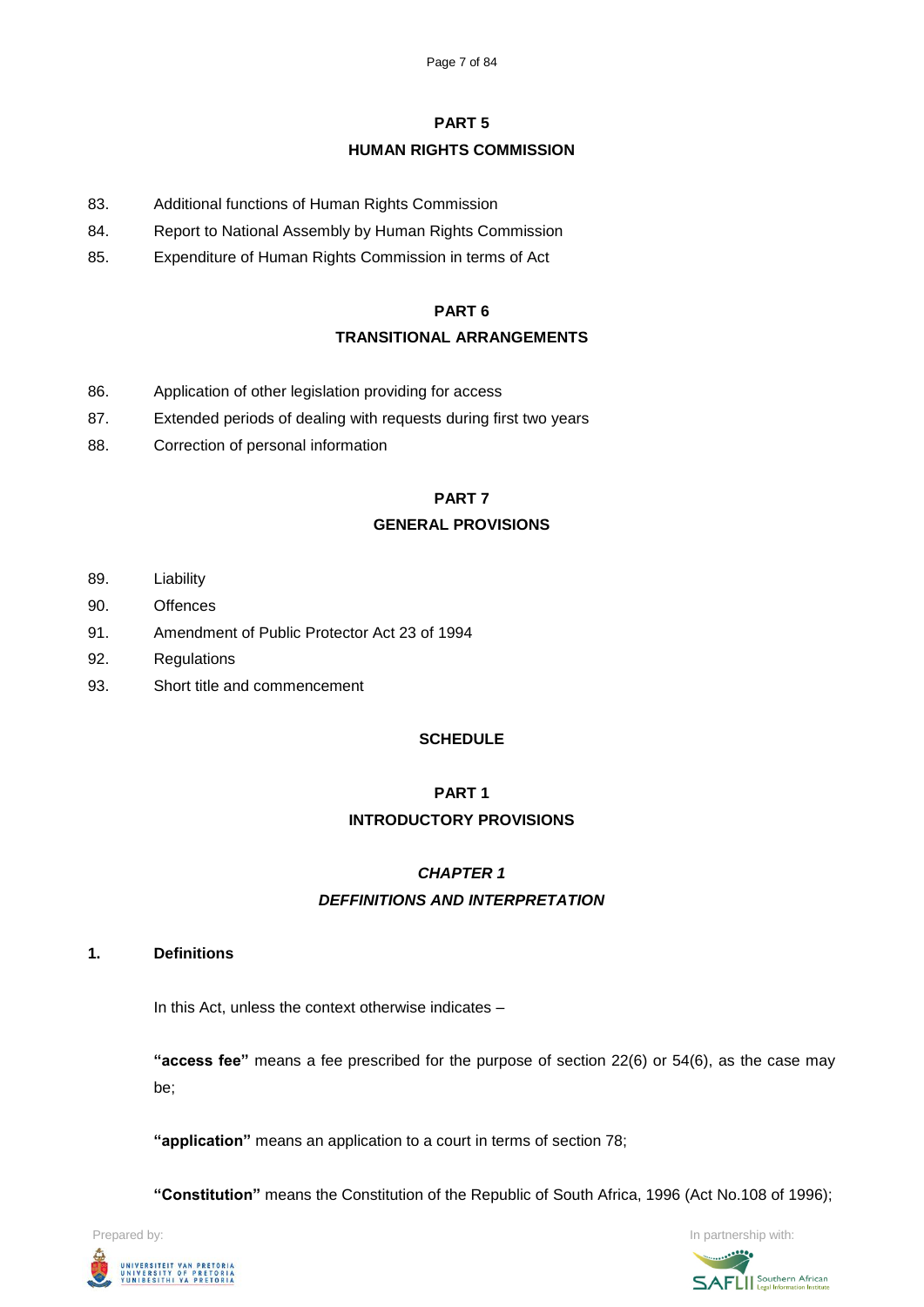# **"court"** means **–**

- *(a)* the Constitutional Court acting in terms of section 167(6)(*a*) of the Constitution; or
- *(b)* (i) a High Court or another court of similar status; or
	- (ii) a Magistrate's Court, either generally or in respect of a specified class of decisions in terms of this Act, designated by the Minister, by notice in the *Gazette* and presided over by a magistrate or an additional magistrate designated in terms of section 91A,

within whose area of jurisdiction –

- (*aa*) the decision of the information officer or relevant authority of a public body of the head or a private body has been taken;
- (*bb*) the public body or private body concerned has its principal place of administration or business; or
- (*cc*) the requester or third party concerned is domiciled or ordinarily resident;

### *(Definition of "court" substituted by section 1 of Act 54 of 2002)*

**"evaluative material"** means an evaluation or opinion prepared for the purpose of determining –

- *(a)* the suitability, eligibility or qualifications of the person to whom or which the evaluation or opinion relates –
	- (i) for employment or for appointment to office;
	- (ii) for promotion in employment or office or for continuance in employment or office;
	- (iii) for removal from employment or office; or
	- (iv) for the awarding of a scholarship, award, bursary, honour or similar benefit; or
- *(b)* whether any scholarship, award, bursary, honour or similar benefit should be continued, modified, cancelled or renewed;

**"head"** of, or in relation to, a private body means –



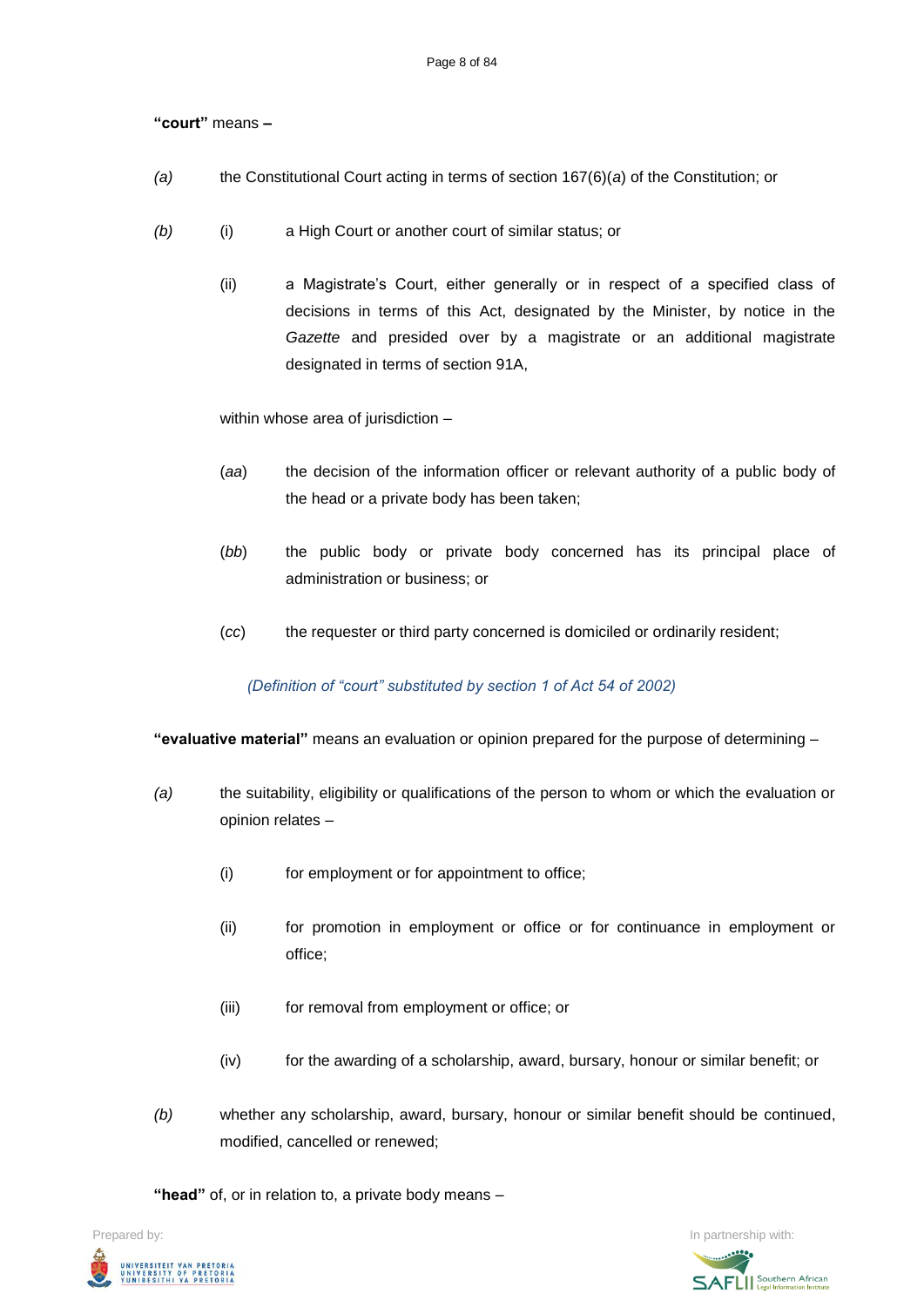- (a) in the case of a natural person, that natural person or any person duly authorised by that natural person;
- (b) in the case of a partnership, any partner of the partnership or any person duly authorised by the partnership;
- (c) in the case of a juristic person
	- (i) the chief executive officer of equivalent officer of the juristic person or any person duly authorised by that officer; or
	- (ii) the person who is acting as such or any person duly authorised by such acting person;

**"health practitioner"** means an individual who carries on, and is registered in terms of legislation to carry on, an occupation which involves the provision of care or treatment for the physical or mental health or for the well-being of individuals;

**"Human Rights Commission"** means the South African Human Rights Commission referred to in Section 181(1)(b) of the Constitution;

# **"individual's next of kin"** means **–**

- (a) an individual to whom the individual was married immediately before the individual's death;
- (b) an individual with whom the individual lived as if they were married immediately before the individual's death;
- (c) a parent, child, brother or sister of the individual; or
- (d) if
	- (i) there is no next of kin referred to in paragraphs *(a), (b)* and *(c)*; or
	- (ii) the requester concerned took all reasonable steps to locate such next of kin, but was unsuccessful,

an individual who is related to the individual in the second degree of affinity or consanguinity;

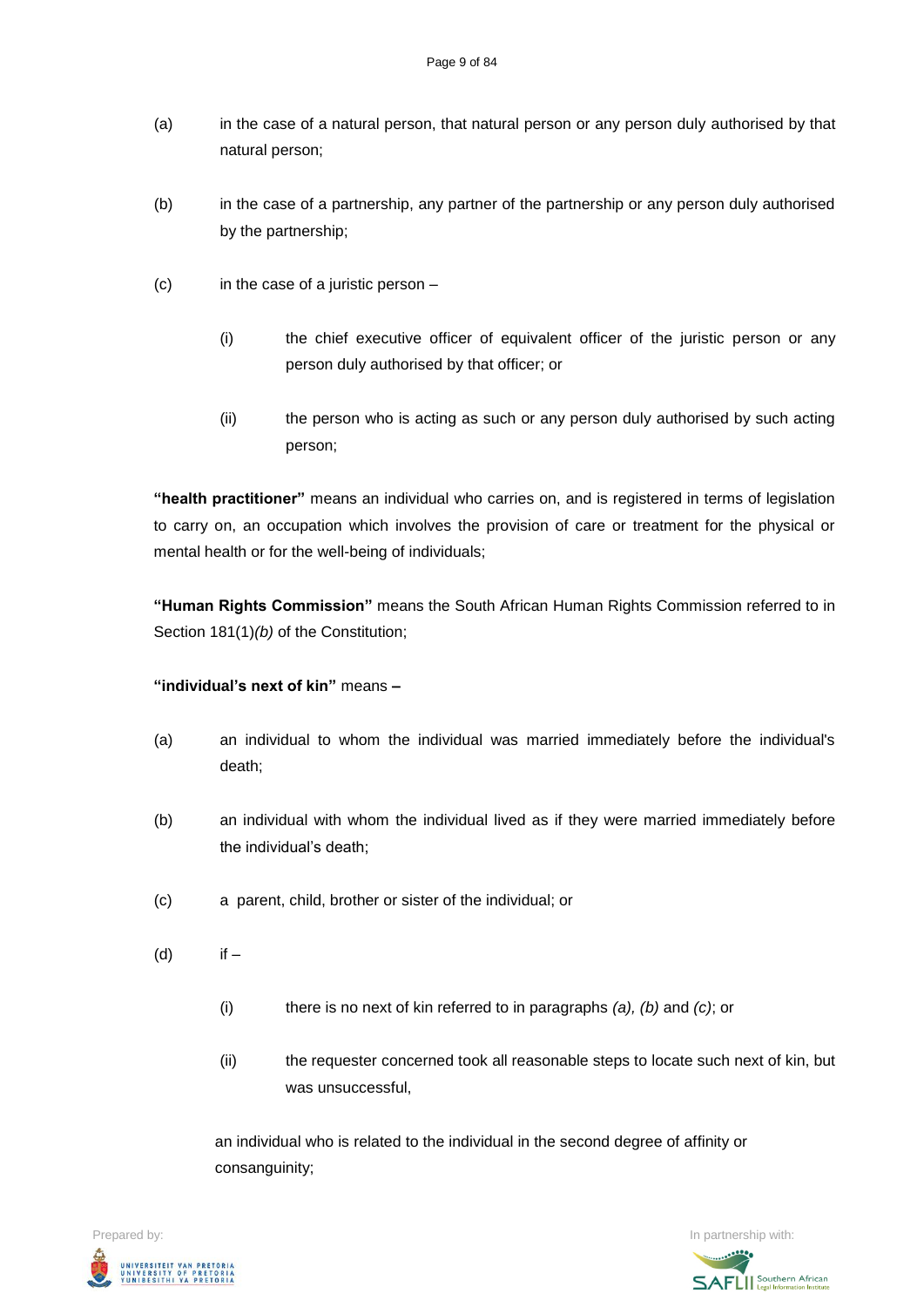### **"information officer"** of, or in relation to, a public body –

- (a) in the case of a national department, provincial administration or organisational component –
	- (i) mentioned in Column 1 of Schedule 1 or 3 to the Public Service Act, 1994 (Proclamation No. 103 of 1994), means the officer who is the incumbent of the post bearing the designation mentioned in Column 2 of the said Schedule 1 or 3 opposite the name of the relevant national department, provincial administration or organisational component or the person who is acting as such; or
	- (ii) not so mentioned, means the Director-General, head, executive director or equivalent officer, respectively, of that national department, provincial administration or organisational component, respectively, or the person who is acting as such;

### *(Definition of "information officer" substituted by section 21 of Act 42 of 2001)*

- (b) in the case of a municipality, means the municipal manager appointed in terms of section 82 of the Local Government: Municipal Structures Act, 1998 (Act No. 117 of 1998), or the person who is acting as such; or
- (c) in the case of any other public body, means the chief executive officer, or equivalent officer, of that public body or the person who is acting as such;

**"internal appeal"** means an internal appeal to the relevant authority in terms of section 74;

**"international organisation"** means an international organisation –

- (a) of states; or
- (b) established by the governments of states;

**"Minister"** means the Cabinet member responsible for the administration of justice;

**"notice"** means notice in writing, and "notify" and "notified" have corresponding meanings;

**"objects of this Act"** means the objects of this Act referred to in section 9;

**"official**", in relation to a public or private body, means –



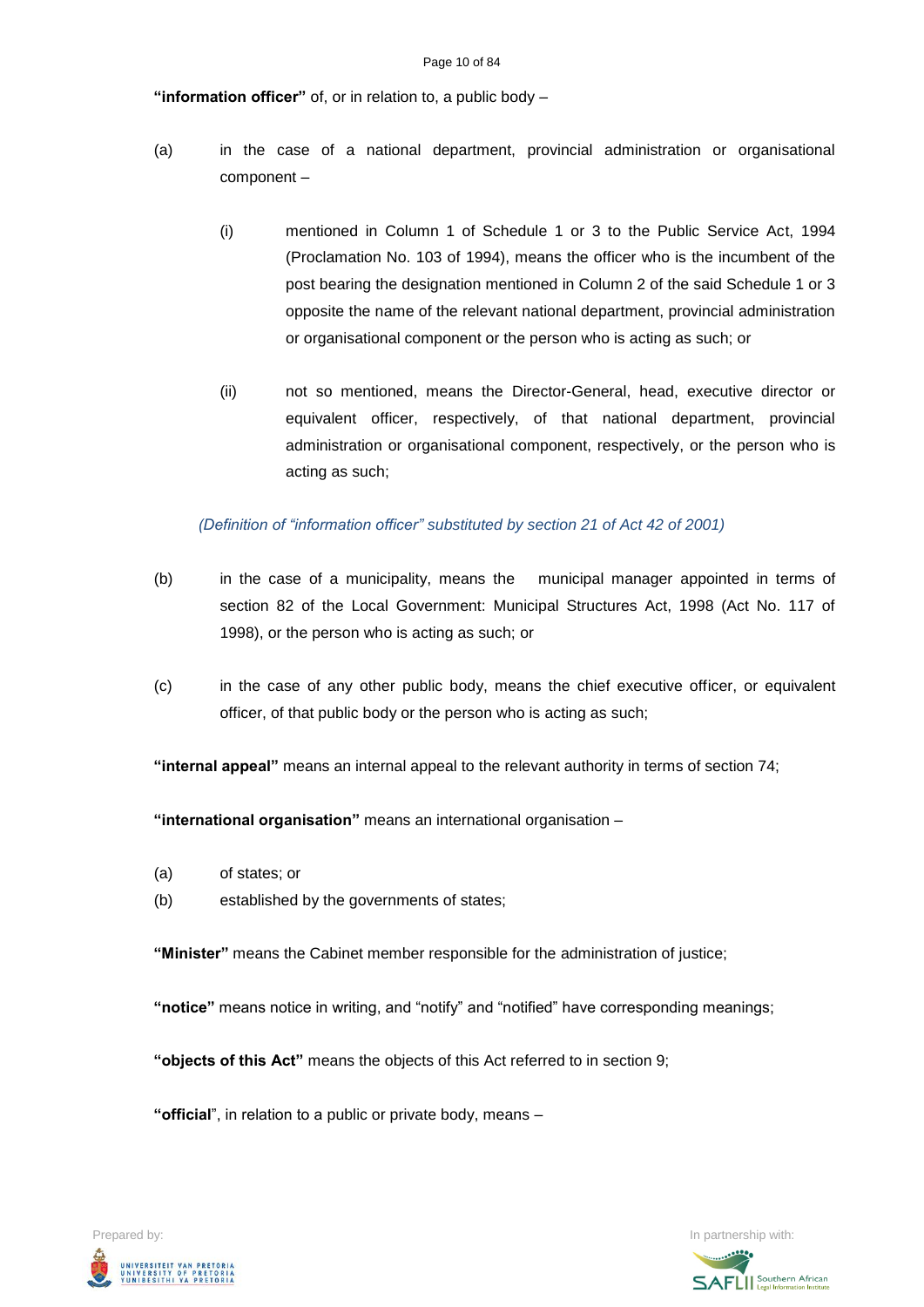- (a) any person in the employ (permanently or temporarily and full-time or part-time) of the public or private body, as the case may be, including the head of the body, in his or her capacity as such; or
- (b) a member of the public or private body, in his or her capacity as such;

**"person"** means a natural person or a juristic person;

**"personal information"** means information about an identifiable individual, including, but not limited to –

- (a) information relating to the race, gender, sex, pregnancy, marital status, national, ethnic or social origin, colour, sexual orientation, age, physical or mental health, well-being, disability, religion, conscience, belief, culture, language and birth of the individual;
- (b) information relating to the education or the medical, criminal or employment history of the individual or information relating to financial transactions in which the individual had been involved;
- (c) any identifying number, symbol or other particular assigned to the individual;
- (d) the address, fingerprints or blood type of the individual;
- (e) the personal opinions, views or preferences of the individual, except where they are about another individual or about a proposal for a grant, an award or a prize to be made to another individual;
- (f) correspondence sent by the individual that is implicitly or explicitly of a private or confidential nature or further correspondence that would reveal the contents of the original correspondence;
- (g) the views or opinions of another individual about the individual;
- (h) the views or opinions of another individual about a proposal for a grant, an award or a prize to be made to the individual, but excluding the name of the other individual where it appears with the views or opinions of the other individual; and
- (i) the name of the individual where it appears with the other personal information relating to the individual or where the disclosure of the name itself would reveal information about the individual,

but excludes information about an individual who has been dead for more than 20 years;

**Prepared by:** In partnership with:  $\frac{1}{2}$  in partnership with:  $\frac{1}{2}$  in partnership with: .<br>UNIVERSITEIT VAN PRETORIA<br>YUNIBESITHI YA PRETORIA

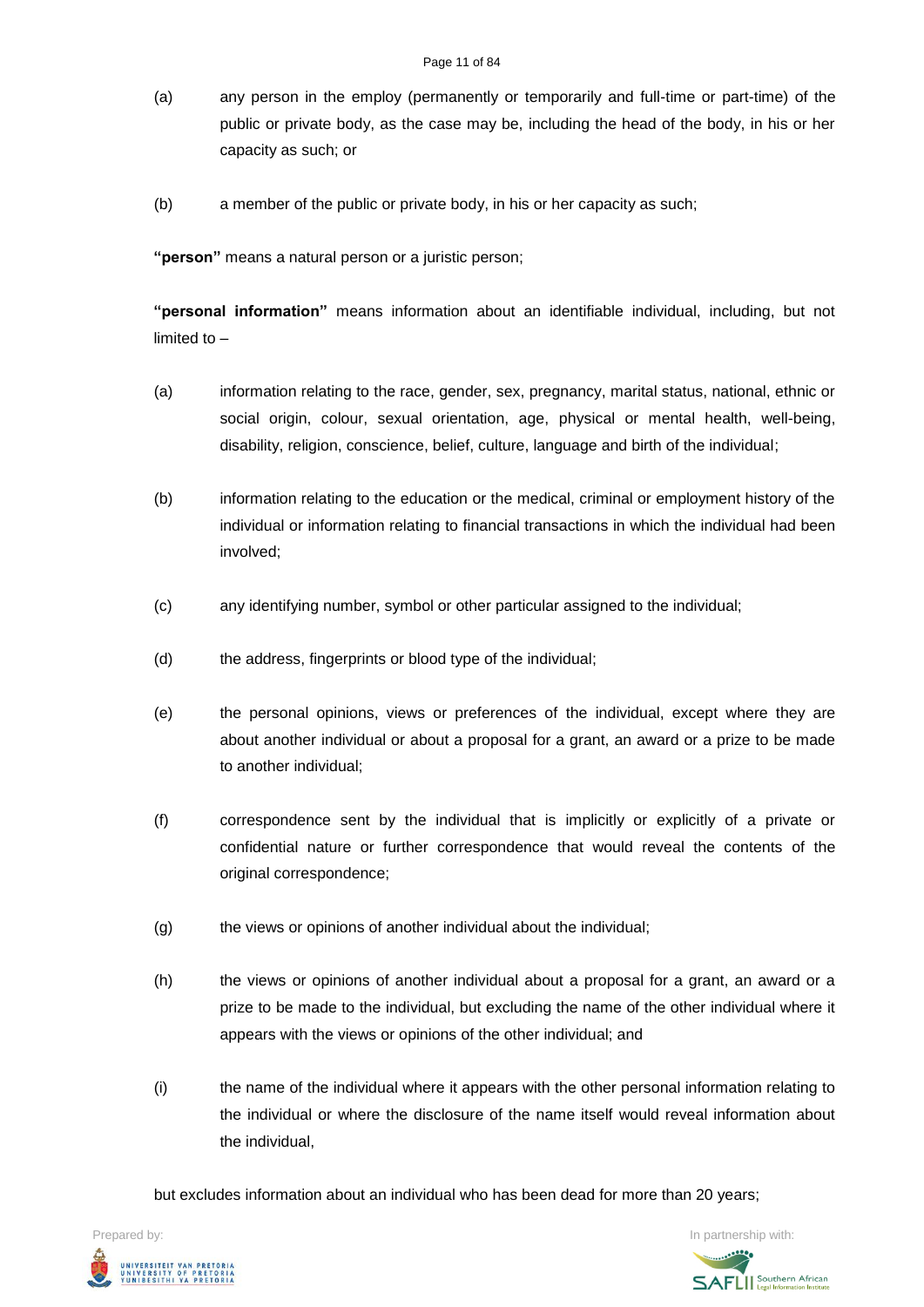**"personal requester"** means a requester seeking access to a record containing personal information about the requester;

**"prescribed**" means prescribed by regulation in terms of section 92;

**"private body"** means –

- (a) a natural person who carries or has carried on any trade, business or profession, but only in such capacity;
- (b) a partnership which carries or has carried on any trade, business or profession; or
- (c) any former or existing juristic person,

but excludes a public body;

**"public safety or environmental risk"** means harm or risk to the environment or the public (including individuals in their workplace) associated with –

- (a) a product or service which is available to the public;
- (b) a substance released into the environment, including, but not limited to, the workplace;
- (c) a substance intended for human or animal consumption;
- (d) a means of public transport; or
- (e) an installation or manufacturing process or substance which is used in that installation or process;

### **"public body"** means –

- (a) any department of state or administration in the national or provincial sphere of government or any municipality in the local sphere or government; or
- (b) any other functionary or institution when
	- (i) exercising a power or performing a duty in terms of the Constitution or a provincial constitution; or



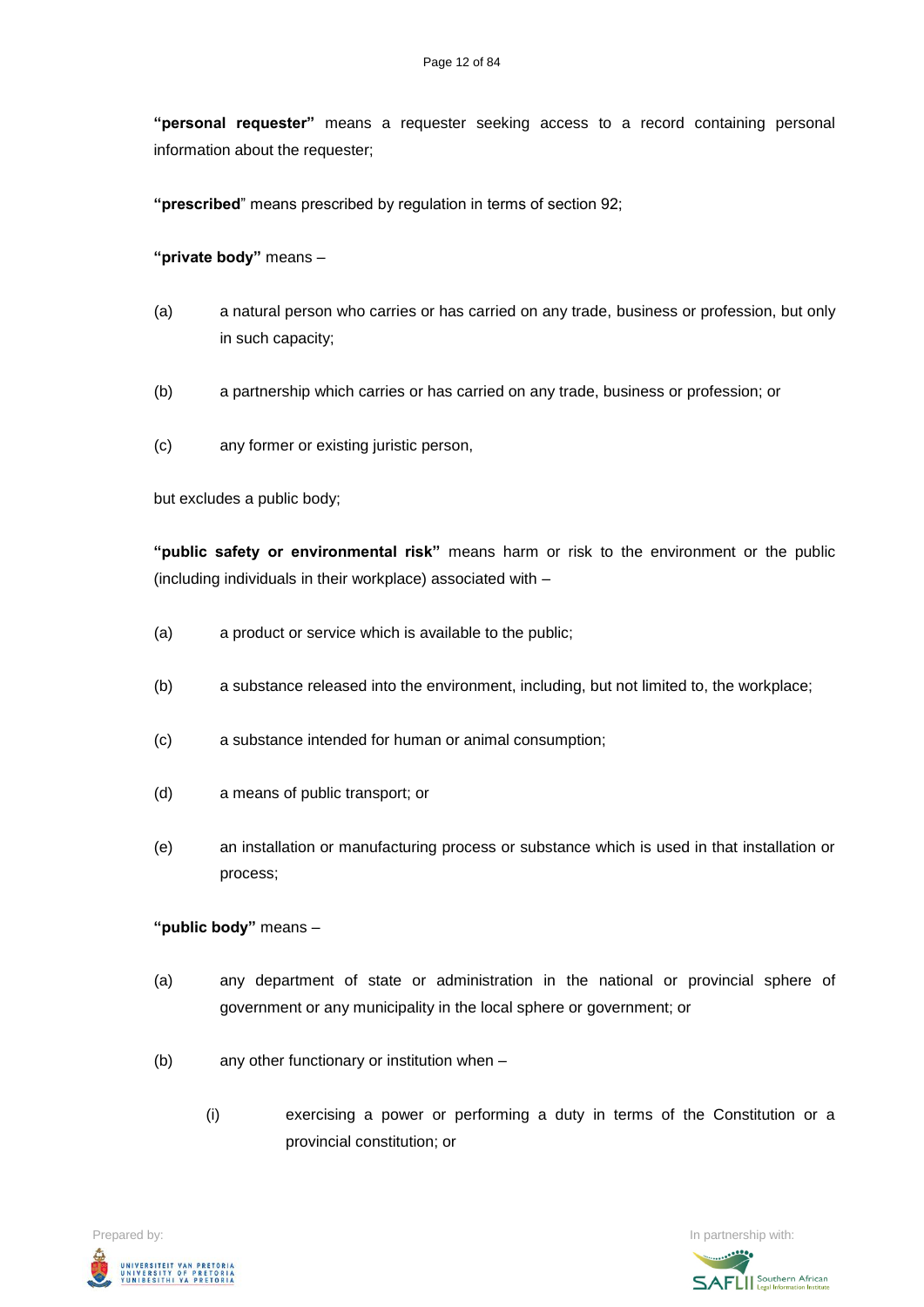(ii) exercising a public power or performing a public function in terms of any legislation;

**"record"** of, or in relation to, a public or private body, means any recorded information –

- (a) regardless of form or medium;
- (b) in the possession or under the control of that public or private body, respectively; and
- (c) whether or not it was created by that public or private body, respectively;

# **"relevant authority",** in relation to –

- (a) a public body referred to in paragraph *(a)* of the definition of "public body" in the national sphere of government, means –
	- (i) in the case of the Office of Presidency, the person designated in writing by the President; or
	- (ii) in any other case, the Minister responsible for that public body or the person designated in writing by that Minister;
- (b) a public body referred to in paragraph *(a)* of the definition of "public body" in the provincial sphere or government, means –
	- (i) in the case of the Office of a Premier, the person designated in writing by the Premier; or
	- (ii) in any other case, the member of the Executive Council responsible for that public body or the person designated in writing by that member; or
- (c) a municipality, means
	- (i) the mayor;
	- (ii) the speaker; or
	- (iii) any other person,

designated in writing by the Municipal Council of that municipality;

**"request for access",** in relation to –

**Prepared by:** In partnership with:  $\frac{1}{2}$  in partnership with:  $\frac{1}{2}$  in partnership with: UNIVERSITEIT VAN PRETORIA<br>UNIVERSITY OF PRETORIA<br>YUNIBESITHI YA PRETORIA

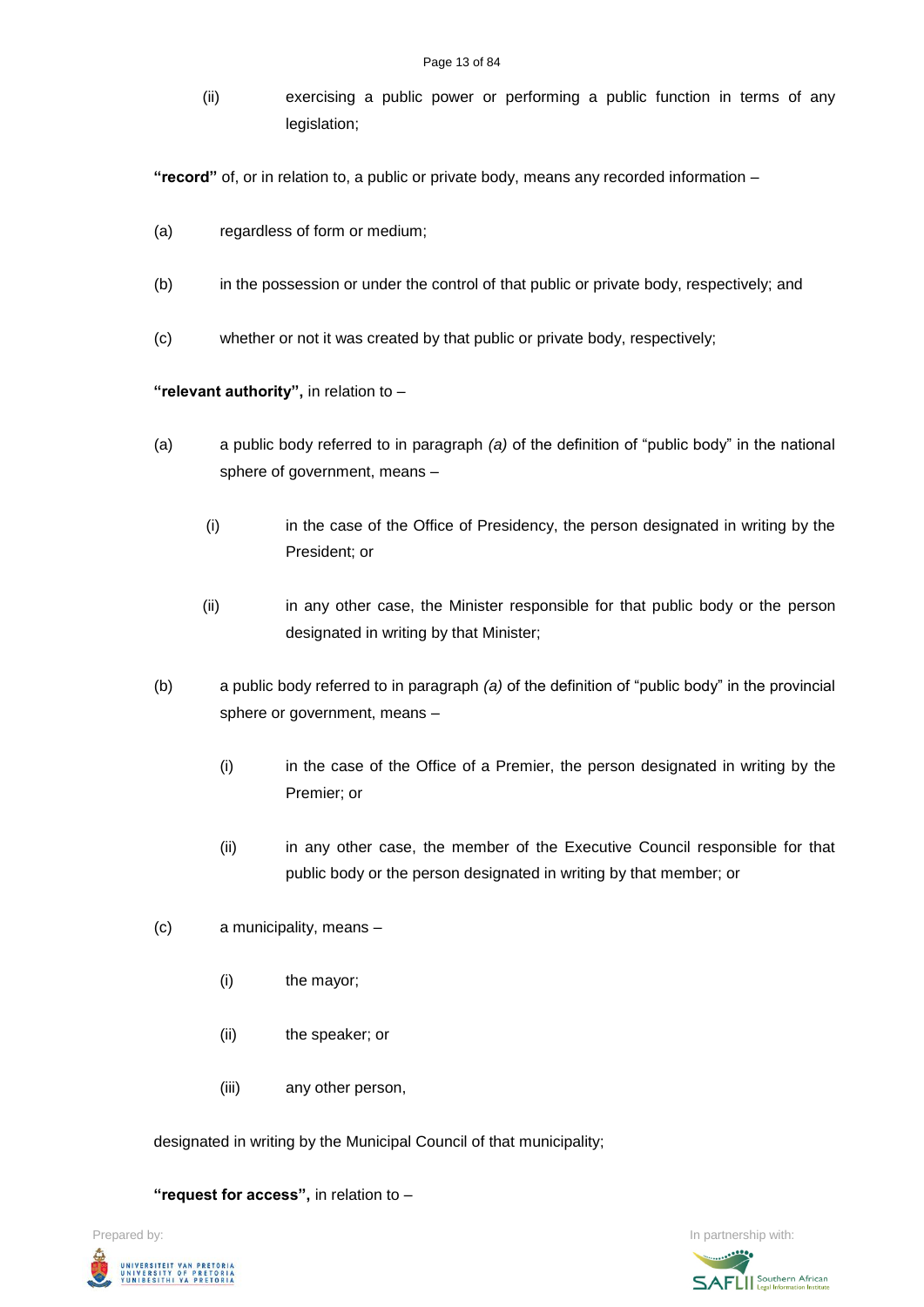- (a) a public body, means a request for access to a record of a public body in terms of section 11; or
- (b) a private body, means a request for access to a record of a private body in terms of section 50;

**"requester"** in relation to –

- (a) a public body, means
	- (i) any person (other than a public body contemplated in paragraph *(a)* or *(b)*(i) of the definition of "public body", or an official thereof) making a request for access to a record of that public body; or
	- (ii) a person acting on behalf of the person referred to in subparagraph (i);
- (b) a private body, means
	- (i) any person, including, but not limited to, a public body or an official thereof, making a request for access to a record of that private body; or
	- (ii) a person acting on behalf of the person contemplated in subparagraph (i);

# **"subversive or hostile activities"** means –

- (a) aggressive against the Republic;
- (b) sabotage or terrorism aimed at the people of the Republic or a strategic asset of the Republic, whether inside or outside the Republic;
- (c) an activity aimed at changing the constitutional order of the Republic by the use of force or violence; or
- (d) a foreign or hostile intelligence operation;

**"third party**", in relation to a request for access to –

(a) a record of a public body, means any person (including, but not limited to, the government of a foreign state, an international organisation or an organ of that government or organisation) other than –



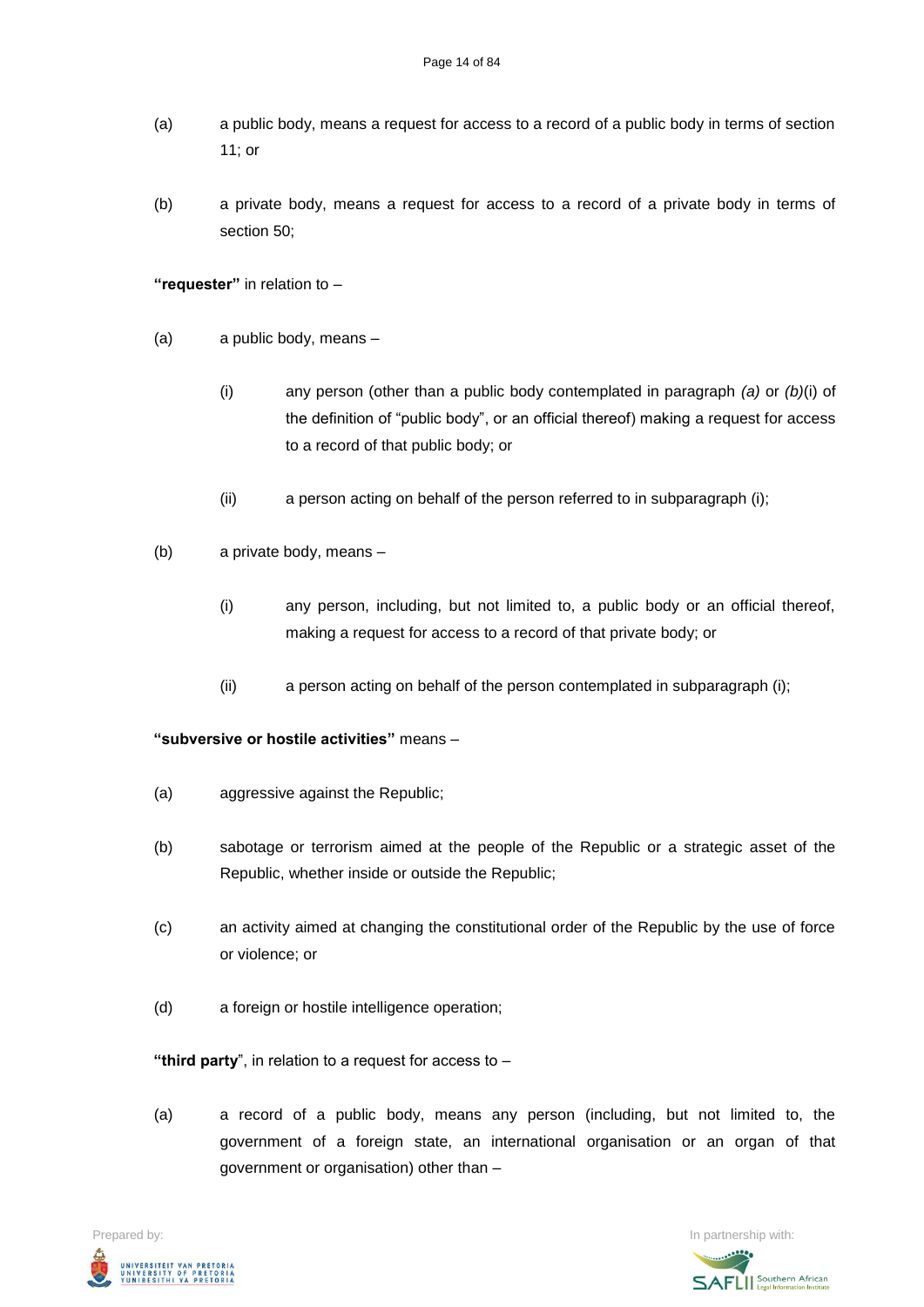- (i) the requester concerned; and
- (ii) a public body; or
- (b) a record of a private body, means any person (including, but not limited to, a public body) other than the requester,

but, for the purposes of sections 34 and 63, the reference to "person" in paragraphs (a) and (b) must be construed as a reference to "natural person";

**"this Act"** includes any regulation made and in force in terms of section 92;

**"transfer**"; in relation to a record, means transfer in terms of section 20(1) or (2), and "transferred" has a corresponding meaning;

**"working days**" means any days other than Saturdays, Sundays or public holidays, as defined in section 1 of the Public Holidays Act, 1994 (Act No. 36 of 1994).

# **2. Interpretation of Act**

- (1) When interpreting a provision of this Act, every court must prefer any reasonable interpretation of the provision that is consistent with the objects of this Act over any alternative interpretation that is inconsistent with those objects.
- (2) Section 12 must not be construed as excluding
	- (a) the Cabinet and its committees; or
	- (b) an individual member of Parliament or of a provincial legislature,

from the operation of the definition of "requester" in relation to a private body in section 1, section 50 and all other provisions of this Act related thereto.

(3) For the purposes of this Act, the South African Revenue Service, established by section 2 of the South African Revenue Service Act, 1997 (Act No. 34 of 1997), and referred to in section 35(1), is a public body.

*(Section 2(2) substituted by section 22 of Act 42 of 2001)*

# *CHAPTER 2 GENERAL APPLICATION PROVISIONS*

### **3. Act applies to record whenever it came into existence**

UNIVERSITEIT VAN PRETORIA<br>UNIVERSITY OF PRETORIA<br>YUNIBESITHI YA PRETORIA

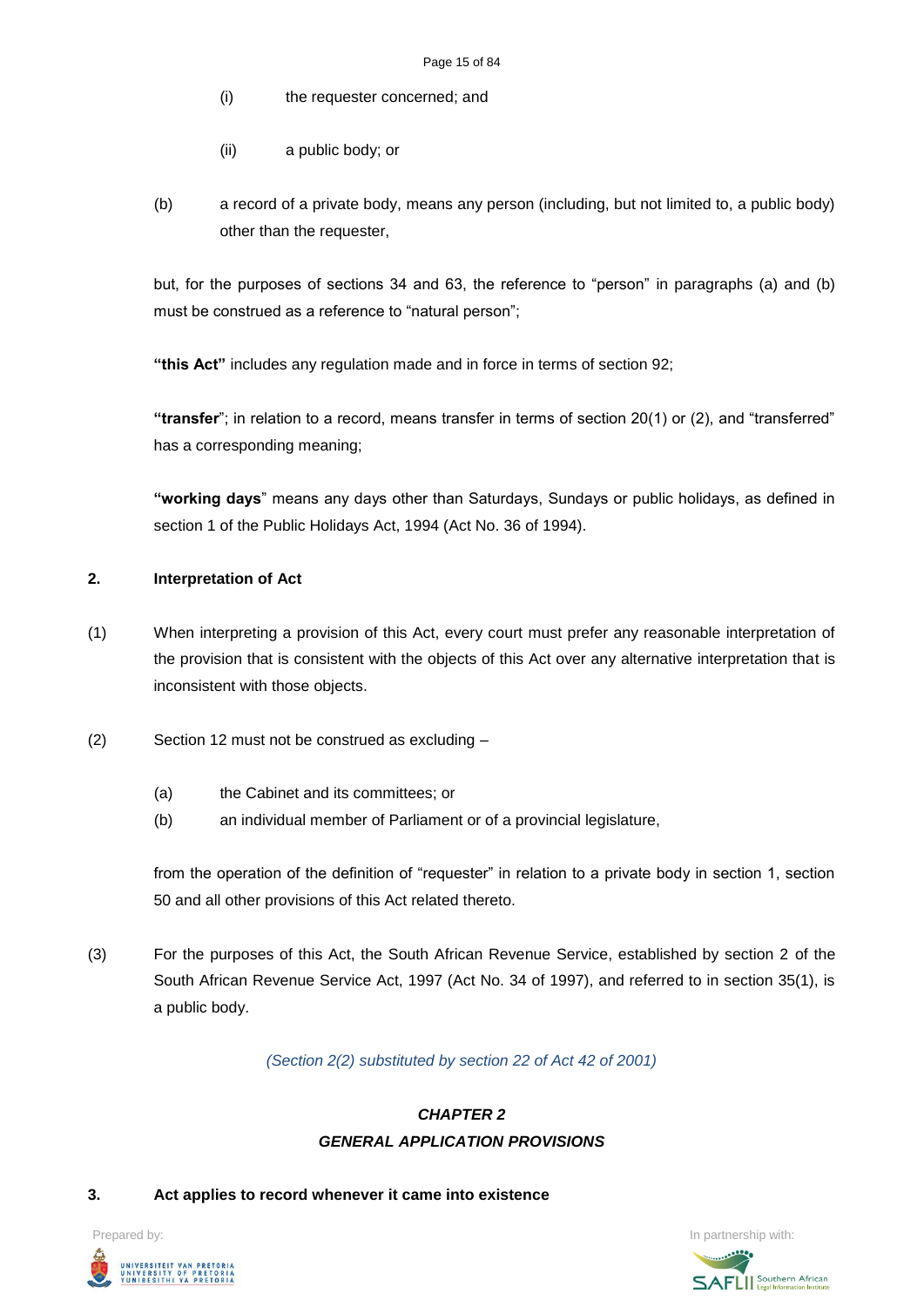This Act applies to –

- (a) a record of a public body; and
- (b) a record of a private body;

regardless of when the record came into existence.

# **4. Records held by official or independent contractor of public or private body**

For the purposed of this Act, but subject to section 12, a record in the possession or under the control of –

- (a) an official of a public body or private body in his or her capacity as such; or
- (b) an independent contractor engaged by a public body or private body in the capacity as such contractor,

is regarded as being a record of that public body or private body, respectively.

# **5. Application of other legislation prohibiting or restricting disclosure**

This Act applies to the exclusion of any provision of other legislation that –

- (a) prohibits or restricts the disclosure of a record of a public body or private body; and
- (b) is materially inconsistent with an object, or specific provision, of this Act.

## **6. Application of other legislation providing for access**

Nothing in this Act prevents the giving of access to –

- (a) a record of a public body in terms of any legislation referred to in Part 1 of the Schedule; or
- (b) a record of a private body in terms of any legislation referred to in Part 2 of the Schedule.

# **7. Act not applying to records requested for criminal or civil proceedings after commencement of proceedings**

*(Heading substituted by section 23 of Act 42 of 2001)*

- (1) This Act does not apply to a record of a public body or a private body if  $-$ 
	- (a) that record is requested for the purpose of criminal or civil proceedings;

**Prepared by:** In partnership with:  $\frac{1}{2}$  in partnership with:  $\frac{1}{2}$  in partnership with: UNIVERSITEIT VAN PRETORIA<br>UNIVERSITY OF PRETORIA<br>YUNIBESITHI YA PRETORIA

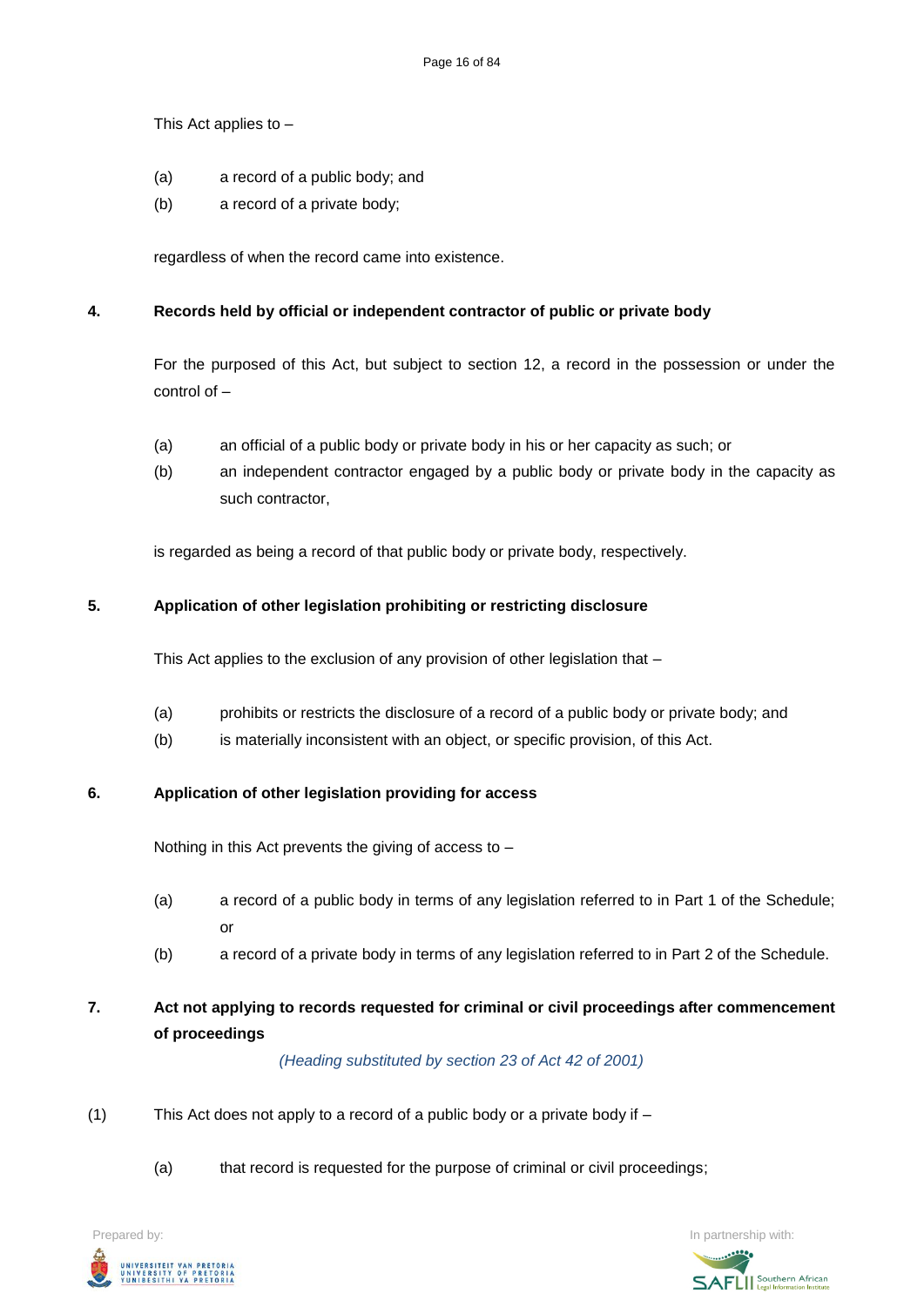- (b) so requested after the commencement of such criminal or civil proceedings, as the case may be; and
- (c) the production of or access to that record for the purpose referred to in paragraph *(a)* is provided for in any other law.
- (2) Any record obtained in a manner that contravenes subsection (1) is not admissible as evidence in the criminal or civil proceedings referred to in that subsection unless the exclusion of such record by the court in question would, in its opinion, be detrimental to the interests of justice.

# **8. Part applicable when performing functions as public or private body**

- (1) For the purposes of this Act, a public body referred to in paragraph *(b)*(ii) of the definition of "public body" in section 1, or a private body –
	- (a) may be either a public body or a private body in relation to a record of that body; and
	- (b) may in one instance be a public body and in another instance be a private body, depending on whether that record relates to the exercise of a power of performance of a function as a public body or as a private body.
- (2) A request for access to a record held for the purpose or with regard to the exercise of a power or the performance or a function –
	- (a) as a public body, must be made in terms of section 11; or
	- (b) as a private body, must be made in terms of section 50.
- (3) The provisions of Parts 1, 3, 4, 5, 6 and 7 apply to a request for access to a record that relates to a power or function exercised or performed as a public body.
- (4) The provisions of Parts 1, 3, 4, 5, 6 and 7 apply to a request for access to a record that relates to a power or function exercised or performed as a private body.

# *CHAPTER 3 GENERAL INTRODUCTORY PROVISIONS*

# **9. Objects of Act**

The objects of this Act are –

- (a) to give effect to the constitutional right of access to  $-$ 
	- (i) any information held by the State; and

**Prepared by:** In partnership with:  $\frac{1}{2}$  in partnership with:  $\frac{1}{2}$  in partnership with: UNIVERSITEIT VAN PRETORIA<br>UNIVERSITY OF PRETORIA<br>YUNIBESITHI YA PRETORIA

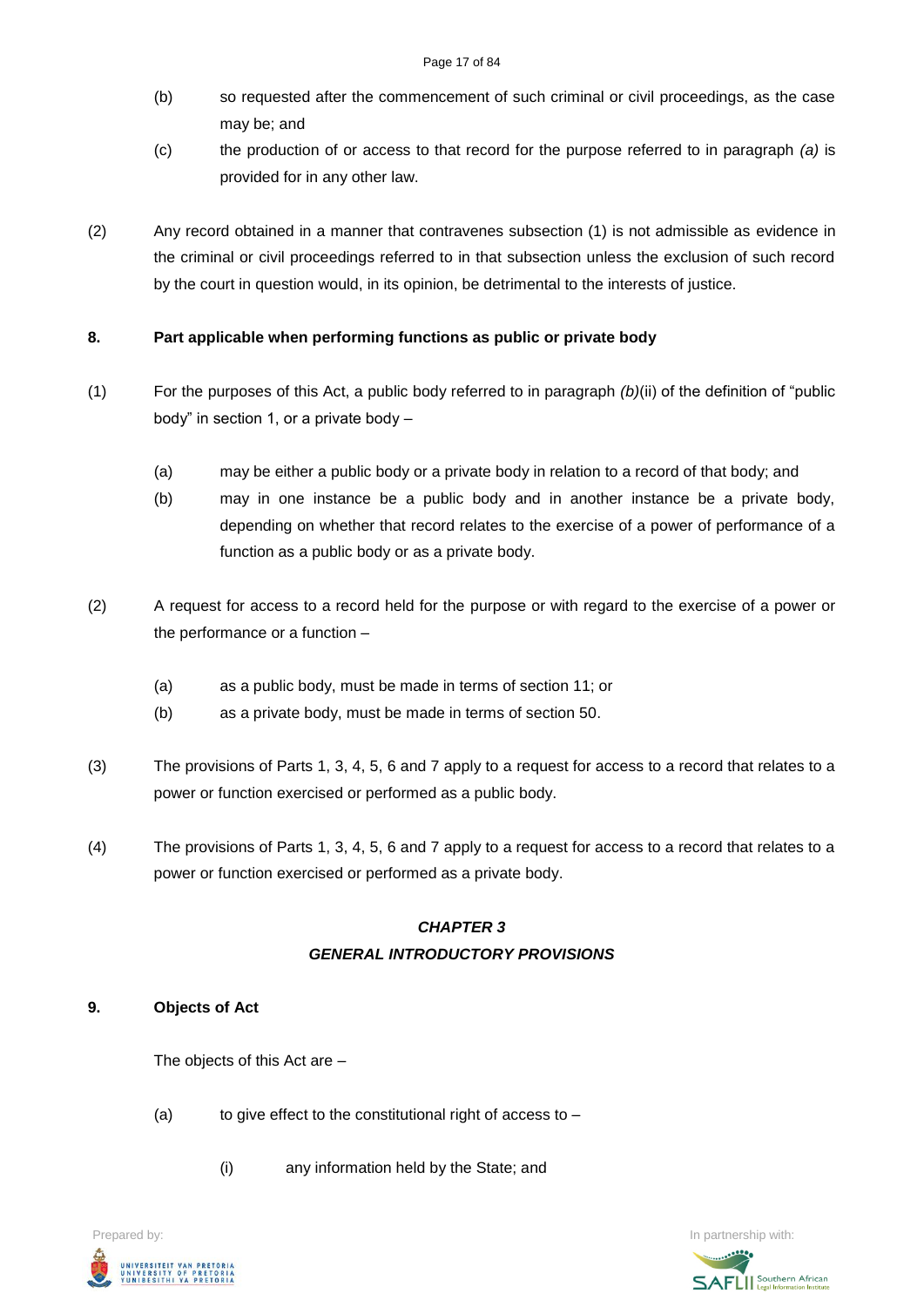- (ii) any information that is held by another person and that is required for the exercise or protection of any rights;
- (b) to give effect to that right
	- (i) subject to justifiable limitations, including, but not limited to, limitations aimed at the reasonable protection of privacy, commercial confidentiality and effective, efficient and good governance; and
	- (ii) in a manner which balances that right with any other rights, including the rights in the Bill or Rights in Chapter 2 of the Constitution;
- (c) to give effect to the constitutional obligations of the State of promoting a human rights culture and social justice, by including public bodies in the definition of "requester", allowing them, amongst others, to access information from private bodies upon compliance with the four requirements in this Act, including an additional obligation for certain public bodies in certain instances to act in the public interest;
- (d) to establish voluntary and mandatory mechanisms or procedures to give effect to that right in a manner which enables persons to obtain access to records of public and private bodies as swiftly, inexpensively and effortlessly as reasonably possible; and
- (e) generally, to promote transparency, accountability and effective governance of all public and private bodies by, including, but not limited to, empowering and educating everyone –
	- (i) to understand their rights in terms of this Act in order to exercise their rights in relation to public and private bodies;
	- (ii) to understand the functions and operation of public bodies; and
	- (iii) to effectively scrutinise, and participate in, decision-making by public bodies that affects their rights.

# **10. Guide on how to use Act**

(1) The Human Rights Commission must, within three years after the commencement of this section, compile in each official language a guide containing such information, in an easily comprehensible form and manner, as may reasonably be required by a person who wished to exercise any right contemplated in this Act.

# *(Section 10(1) substituted by section 20 of Act 55 of 2003)*

(2) The quide must, without limiting the generality of subsection  $(1)$ , include a description of  $-$ 



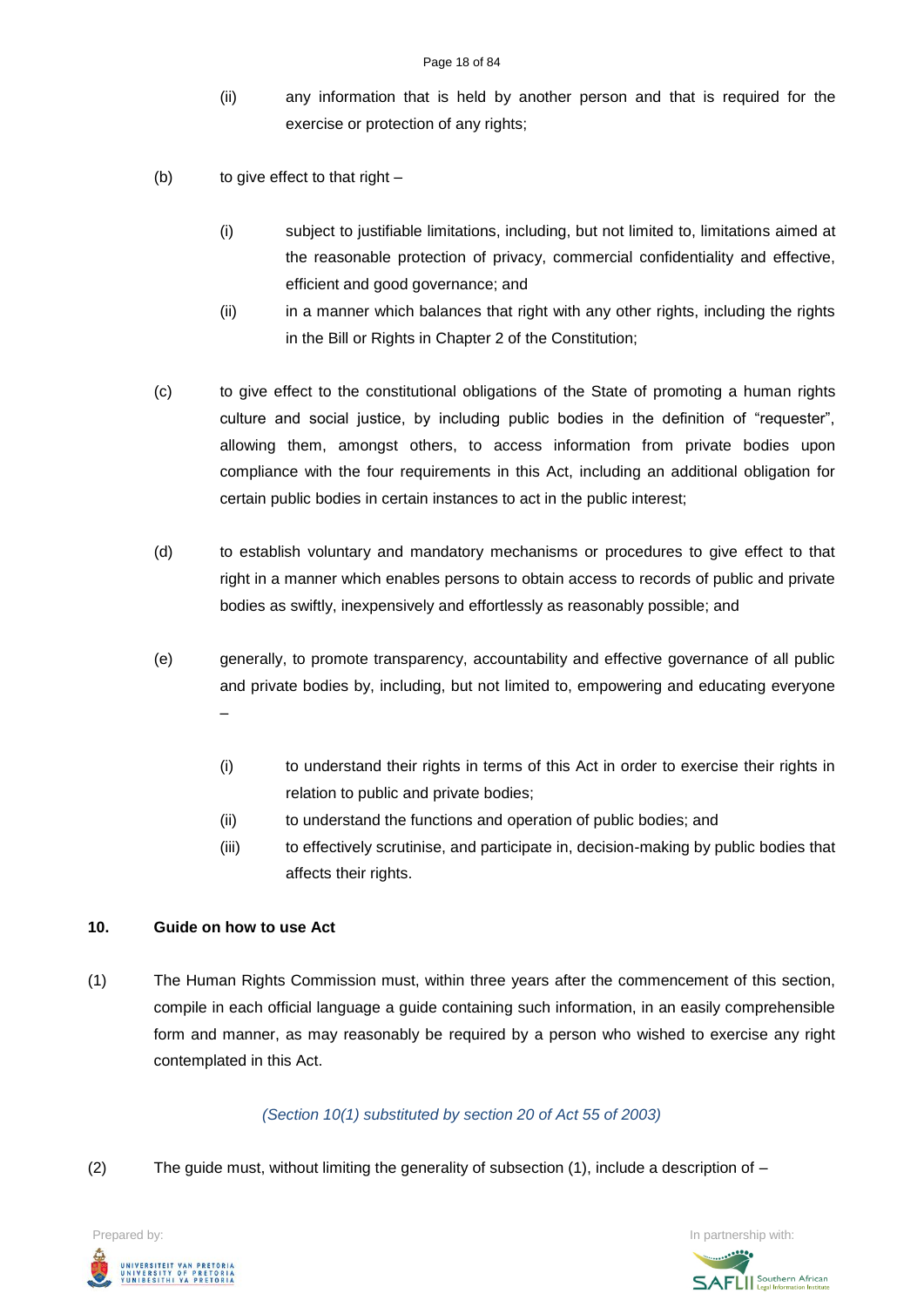- (a) the objects of this Act;
- (b) the postal and street address, phone and fax number and, if available, electronic mail address of –
	- (i) the information officer of every public body; and
	- (ii) every deputy information officer of every public body designated in terms of section 17(1);
- (c) such particulars of every private body as are practicable;
- $(d)$  the manner and form of a request for  $-$ 
	- (i) access to a record for a public body contemplated in section 11; and
	- (ii) access to a record of a private body contemplated in section 50;
- (e) the assistance available from the information officer of a public body in terms of this Act;
- (f) the assistance available from the Human Rights Commission in terms of this Act;
- (g) all remedies in law available regarding an act or failure to act in respect of a right or duty conferred or imposed by this Act, including the manner of lodging –
	- (i) an internal appeal; and
	- (ii) an application with a court against a decision by the information officer of a public body, a decision on internal appeal or a decision of the head of a private body;
- (h) the provisions of sections 14 and 51 requiring a public body and private body, respectively, to compile a manual, and how to obtain access to a manual;
- (i) the provisions of sections 15 and 52 providing for the voluntary disclosure of categories of records by a public body and private body, respectively;
- (j) the notices issued in terms of sections 22 and 54 regarding fees to be paid in relation to requests for access; and
- (k) regulations made in terms of section 92.
- (3) The Human Rights Commission must, if necessary, update and publish the guide at intervals of not more than two years.

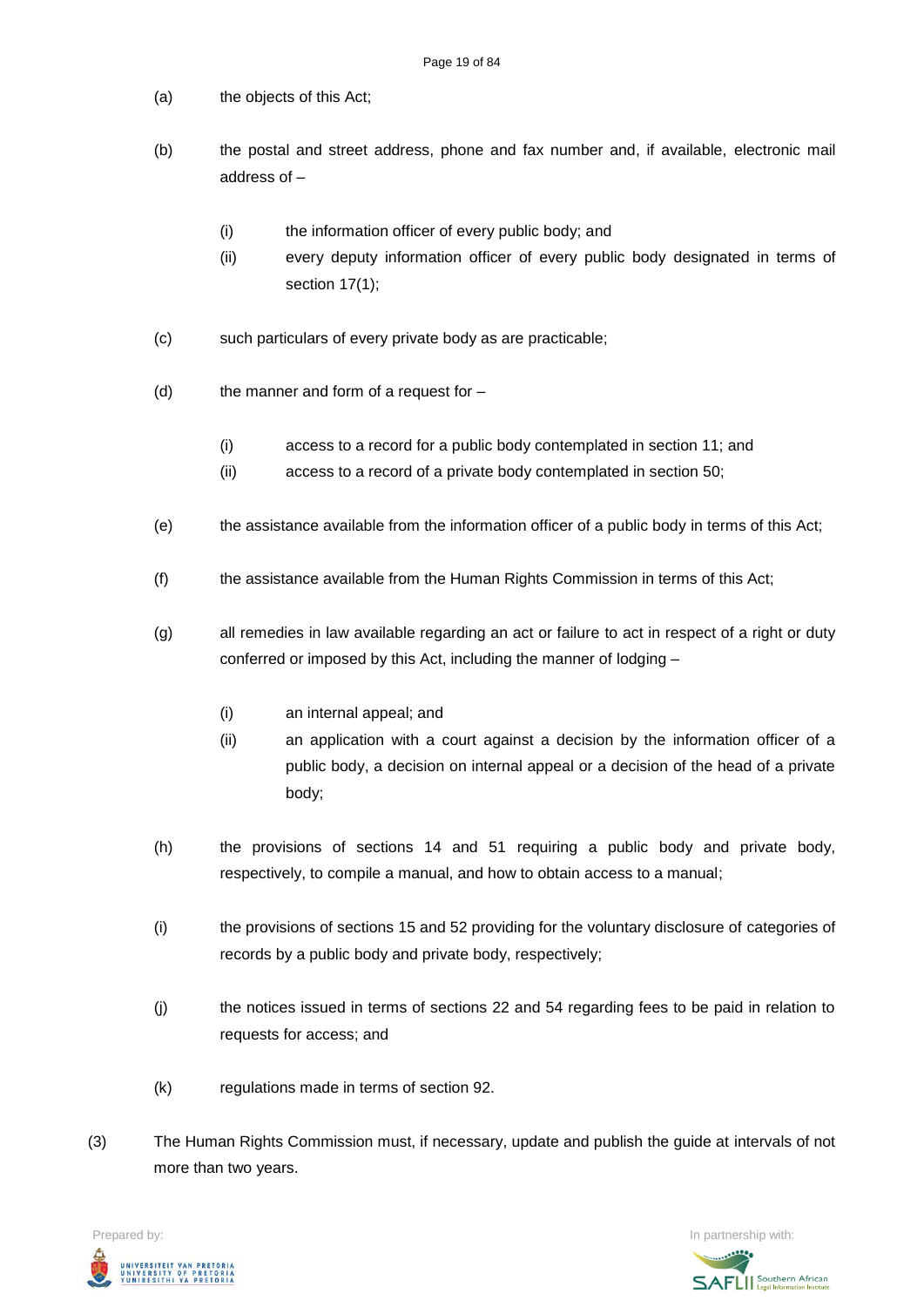### (4) The guide must be made available as prescribed.

# *(Section 10(2)(b)(ii) substituted by section 24 of Act 42 of 2001) (Commencement date of section 10: 15 February 2002 [Proc. No. 9, Gazette No. 23119])*

# **PART 2**

# **ACCESS TO RECORDS OF PUBLIC BODIES**

## *CHAPTER 1*

# *RIGHT OF ACCESS, AND SPECIFIC APPLICATION PROVISIONS*

### **11. Right of access to records of public bodies**

- $(1)$  A requester must be given access to a record of a public body if  $-$ 
	- (a) that requester complies with all the procedural requirements in this Act relating to a request for access to that record; and
	- (b) access to that record is not refused in terms of any ground for refusal contemplated in Chapter 4 of this Part.
- (2) A request contemplated in subsection (1) includes a request for access to a record containing personal information about the requester.
- (3) A requester's right of access contemplated in subsection (1) is, subject to this Act, not affect by  $-$ 
	- (a) any reasons the requester gives for requesting access; or
	- (b) the information officer's belief as to what the requester's reasons are for requesting access.

### **12. Act not applying to certain public bodies or officials thereof**

This Act does not apply to a record –

- (a) of the Cabinet and its committees;
- (b) relating to the judicial functions of
	- (i) a court referred to in section 166 of the Constitution;
	- (ii) a Special Tribunal established in terms of section 2 of the Special Investigating Units and Special Tribunals Act, 1996 (Act No. 74 of 1996);or
	- (ii) a judicial officer of such court or Special Tribunal;

**Prepared by:** In partnership with:  $\frac{1}{2}$  in partnership with:  $\frac{1}{2}$  in partnership with: .<br>Iniversiteit van Pretoria<br>Iniversity of Pretoria<br>Iunibesithi ya Pretoria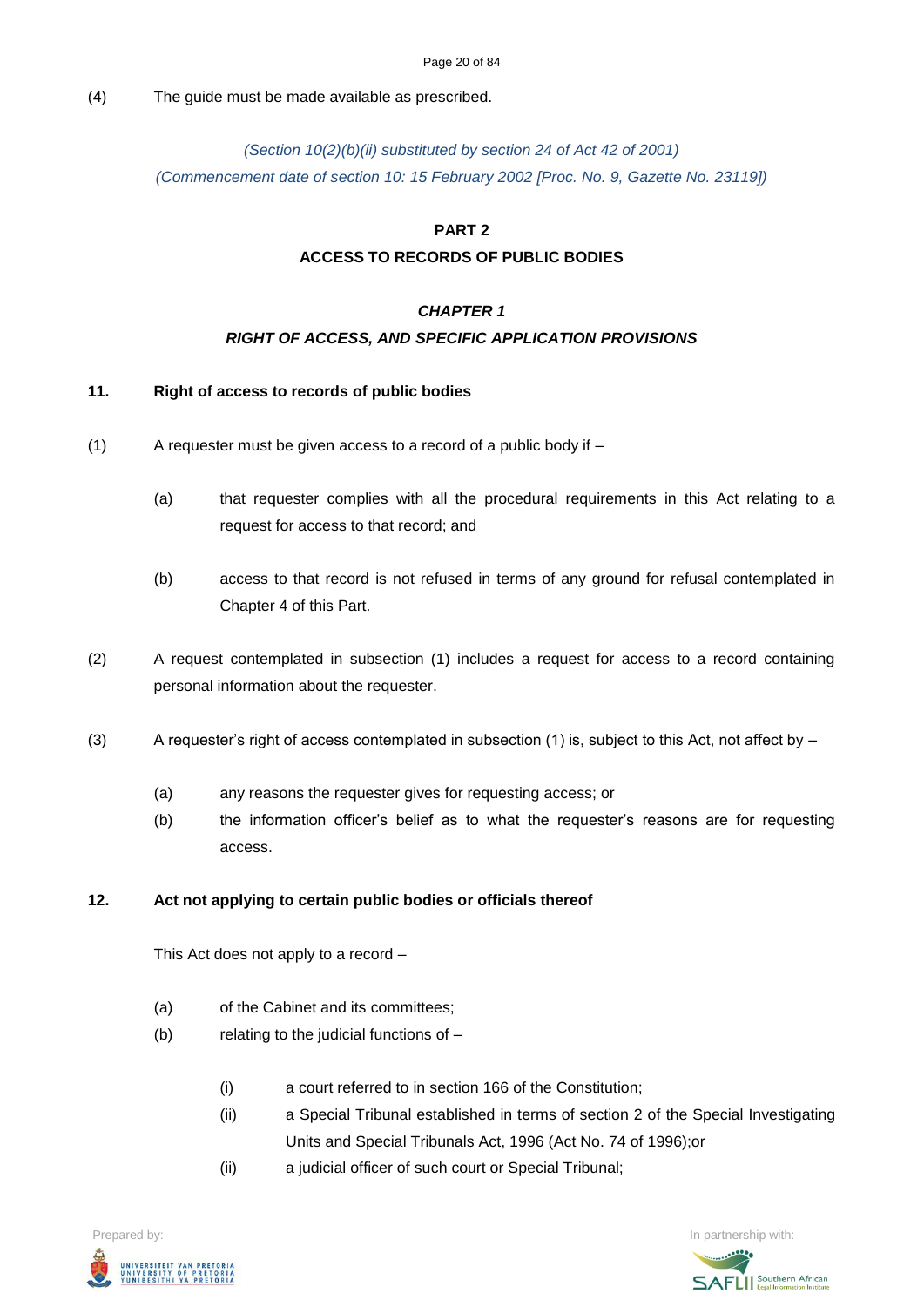- (c) of an individual member of Parliament or of a provincial legislature in that capacity; or
- (d) relating to a decision referred to in paragraph (gg) of the definition of "administrative action" in section 1 of the Promotion of Administrative Justice Act, 2000 (Act No. 3 of 2000), regarding the nomination, selection or appointment of a Judicial officer or any other person by the Judicial Service Commission in terms of any law.

*(Section 12 substituted by section 25 of Act 42 of 2001) (Section 12 substituted by section 21 of Act 55 of 2003)*

# **13. Body determined to be part of another public body**

For the purpose of this Act, the Minister may, on his or her own accord or on the request of the relevant public body or bodies or a body referred to in paragraph *(c)*, by notice in the *Gazette –*

- (a) determine that a public body is to be regarded as part of another public body;
- (b) determine that a category of public bodies is to be regarded as one public body with such information officer as the Minister designates; and
- (c) if there is doubt as to whether a body is a separate public body or forms part of a public body, determine that the body –
	- (i) is a separate public body; or
	- (ii) forms part of a public body.

*(Section 13 substituted by section 26 of Act 42 of 2001)*

# *CHAPTER 2 PUBLICATION AND AVAILABILITY OF CERTAIN RECORDS*

### **14. Manual on functions of, and index of records held by, public body**

- (1) Within six months after the commencement of this section or the coming into existence of a public body, the information officer of the public body concerned must compile in at least three official languages a manual containing -
	- (a) a description of its structure and functions;
	- (b) the postal and street address, phone and fax number and, if available, electronic mail address of the information officer of the body and of every deputy information officer of the body designated in terms of section 17(1);

**Prepared by:** In partnership with:  $\frac{1}{2}$  in partnership with:  $\frac{1}{2}$  in partnership with: .<br>Iniversiteit van Pretoria<br>Iniversity of Pretoria<br>Iunibesithi ya Pretoria

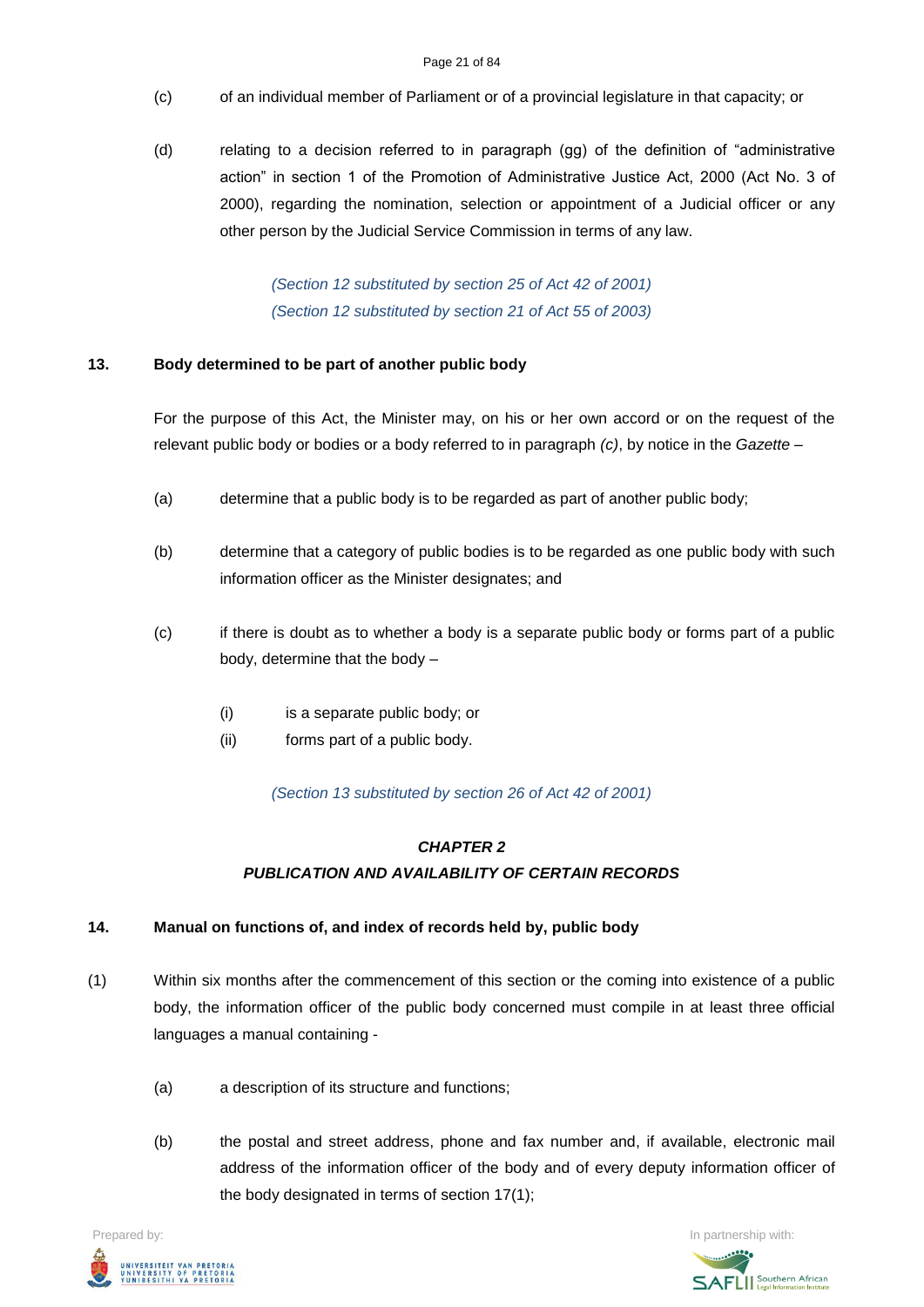- (c) a description of the guide referred to in section 10, if available, and how to obtain access to it;
- (d) sufficient detail to facilitate a request for access to a record of the body, a description of the subjects on which the body holds records and the categories of records held on each subject;
- (e) the latest notice, in terms of section 15(2), if any, regarding the categories of records of the body which are available without a person having to request access in terms of this Act;
- (f) a description of the services available to members of the public from the body and how to gain access to those services;
- (g) a description of any arrangement or provision for a person (other than a public body referred to in paragraph *(a)* or *(b)*(i) of the definition of "public body" in section 1) by consultation, making representations or otherwise, to participate in or influence –
	- (i) the formulation of policy; or
	- (ii) the exercise of powers or performance of duties;

by the body;

- (h) a description of all remedies available in respect of an act or a failure to act by the body; and
- (i) such other information as may be prescribed.
- (2) A public body must, if necessary, update and publish its manual referred to in subsection (1) at intervals of not more than one year.
- (3) Each manual must be made available as prescribed.
- (4) *(a)* If the functions of two or more public bodies are closely connected, the Minister may on request or of his or her own accord determine that the two or more bodies compile one manual only.
	- *(b)* The public bodies in question must share the cost of the compilation and making available of such manual as the Minister determines.

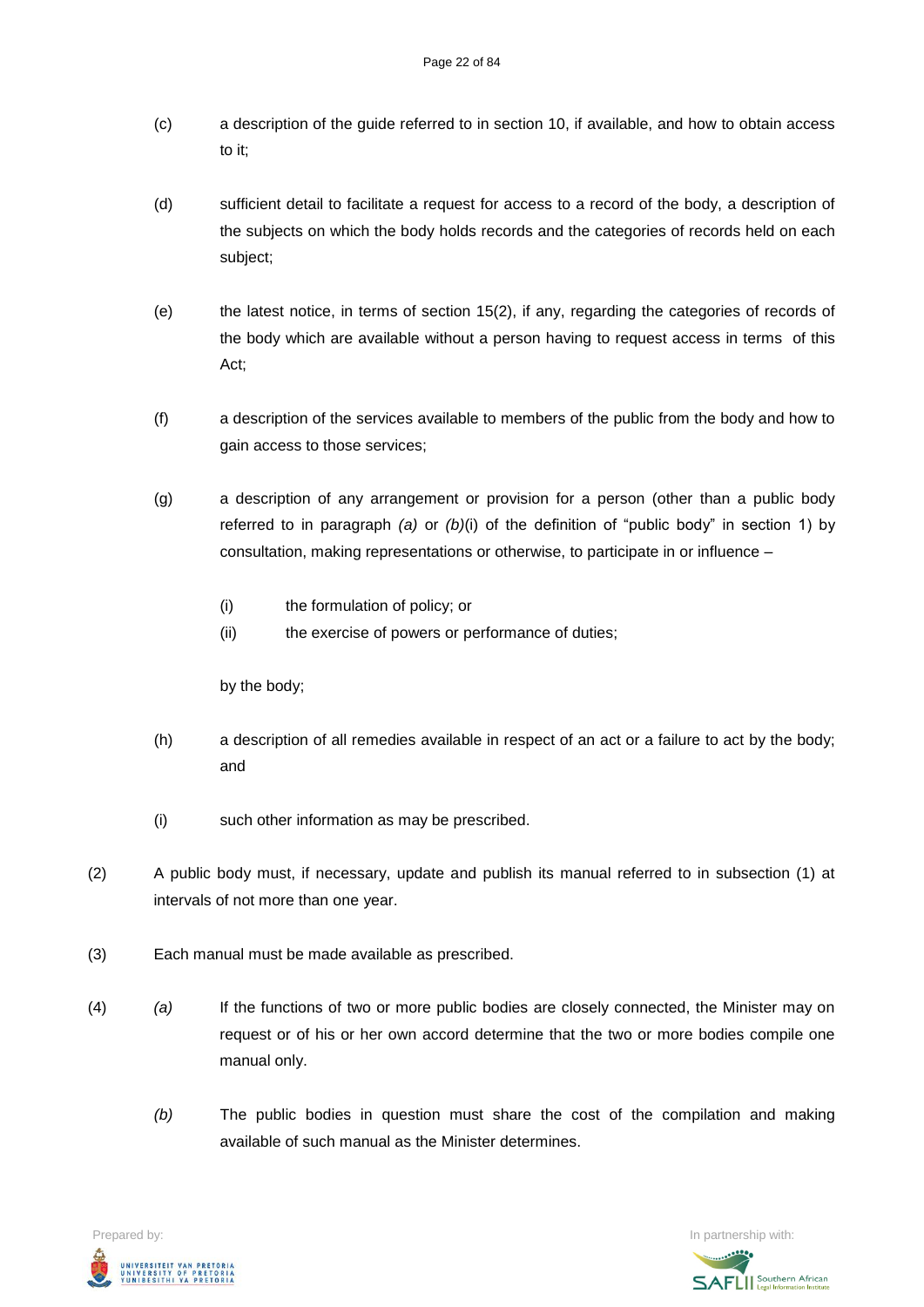(5) For security, administrative or financial reasons, the Minister may, on request or of his or her own accord by notice in the *Gazette*, exempt any public body or category of the public bodies from any provision of this section for such period as the Minister thinks fit.

*(Section 14(1)(b)substituted by section 27 of Act 42 of 2001) (Commencement date of section 14: 15 February 2002 [Proc. No. 9, Gazette No. 23119])*

# **15. Voluntary disclosure and automatic availability of certain records**

- (1) The information officer of a public body, referred to in paragraph *(a)* or *(b)*(i) of the definition of "public body" in section 1, must, on a periodic basis not less frequently than once each year, submit to the Minister a description of -
	- (a) the categories of records of the public body that are automatically available without a person having to request access in terms of this Act, including such categories available–
		- (i) for inspection in terms of legislation other than this Act;
		- (ii) for purchase or copying from the body; and
		- (iii) from the body free of charge; and
	- (b) how to obtain access to such records.
- (2) On a periodic basis not less frequently than once each year and at the cost of the relevant public body, the Minister must, by notice in the *Gazette –*
	- (a) publish every description submitted in terms of subsection (1); or
	- (b) update every description so published,

as the case may be.

- (3) The only fee payable (if any) for access to a record included in a notice in terms of subsection (2) is a prescribed fee for reproduction.
- (4) The information officer of a public body may delete any part of a record contemplated in subsection (1)*(a)* which, on a request for access, may or must be refused in terms of Chapter 4 of this Part.
- (5) Section 11 and any other provisions in this Act related to that section do not apply to any category of records included in a notice in terms of subsection (2).

### **16. Information in telephone directory**

The Director-General of the national department responsible for government communications and information services must at that department's cost ensure the publication of the postal and street

**Prepared by:** In partnership with:  $\frac{1}{2}$  in partnership with:  $\frac{1}{2}$  in partnership with: .<br>Iniversiteit van Pretori*i*<br>Iniversity of Pretori*i*<br>Iunibesithi ya Pretori*i* 

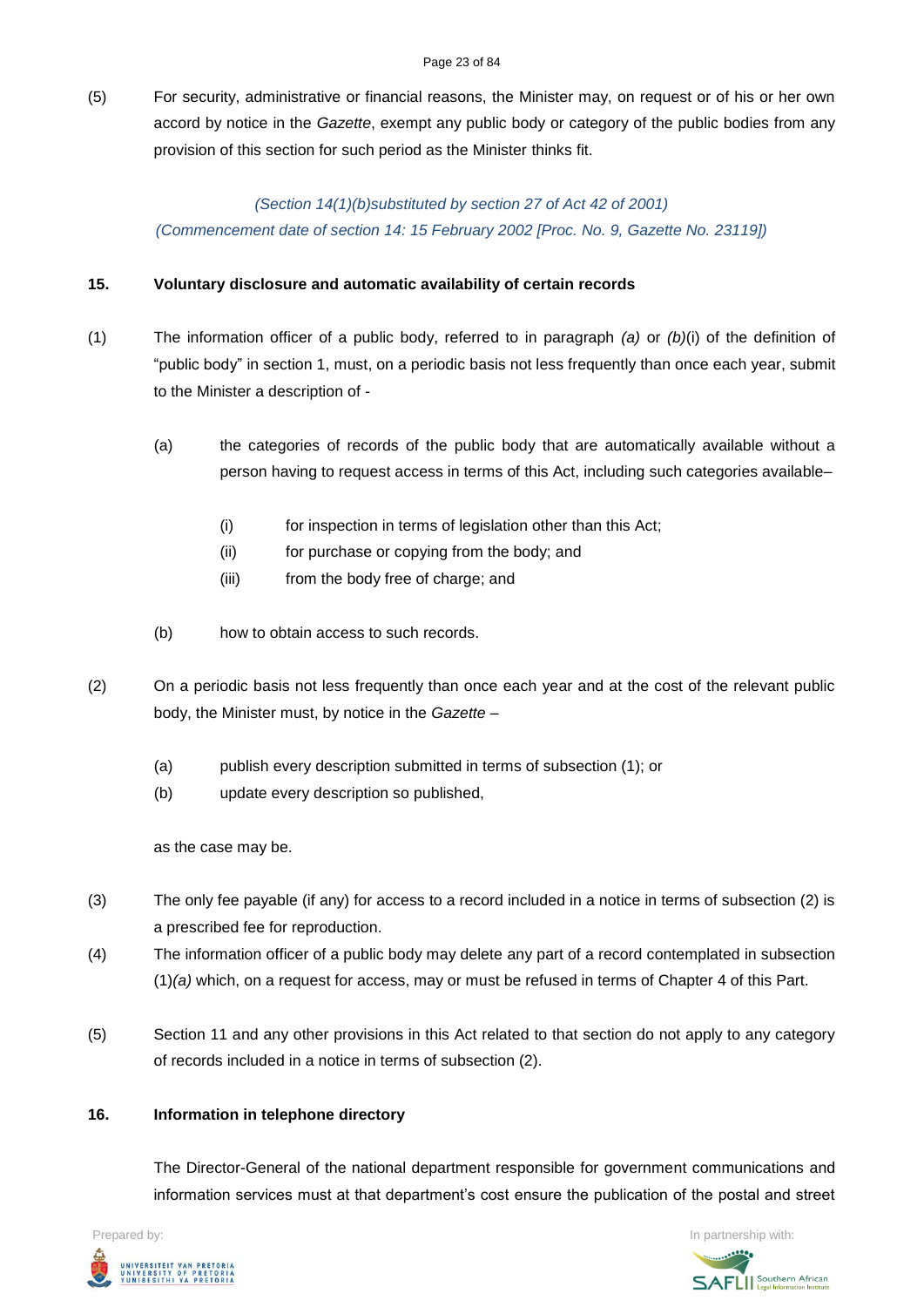#### Page 24 of 84

address, phone and fax number and, if available, electronic mail address of the information officer of every public body in every telephone directory issued for general use by the public as are prescribed**.**

*(Commencement date of section 16: 15 February 2002 [Proc. No. 9, Gazette No. 23119])*

# *CHAPTER 3 MANNER OF ACCESS*

### **17. Designation of deputy information officers, and delegation**

- (1) For the purposes of this Act, each public body must, subject to legislation governing the employment of personnel of the public body concerned, designate such number of persons as deputy information officers as are necessary to render the public body as accessible as reasonably possible for requesters of its records.
- (2) The information officer of a public body has direction and control over every deputy information officer of that body.
- (3) The information officer of a public body may delegate a power or duty conferred or imposed on that information officer by this Act to a deputy information officer of that public body.
- (4) In deciding whether to delegate a power or duty in terms or subsection (3), the information officer must give due consideration to the need to render the public body as accessible as reasonably possible for requesters of its records.
- (5) Any power or duty delegated in terms of subsection (3) must be exercised or performed subject to such condition as the person who made the delegation considers necessary.
- (6) Any delegation in terms of subsection (3)
	- (a) must be in writing
	- (b) does not prohibit the person who made the delegation from exercising the power concerned or performing the duty concerned himself or herself; and
	- (c) may at any time be withdrawn or amended in writing by that person.
- (7) Any right or privilege acquired, or any obligation or liability incurred, as a result of a decision in terms of a delegation in terms of subsection (3) is not affected by any subsequent withdrawal or amendment of that decision.

#### **18. Form of requests**

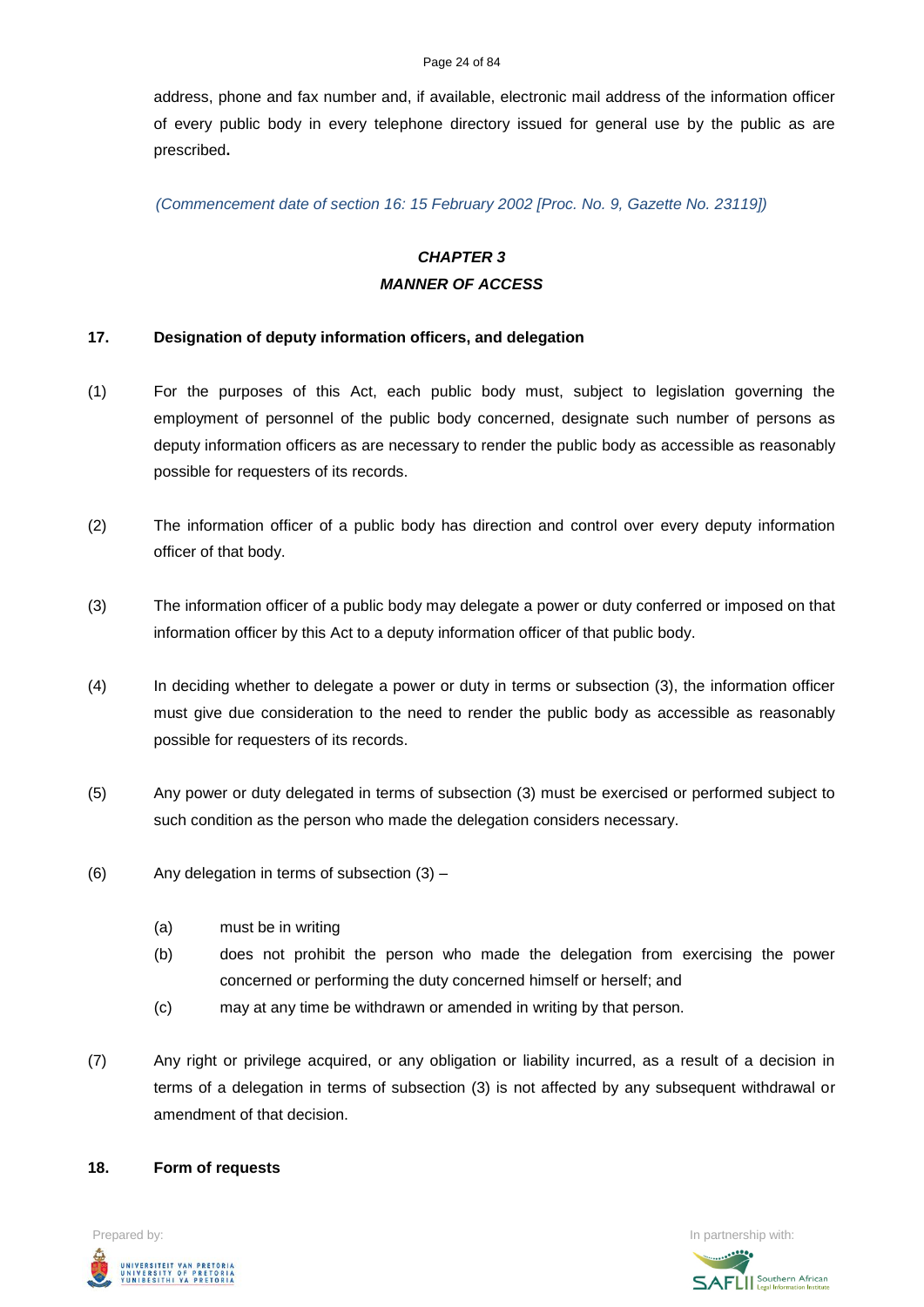#### Page 25 of 84

- (1) A request for access must be made in the prescribed form to the information officer of the public body concerned at his or her address or fax number or electronic mail address.
- (2) The form for a request of access prescribed for the purposes of subsection (1) must at least require the requester concerned -
	- (a) to provide sufficient particulars to enable an official of the public body concerned to identify –
		- (i) the record or records requested; and
		- (ii) the requester;
	- (b) to indicate which applicable form of access referred to in section 29(2) is required;
	- (c) to state whether the record concerned is preferred in a particular language;
	- (d) to specify a postal address or fax number of the requester in the Republic;
	- (e) if, in addition to a written reply, the requester wishes to be informed of the decision on the request in any other manner, to state that manner and the necessary particulars to be so informed; and
	- (f) if the request is made on behalf of a person, to submit proof of the capacity in which the requester is making the request, to the reasonable satisfaction of the information officer.
- (3) (a) An individual who because of illiteracy or a disability is unable to make a request for access to a record of a public body in accordance with subsection (1), may make that request orally.
	- (b) The information officer of that body must reduce that oral request to writing in the prescribed form and provide a copy thereof to the requester.

# **19. Duty to assist requesters**

- $(1)$  If a requester informs the information officer of
	- (a) a public body that he or she wishes to make a request for access to a record of that public body; or
	- (b) a public body (other than a public body referred to in paragraph *(a)* or *(b)*(i) of the definition of "public body" in section 1) that he or she wishes to make a request for access to a record of another public body,



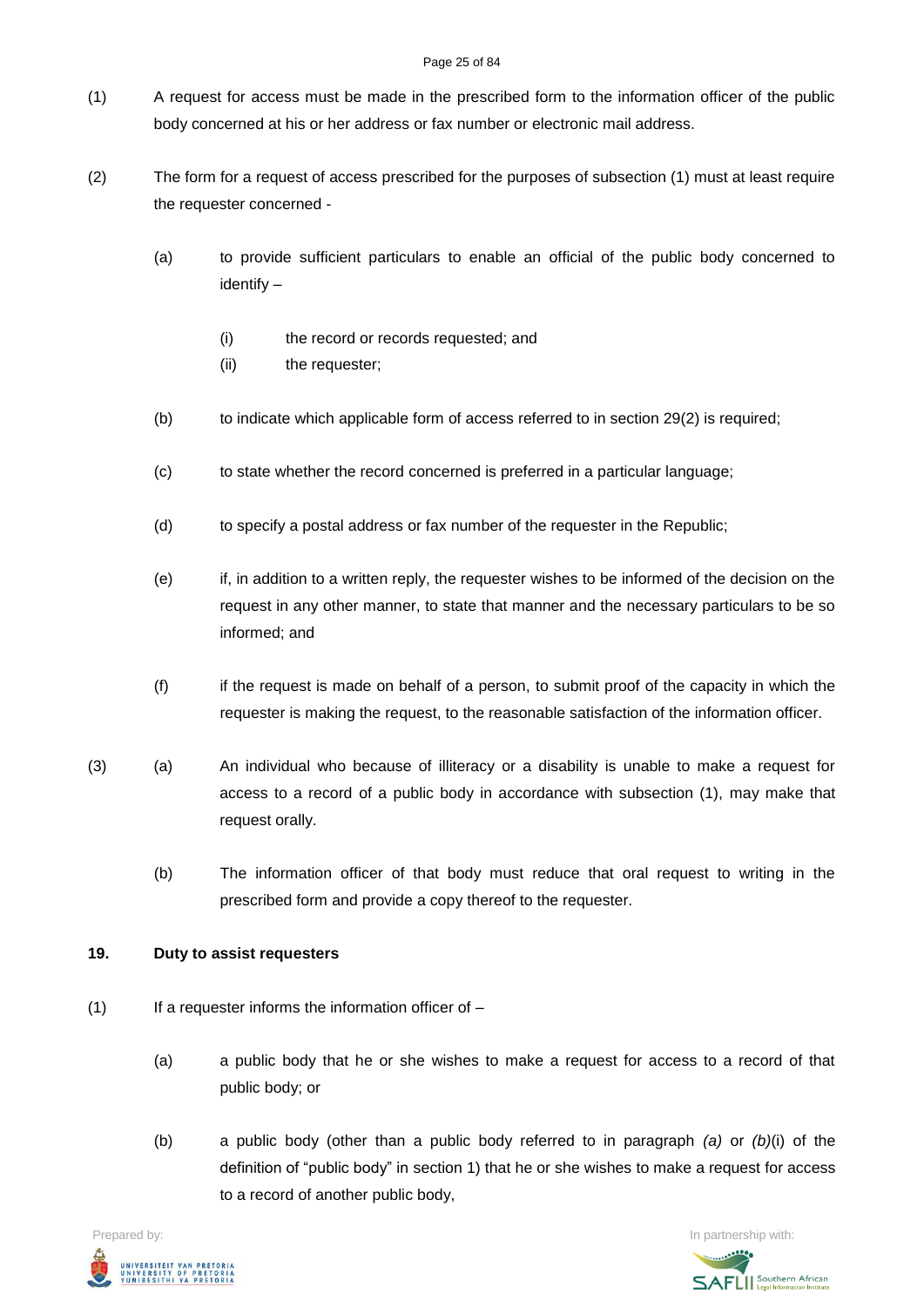the information officer must render such reasonable assistance, free of charge, as is necessary to enable that requester to comply with section 18(1).

- (2) If a requester has made a request for access that does not comply with section 18(1), the information officer concerned may not refuse the request because of that non-compliance unless the information officer has –
	- (a) notified that requester of an intention to refuse the request and stated in the notice
		- (i) the reasons for the contemplated refusal; and
		- (ii) that the information officer or another official identified by the information officer would assist that requester in order to make the request in a form that would remove the grounds for refusal;
	- (b) given the requester a reasonable opportunity to seek such assistance;
	- (c) as far as reasonably possible, furnished the requester with any information (including information about the records, other than information on the basis of which a request for access may or must be refused in terms of any provision of Chapter 4 of this Part, held by the body which are relevant to the request) that would assist the making of the request in that form; and
	- (d) given the requester a reasonable opportunity to confirm the request or alter it to comply with section 18(1).
- (3) When computing any period referred to in section 25(1), the period commencing on the date on which notice is given in terms of subsection (2) and ending on the date on which the person confirms or alters the request for access concerned must be disregarded.
- (4) If it is apparent on receipt of a request for access that it should have been made to another public body, the information officer of the public body concerned must –
	- (a) render such assistance as is necessary to enable the person to make the request, to the information officer of the appropriate public body; or
	- (b) transfer the request in accordance with section 20 to the last-mentioned information officer,

whichever will result in the request being dealt with earlier.

# **20. Transfer of requests**



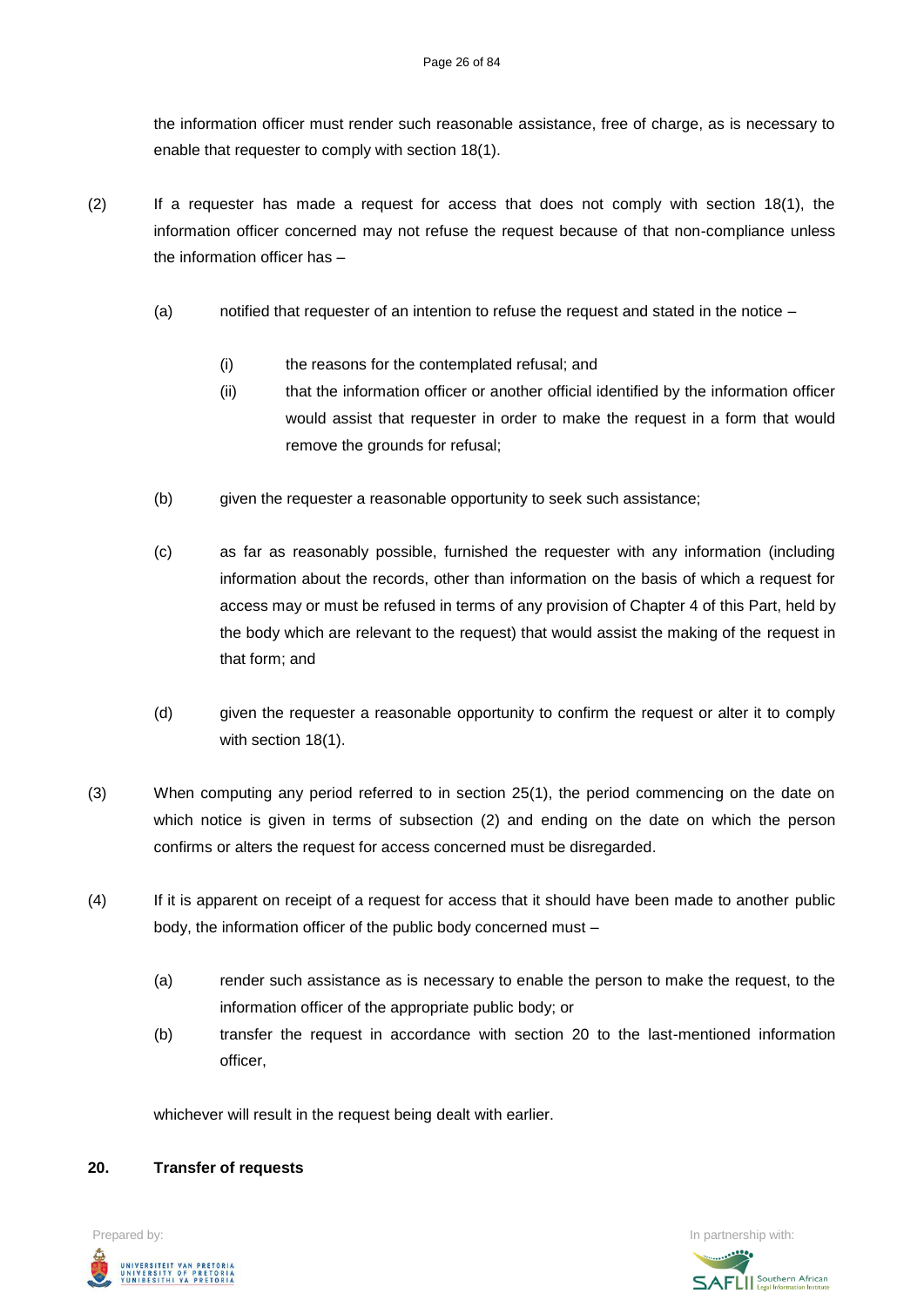- (1) If a request for access is made to the information officer of a public body in respect of which
	- (a) the record is not in the possession or under the control of that body but is in the possession of another public body;
	- (b) the record's subject matter is more closely connected with the functions of another public body than those of the public body of the information officer to whom the request is made; or
	- (c) the record contains commercial information contemplated in section 42 in which any other public body has a greater commercial interest,

the information officer to whom the request is made must as soon as reasonably possible, but in any event within 14 days after the request is received –

- (i) transfer the request to the information officer of the other public body or, if there is in the case of paragraph *(c)* more than one other public body having a commercial interest, the other public body with the greatest commercial interest; and
- (ii) if the public body of the information officer to whom the request is made is in possession of the record and considers it helpful to do so to enable the information officer of the other public body to deal with the request, send the record or a copy of the record to that information officer.
- $(2)$  If a request for access is made to the information officer of a public body in respect of which
	- (a) the record is not in the possession or under the control of the public body of that information officer and the information officer does not know which public body has possession or control of the record;
	- (b) the record's subject matter is not closely connected to the functions of the public body of that information officer and the information officer does not know whether the record is more closely connected with the functions of another public body than those of the public body of the information officer to whom the request is made; and
	- (c) the record-
		- (i) was created by or for another public body; or
		- (ii) was not so created by or for any public body, but was received first by another public body,

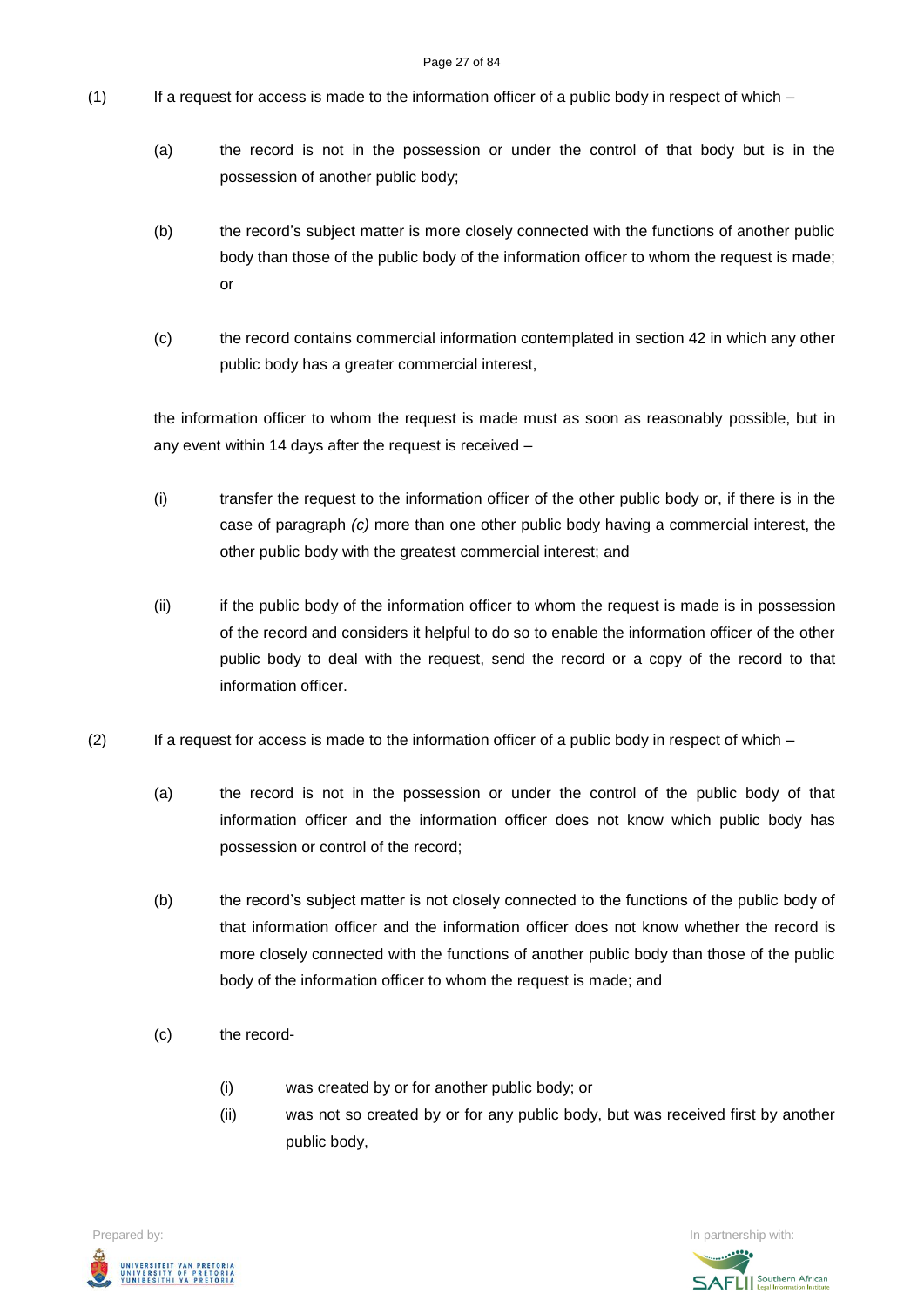#### Page 28 of 84

the information officer to whom the request is made, must as soon as reasonably possible, but in any event within 14 days after the request is received, transfer the request to the information officer of the public body by or for which the record was created or which received it first, as the case may be.

- (3) Subject to subsection (4), the information officer to whom a request for access is transferred, must give priority to that request in relation to other requests as if it were received by him or her on the date it was received by the information officer who transferred the request.
- (4) If a request for access is transferred, any period referred to in section 25(1) must be computed from the date the request is received by the information officer to whom the request is transferred.
- (5) Upon the transfer of a request for access, the information officer making the transfer must immediately notify the requester of –
	- (a) the transfer,
	- (b) the reasons for the transfer; and
	- (c) the period within which the request must be dealt with.

# **21. Preservation of records until final decision on request**

- (1) If the information officer of a public body has received a request for access to a record of the body, that information officer must take the steps that are reasonably necessary to preserve the record, without deleting any information contained in it, until the information officer has notified the requester concerned of his or her decision in terms of section 25 and –
	- (a) the periods for lodging an internal appeal, an application with a court or an appeal against a decision of that court have expired; or
	- (b) that internal appeal, application or appeal against a decision of that court or other legal proceedings in connection with the request has been finally determined,

whichever is the later.

### **22. Fees**

(1) The information officer of a public body to whom a request for access is made, must by notice require the requester, other than a personal requester, to pay the prescribed request fee (if any), before further processing the request.

(2) If-

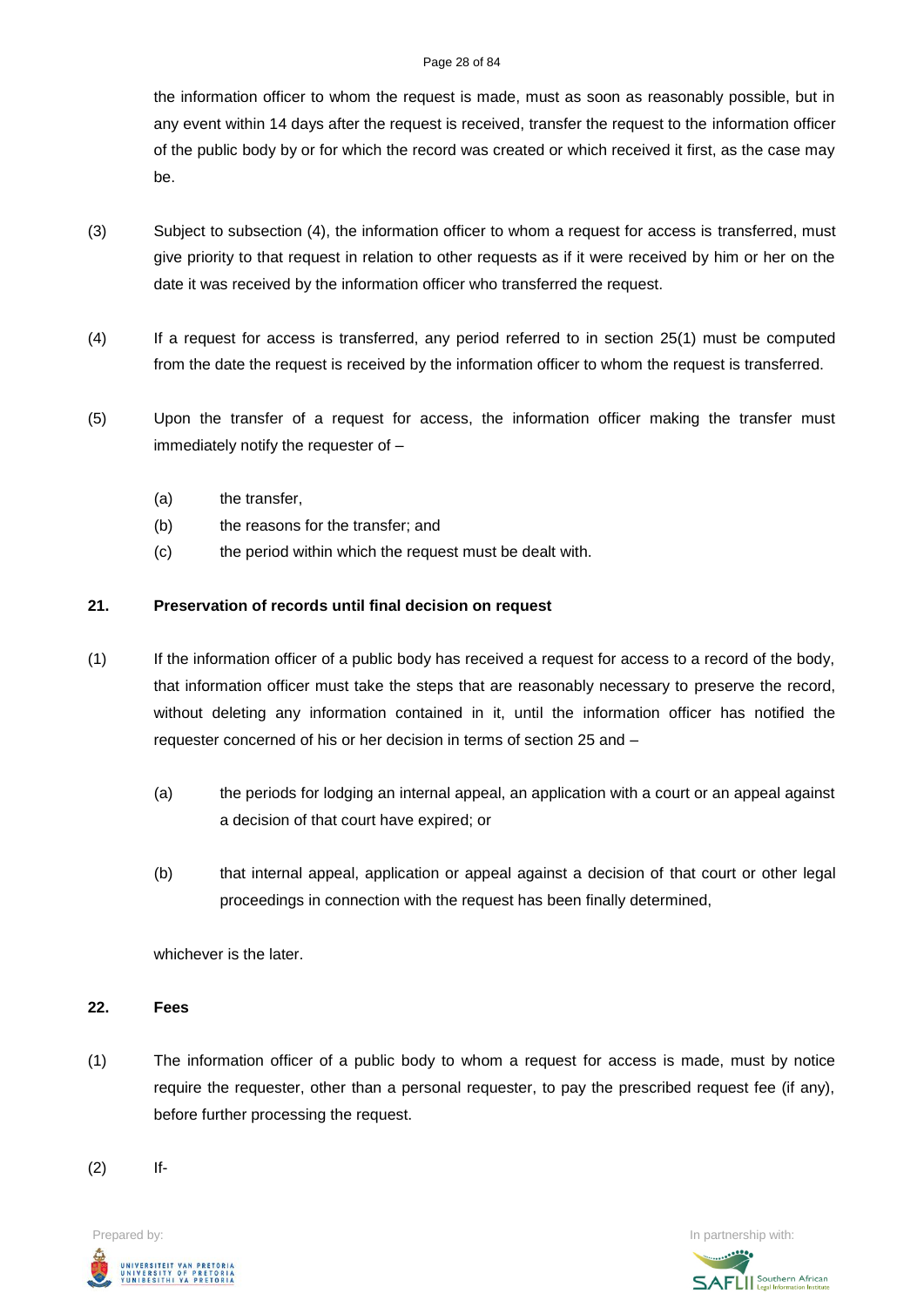- (a) the search for a record of a public body in respect of which a request for access by a requester, other than a personal requester, has been made; and
- (b) the preparation of the record for disclosure (including any arrangements contemplated in section 29(2)*(a)* and *(b)*(i) and (ii) *(aa)),*

would, in the opinion of the information officer of the body, require more than the hours prescribed for this purpose for requesters, the information officer must by notice require the requester, other than a personal requester, to pay as a deposit the prescribed portion (being not more than one third) of the access fee which would be payable if the request is granted.

- (3) The notice referred to in subsection (1) or (2) must state
	- (a) the amount of the deposit payable in terms of subsection (2), if applicable;
	- (b) that the requester may lodge an internal appeal or an application with a court, as the case may be, against the tender or payment of the request fee in terms of subsection (1), or the tender or payment of a deposit in terms of subsection (2), as the case may be; and
	- (c) the procedure (including the period) for lodging the internal appeal or application, as the case may be.
- (4) If a deposit has been paid in respect of a request for access which is refused, the information officer concerned must repay the deposit to the requester.
- (5) The information officer of a public body must withhold a record until the requester concerned has paid the applicable fees (if any).
- (6) A requester whose request for access to a record of a public body has been granted must pay an access fee for reproduction and for search and preparation contemplated in subsection (7)*(a)* and *(b),* respectively, for any time reasonably required in excess of the prescribed hours to search for and prepare (including making any arrangements contemplated in section 29(2)*(a)* and (b)(i) and (ii)*(aa)* the record for disclosure.
- (7) Access fees prescribed for the purposes of subsection (6) must provide for a reasonable access fee for –
	- (a) the cost of making a copy of a record, or of a transcription of the content of a record, as contemplated in section 29(2)*(a)* and *(b)*(i), (ii)*(bb),* and (v) and, if applicable, the postal fee; and

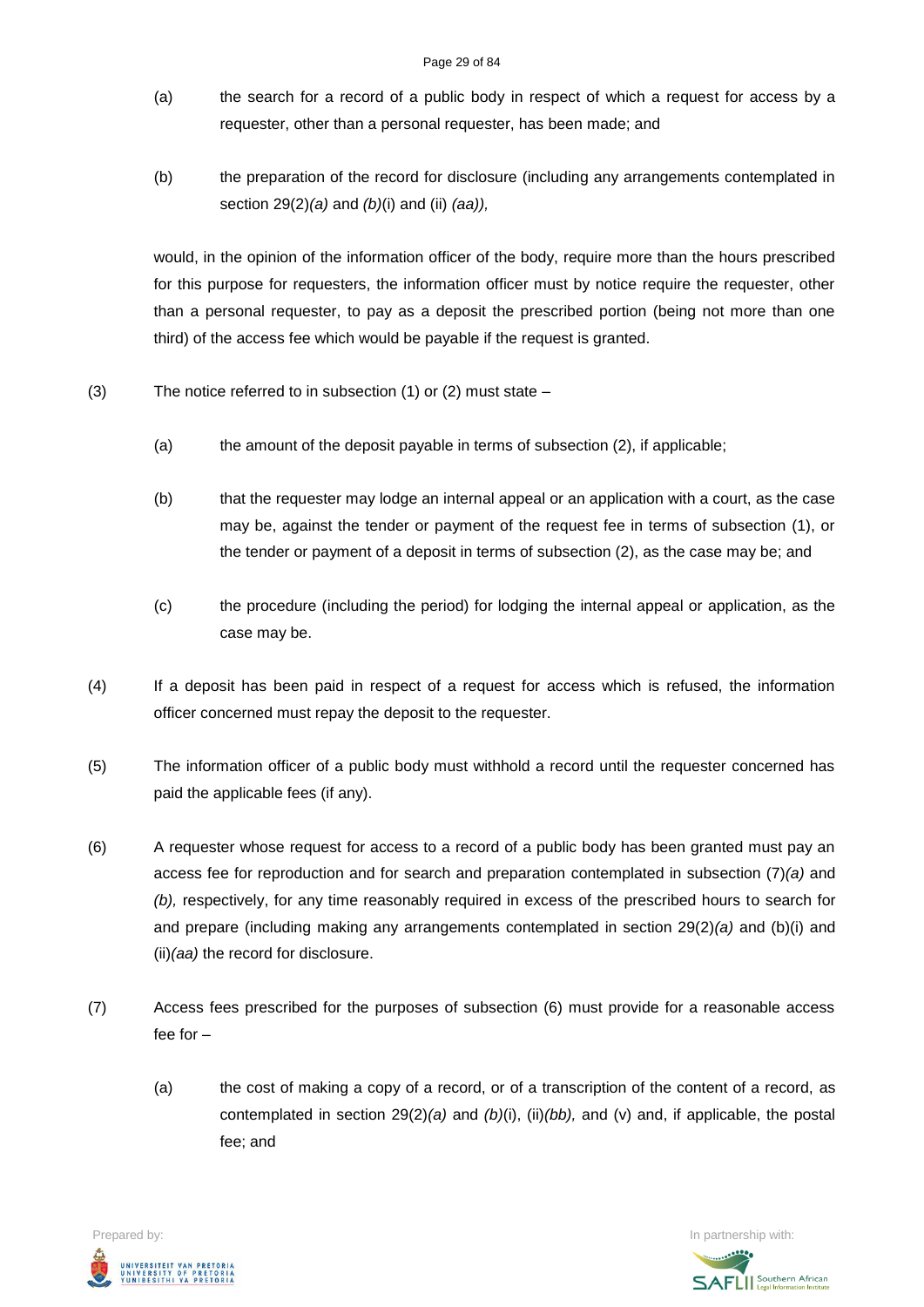#### Page 30 of 84

- (b) the time reasonably required to search for the record and prepare (including making any arrangements contemplated in section 29(2)*(a)* and (b)*(i)* and (ii)*(aa)*) the record for disclosure to the requester.
- (8) The Minister may, by notice in the *Gazette –*
	- (a) exempt any person or category of person from paying any fee referred to in this section;
	- (b) determine that any fee referred to in this section is not to exceed a certain maximum amount;
	- (c) determine the manner in which any fee referred to in this section is to be calculated;
	- (d) determine that any fee referred to in this section does not apply to a category of records;
	- (e) exempt any person or record or category or persons or records for a stipulated period from any fee referred to in subsection (6); and
	- (f) determine that where the cost of collecting any fee referred to in this section exceeds the amount charged, such a fee does not apply.

## **23. Records that cannot be found or do not exist**

- $(1)$  If
	- (a) all reasonable steps have been taken to find a record requested; and
	- (b) there are reasonable grounds for believing that the record
		- (i) is in the public body's possession but cannot be found; or
		- (ii) does not exist,

the information officer of a public body must, by way of affidavit or affirmation, notify the requester that it is not possible to give access to that record.

- (2) The affidavit or affirmation referred to in subsection (1) must give a full account of all steps taken to find the record in question or to determine whether the record exist, as the case may be, including all communications with every person who conducted the search on behalf of the information officer.
- (3) For the purposes of this Act, the notice in terms of subsection (1) is to be regarded as a decision to refuse a request for access to the record.

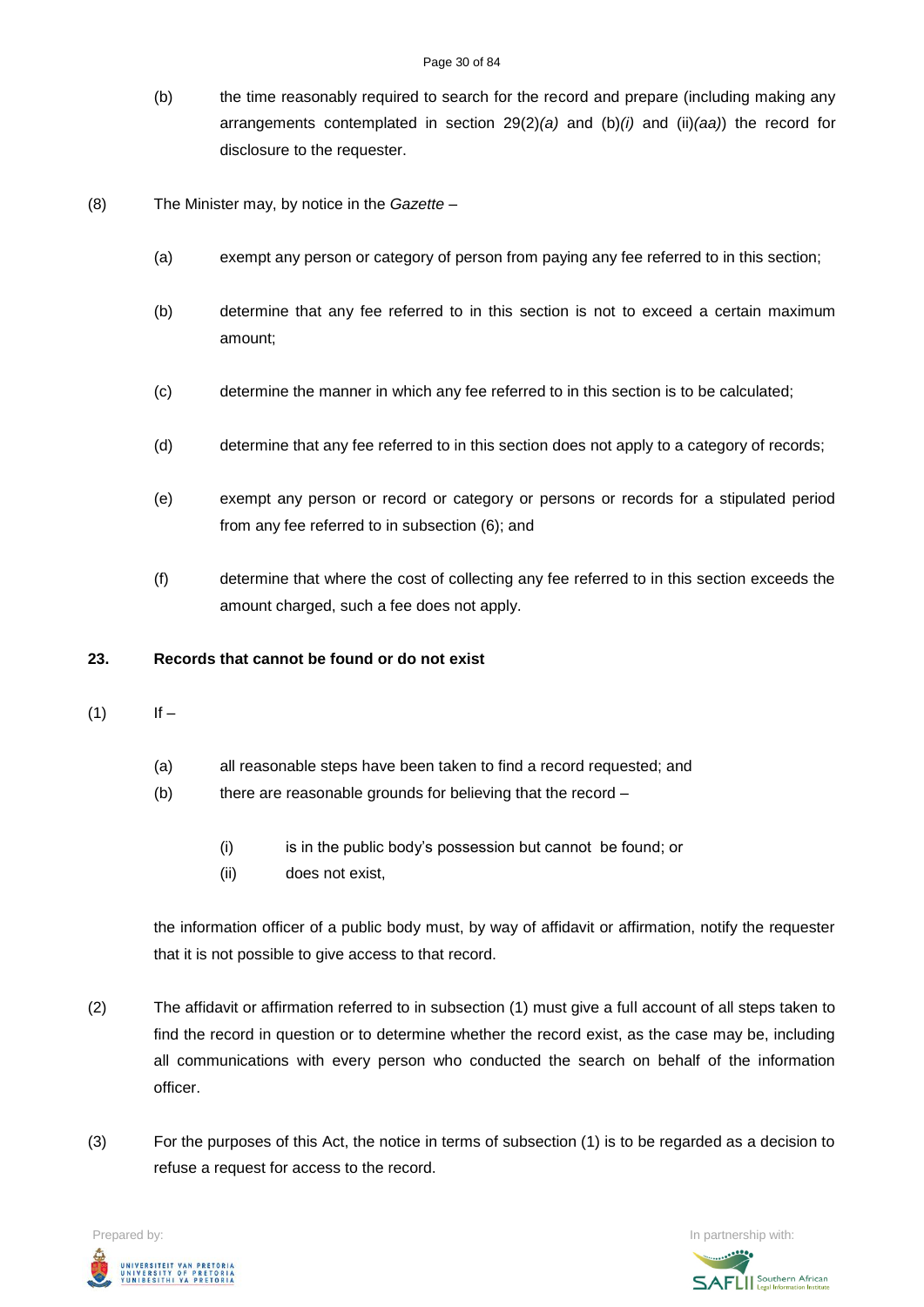(4) If, after notice is given in terms of subsection (1), the record in question is found, the requester concerned must be given access to the record unless access is refused on a ground for refusal contemplated in Chapter 4 of this Part.

# **24. Deferral of access**

- (1) If the information officer of a public body decides to grant a request for access to a record, but that record –
	- (a) is to be published within 90 days after the receipt or transfer of the request or such further period as is reasonably necessary for printing and translating the record for the purpose of publishing it;
	- (b) is required by law to be published but is yet to be published; or
	- (c) has been prepared for submission to any legislature or a particular person but is yet to be submitted,

the information officer may defer giving access to the record for a reasonable period.

- (2) If access to a record is deferred in terms of subsection (1), the information officer must notify the requester concerned –
	- (a) that the requester may, within 30 days after that notice is given, make representations to the information officer why the record is required before such publication or submission; and
	- (b) of the likely period for which access is to be deferred.
- (3) If a requester makes representations in terms of subsection (2)*(a),* the information officer must, after due consideration of those representations, grant the request for access only if there are reasonable grounds for believing that the requester will suffer substantial prejudice if access to the record is deferred for the likely period referred to in subsection (2)*(b).*

### **25. Decision on request and notice thereof**

- (1) Except if the provisions regarding third party notification and intervention contemplated in Chapter 5 of this Part apply, the information officer to whom the request is made or transferred, must, as soon as reasonably possible, but in any event within 30 days, after the request is received –
	- (a) decide in accordance with this Act whether to grant the request; and



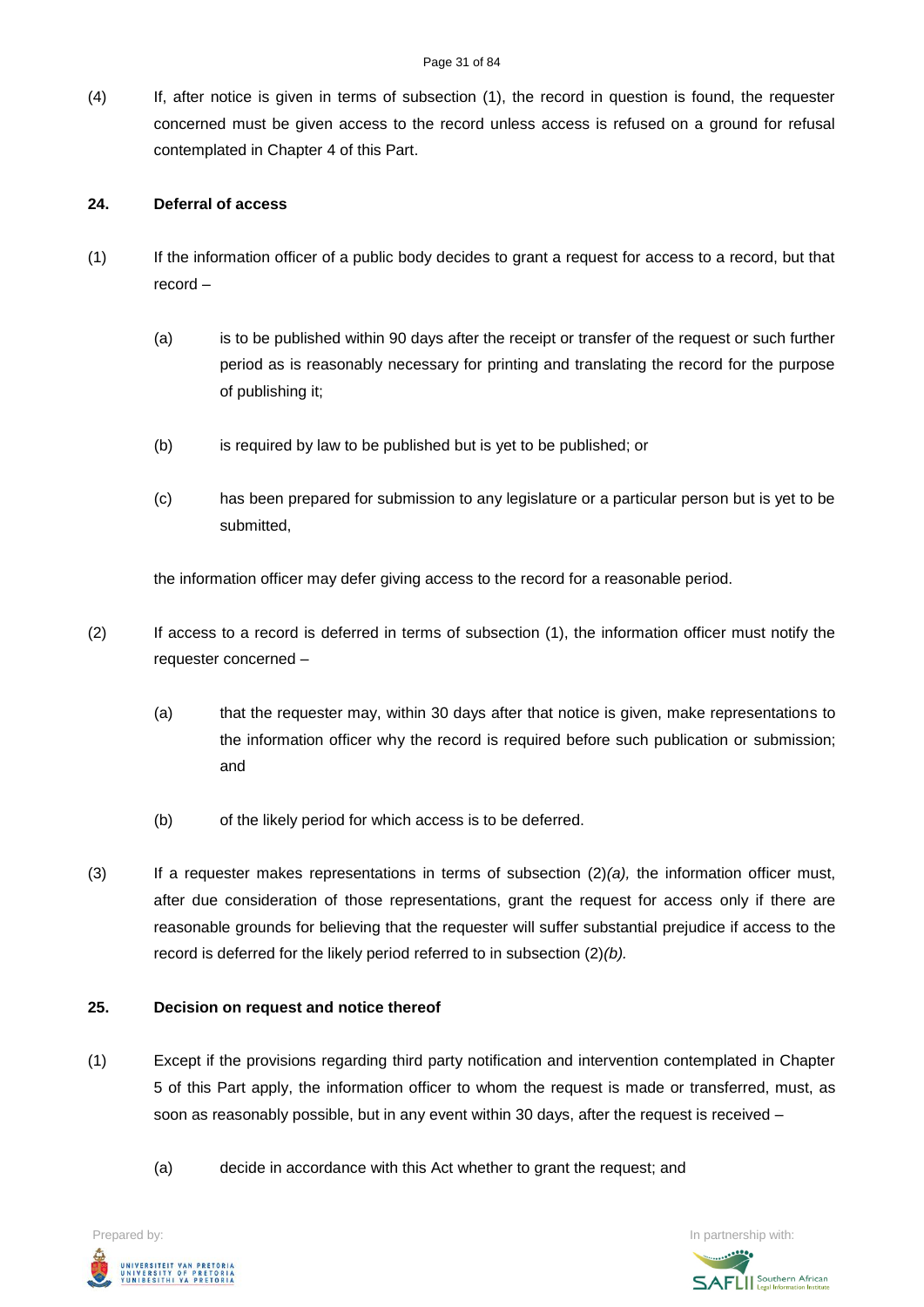- (b) notify the requester of the decision and, if the requester stated, as contemplated in section  $18(2)(e)$ , that he or she wished to be informed of the decision in any other manner, inform him or her in that manner if it is reasonably possible.
- (2) If the request for access is granted, the notice in terms of subsection  $(1)(b)$  must state
	- (a) the access fee (if any) to be paid upon access;
	- (b) the form in which access will be given; and
	- (c) that the requester may lodge an internal appeal or an application with a court, as the case may be, against the access fee to be paid or the form of access granted, and the procedure (including the period) for lodging the internal appeal or application as the case may be.
- (3) If the request for access is refused, the notice in terms of subsection (1)*(b)* must-
	- (a) state adequate reasons for the refusal, including the provisions of the Act relied upon;
	- (b) exclude, from such reasons, any reference to the content of the record; and
	- (c) state that the requester may lodge an internal appeal or an application with a court, as the case may be, against the refusal of the request, and the procedure (including the period) for lodging the internal appeal or application, as the case may be.

### *(Section 25(1) substituted by section 28 of Act 42 of 2001)*

### **26. Extension of period to deal with request**

- (1) The information officer to whom a request for access has been made or transferred, may extend the period of 30 days referred to in section 25(1) (in this section referred to as the "original period") once for a further period of not more than 30 days, if –
	- (a) the request is for a large number of records or requires a search through a large number of records and compliance with the original period would unreasonably interfere with the activities of the public body concerned;
	- (b) the request requires a search for records in, or collection thereof from, an office of the public body not situated in the same town or city as the office of the information officer that cannot reasonably be completed within the original period;

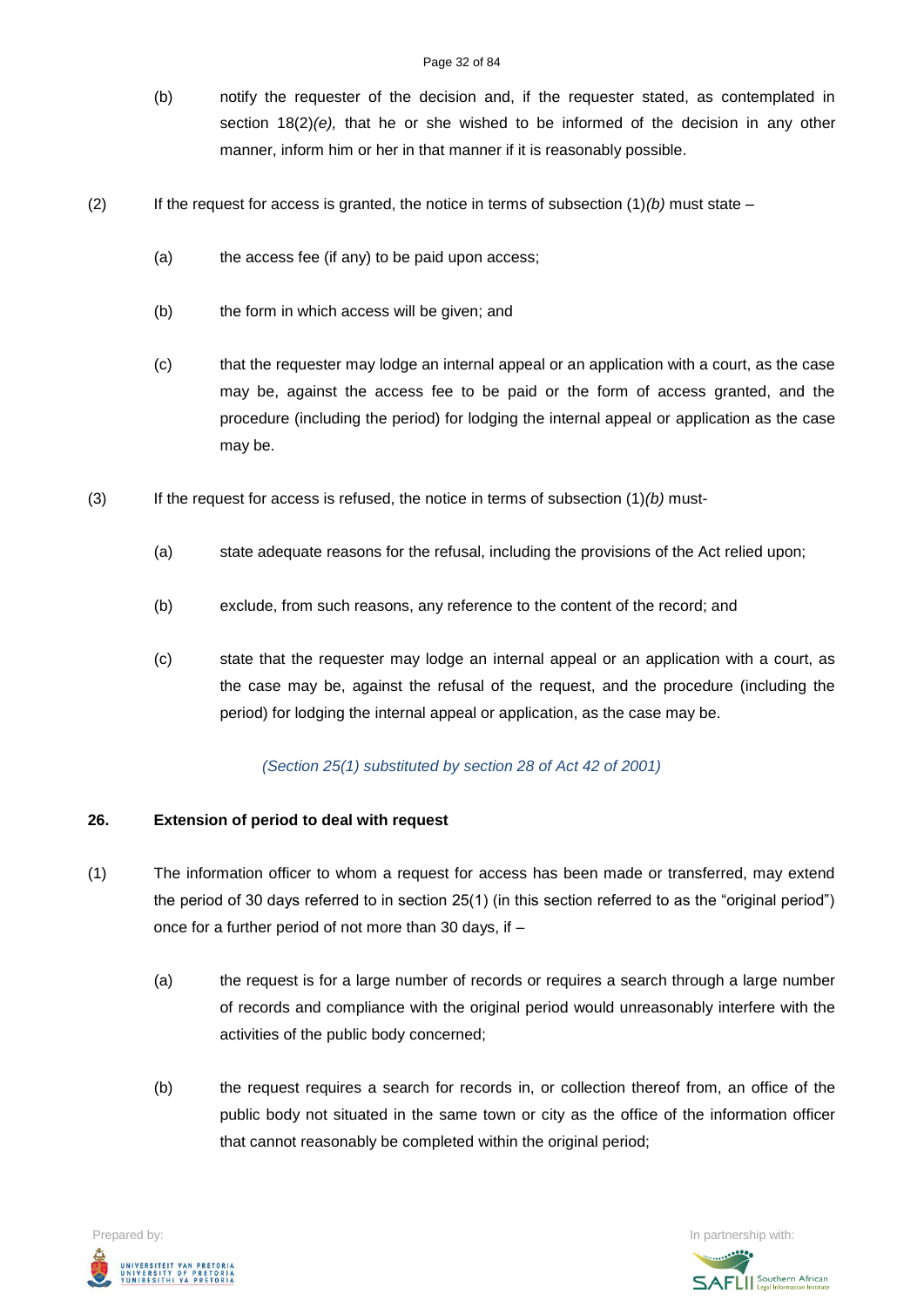- (c) consultation among divisions of the public body or with another public body is necessary or desirable to decide upon the request that cannot reasonably be completed within the original period;
- (d) more than one of the circumstances contemplated in paragraphs *(a), (b)* and *(c)* exist in respect of the request making compliance with the original period not reasonably possible; or
- (e) the requester consents in writing to such extension.
- (2) If a period is extended in terms of subsection (1), the information officer must, as soon as reasonably possible, but in any event within 30 days, after the request is received or transferred, notify the requester of the extension.
- (3) The notice in terms of subsection (2) must state
	- (a) the period of the extension;
	- (b) adequate reasons for the extension, including the provisions of this Act relied upon; and
	- (c) that the requester may lodge an internal appeal or an application to with a court, as the case may be, against the extension, and the procedure (including the period) for lodging the internal appeal or application, as the case may be.

## **27. Deemed refusal of request**

If an information officer fails to give the decision on a request for access to the requester concerned within the period contemplated in section 25(1), the information officer is, for the purposes of this Act, regarded as having refused the request.

### **28. Severability**

- (1) If a request for access is made to a record of a public body containing information which may or must be refused in terms of any provision of Chapter 4 of this Part, every part of the record which –
	- (a) does not contain; and
	- (b) can reasonably be severed from any part that contains,

any such information must, despite any other provision of this Act, be disclosed.

 $(2)$  If a request for access to –



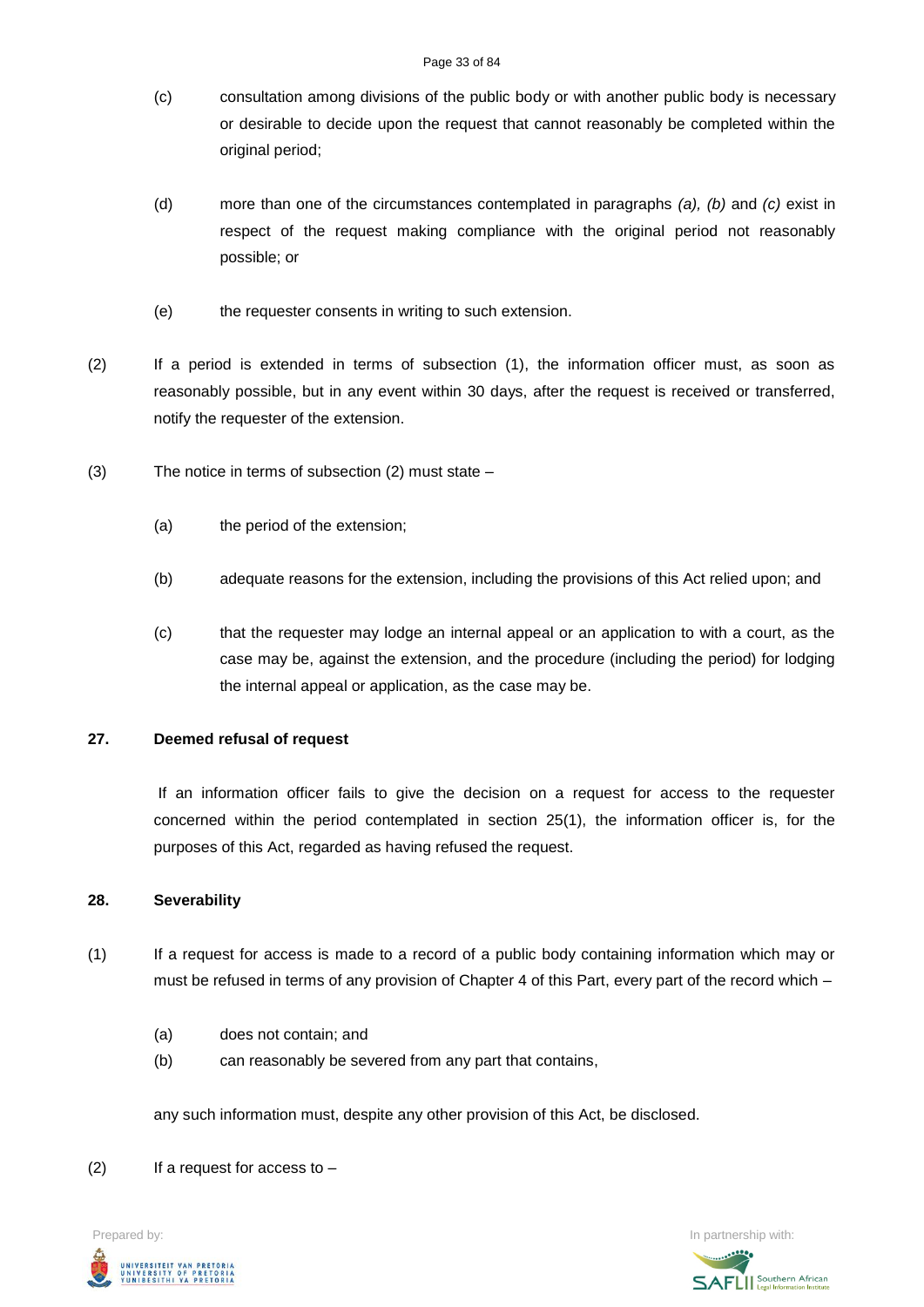- (a) a part of a record is granted; and
- (b) the other part of the record is refused,

as contemplated in subsection (1), the provisions of section 25(2), apply to paragraph *(a)* of this subsection and the provisions of section 25(3) apply to paragraph *(b)* of this subsection.

# *(Section 28(2) substituted by section 29 of Act 42 of 2001)*

## **29. Access and forms of access**

- (1) If a requester has been given notice in terms of section 25(1) that his or her request for access has been granted, that requester must, subject to subsections (3) and (9) and section 31 -
	- (a) if an access fee is payable, upon payment of that fee; or
	- (b) if no access fee is payable, immediately,

be given access in the applicable forms referred to in subsection (2) as the requester indicated in the request, and in the language contemplated in section 31.

- (2) The forms of access to a record in respect of which a request of access has been granted, are the following:
	- (a) If the record is in written or printed form, by supplying a copy of the record or by making arrangements for the inspection of the record;
	- $(b)$  if the record is not in written or printed form  $-$ 
		- (i) in the case or a record from which visual images or printed transcriptions of those images are capable of being reproduced by means of equipment which is ordinarily available to the public body concerned, by making arrangements to view those images or be supplied with copies or transcriptions of them;
		- (ii) in the case of a record in which words or information are recorded in such a manner that they are capable of being reproduced in the form of sound by equipment which is ordinarily available to the public body concerned –
			- *(aa)* by making arrangements to hear those sounds; or
			- *(bb)* if the public body is capable of producing a written or printed transcription of those sounds by the use of equipment which is ordinarily available to it, by supplying such a transcription;



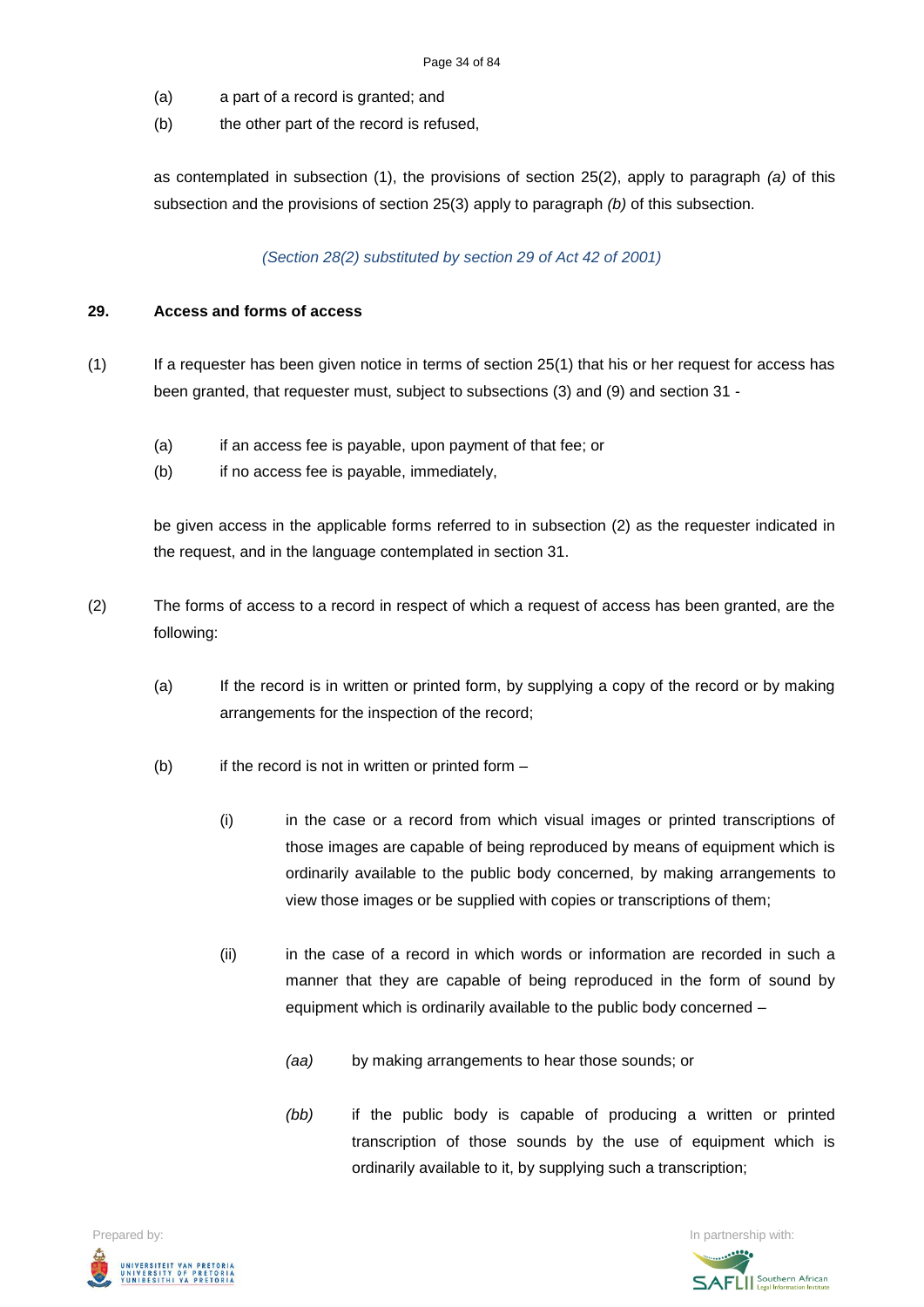#### Page 35 of 84

- (iii) in the case or a record which is held on computer, or in electronic or machinereadable form, and from which the public body concerned is capable of producing a printed copy of –
	- (aa) the record, or part of it; or
	- (bb) information derived from the record,

by using computer equipment and expertise ordinarily available to the public body, by supplying such a copy;

- (iv) in the case of a record available or capable of being made available in computer readable form, by supplying a copy in that form; or
- (v) in any other case, by supplying a copy of the record.
- (3) If the requester has requested access in a particular form, access must, subject to section 28, be given in that form, unless to do so would –
	- (a) interfere unreasonably with the effective administration of the public body concerned;
	- (b) be detrimental to the preservation of the record; or
	- (c) amount to an infringement of copyright not owned by the State or the public body concerned.
- (4) If a requester has requested access in a particular form and for a reason referred to in subsection (3) access in that form is refused but access is given in another form, the fee charged may not exceed what would have been charged if that requester had been given access in the form requested.
- (5) If a requester with a disability is prevented by that disability from reading, viewing or listening to the record concerned in the form in which it is held by the public body concerned, the information officer of the body must, if that requester so requests, take reasonable steps to make the record available in a form in which it is capable of being read, viewed or heard by the requester.
- (6) If a record is made available in accordance with subsection (5), the requester may not be required to pay an access fee which is more than the fee which he or she would have been required to pay but for the disability.
- (7) If a record is made available in terms of this section to a requester for inspection, viewing or hearing, the requester may make copies of or transcribe the record using the requester's equipment, unless to do so would –
	- (a) interfere unreasonably with the effective administration of the public body concerned;

UNIVERSITEIT VAN PRETORIA<br>UNIVERSITY OF PRETORIA<br>YUNIBESITHI YA PRETORIA

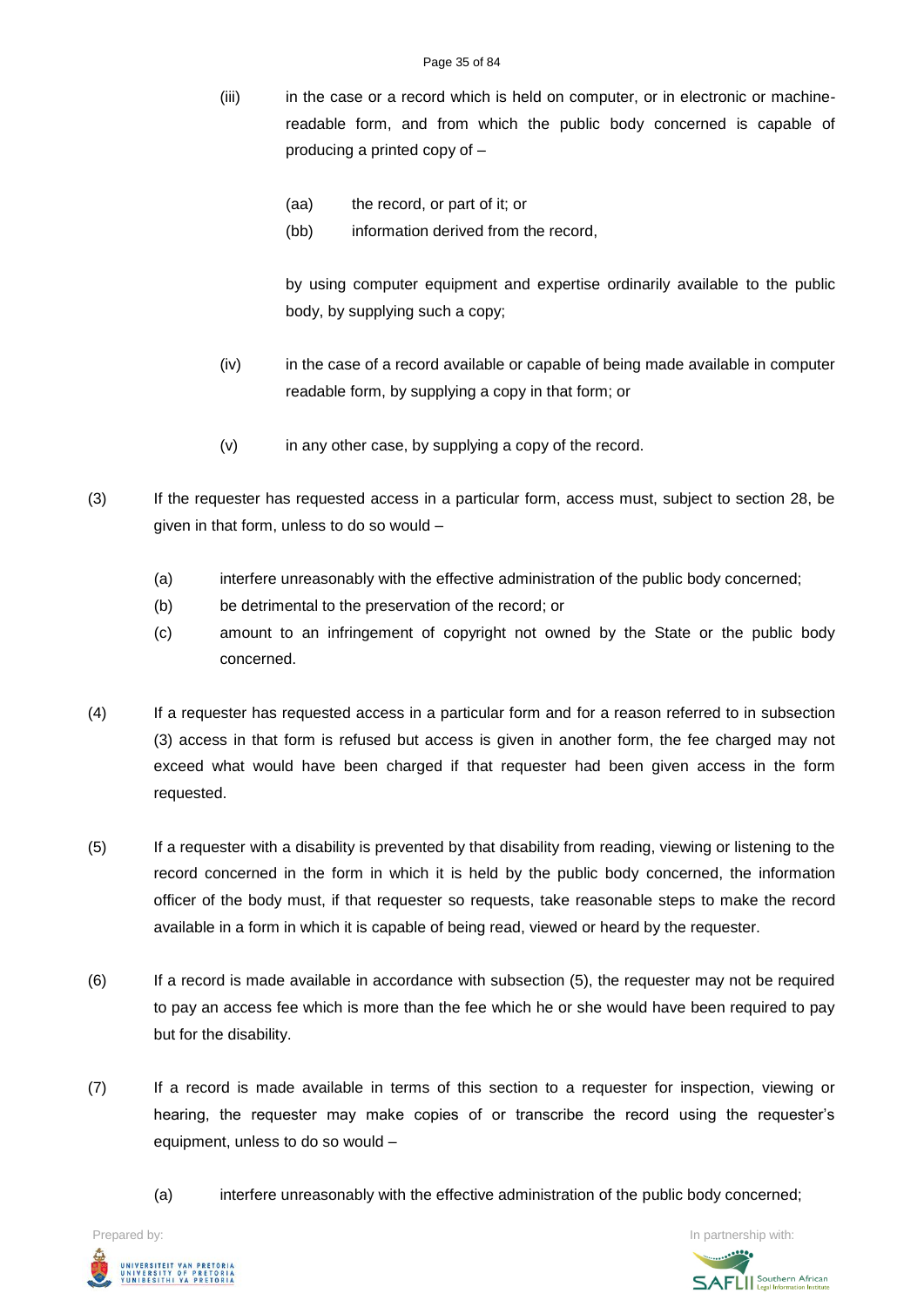- (b) be detrimental to the preservation of the record; or
- (c) amount to an infringement of copyright not owned by the State or public body concerned.
- (8) If the supply to a requester of a copy of a record is required by this section, the copy must, if so requested, be supplied by posting it to him or her.
- (9) If an internal appeal or an application to a court, as the case may be, is lodged against the granting of a request for access to a record, access to the record may be given only when the decision to grant the request is finally confirmed.

# **30. Access to health or other records**

- (1) If the information officer who grants, in terms of section 11, a request for access to a record provided by a health practitioner in his or her capacity as such about the physical or mental health, or well-being –
	- (a) of the requester; or
	- (b) if the request has been made on behalf of the person to whom the record relates, or that person,

(in this section, the requester and person referred to paragraphs *(a)* and *(b),* respectively, are referred to as the "relevant person"), is of the opinion that the disclosure of the record to the relevant person might cause serious harm to his or her physical or mental health, or well-being, the information officer may, before giving access in terms of section 29, consult with a health practitioner who, subject to subsection (2), has been nominated by that relevant person.

- (2) If the relevant person is
	- (a) under the age of 16 years, a person having parental responsibilities for the relevant person must make the nomination contemplated in subsection (1); or
	- (b) incapable of managing his or her affairs, a person appointed by the court to manage those affairs must make that nomination.
- (3) (a) If, after being given access to the record concerned, the health practitioner consulted in terms of subsection (1) is of the opinion that the disclosure of the record to the relevant person would be likely to cause serious harm to his or her physical or mental health, or well-being, the information officer may only give access to the record if the requester proves to the satisfaction of the information officer that adequate provision is made for such counselling or arrangements as are reasonable practicable before, during or after the disclosure of the record to limit, alleviate or avoid such harm to the relevant person.



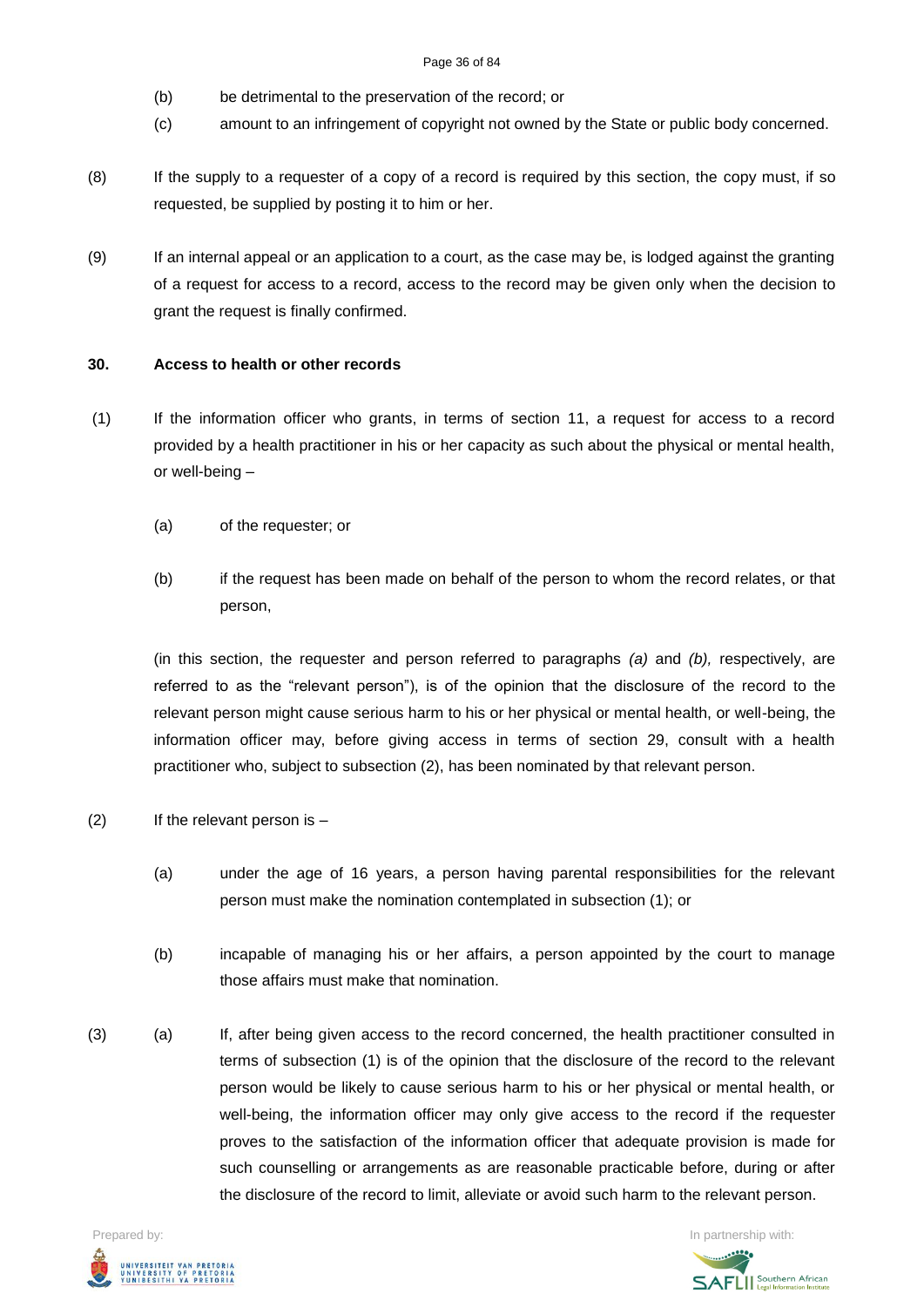(b) Before access to the record is given to the requester, the person responsible for such counselling or arrangements must be given access to the record.

#### **31. Language of access**

A requester whose request for access to a record of a public body has been granted must, if the record –

- (a) exists in the language that the requester prefers, be given access in that language; or
- (b) does not exist in the language so preferred or the requester has no preference or has not indicated a preference, be given access in any language the record exists in.

#### **32. Reports to the Human Rights Commission**

The information officer of each public body must annually submit to the Human Right Commission a report stating in relation to the public body –

- (a) the number of requests for access received;
- (b) the number of requests for access granted in full;
- (c) the number of request for access granted in terms of section 46;
- (d) the number of requests for access refused in full and refused partially and the number of times each provision of this Act was relied on to refuse access in full or partial;
- (e) the number of cases in which the periods stipulated in section 25(1) were extended in terms of section 26(1);
- (f) the number of internal appeals lodged with the relevant authority and the number of cases in which, as a result of an internal appeal, access was given to a record; *(Paragraph (g) renumbered to paragraph (f) by section 30 of Act 42 of 2001)*
- (g) the number of internal appeals which were lodged on the ground that a request for access was regarded as having been refused in terms of section 27: *(Paragraph (h) renumbered to paragraph (g) by section 30 of Act 42 of 2001)*
- (h) the number of applications to a court which were lodged on the ground that an internal appeal was regarded as having been dismissed in terms of section 77(7); and *(Paragraph (i) renumbered to paragraph (h) by section 30 of Act 42 of 2001)*

UNIVERSITEIT VAN PRETORIA<br>UNIVERSITY OF PRETORIA<br>YUNIBESITHI YA PRETORIA

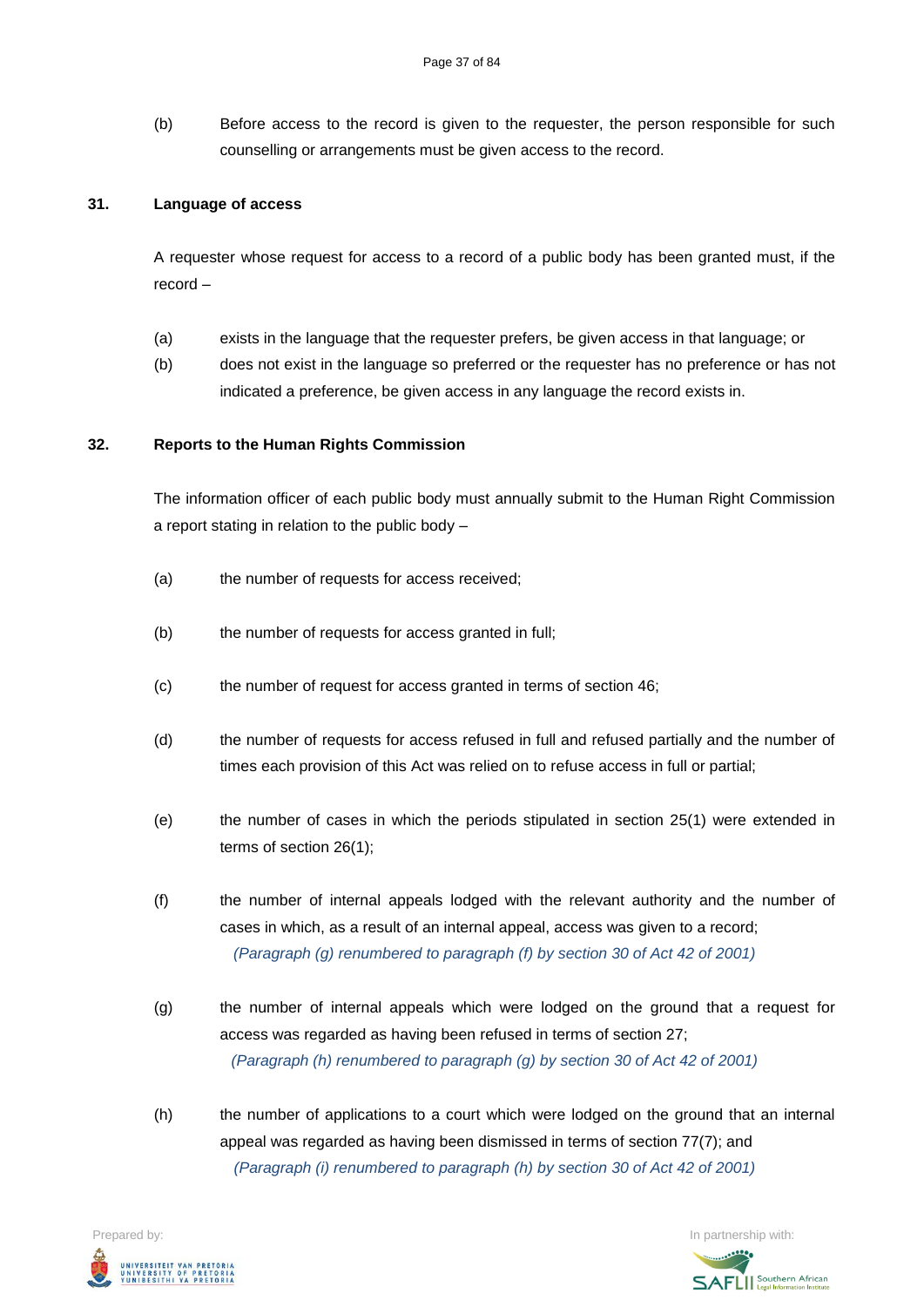#### Page 38 of 84

(i) such other matters as may be prescribed.

*(Paragraph (j) renumbered to paragraph (i) by section 30 of Act 42 of 2001)*

# *CHAPTER 4 GROUNDS FOR REFUSAL OF ACCESS TO RECORDS*

#### **33. Interpretation**

- (1) The information officer of a public body
	- (a) must refuse a request for access to a record contemplated in section 34(1), 35(1), 36(1), 37(1)*(a)*, 38*(a)*, 39(1)(*a)*, 40 or 43(1); or
	- (b) may refuse a request for access to a record contemplated in section 37(1)(*b*), 38(*b*), 39(1)(*b*), 41(1)(*a*) or (*b*), 42(1) or (3), 43(2), 44(1) or (2) or 45,

unless the provisions or section 46 apply.

- (2) A provision of this Chapter in terms of which a request for access to a record must or may or may not be refused, may not be construed as –
	- (a) limited in its application in any way by any other provision of this Chapter in terms of which a request for access to a record must or may or may not be refused; and
	- (b) not applying to a particular record by reason that another provision of this Chapter in terms of which a request for access to a record must or may or may not be refused, also applies to that record.

# **34. Mandatory protection of privacy of third party who is natural person**

- (1) Subject to subsection (2), the information officer of a public body must refuse a request for access to a record of the body if its disclosure would involve the unreasonable disclosure of personal information about a third party, including a deceased individual.
- (2) A record may not be refused in terms of subsection (1) insofar as it consists of information
	- (a) about an individual who has consented in terms of section 48 or otherwise in writing to its disclosure to the requester concerned;
	- (b) that was given to the public body by the individual to whom it relates and the individual was informed by or on behalf of the public body, before it is given, that the information belongs to a class of information that would or might be made available to the public;

**Prepared by:** In partnership with:  $\frac{1}{2}$  in partnership with:  $\frac{1}{2}$  in partnership with: .<br>Iniversiteit van Pretoria<br>Iniversity of Pretoria<br>Iunibesithi ya Pretoria

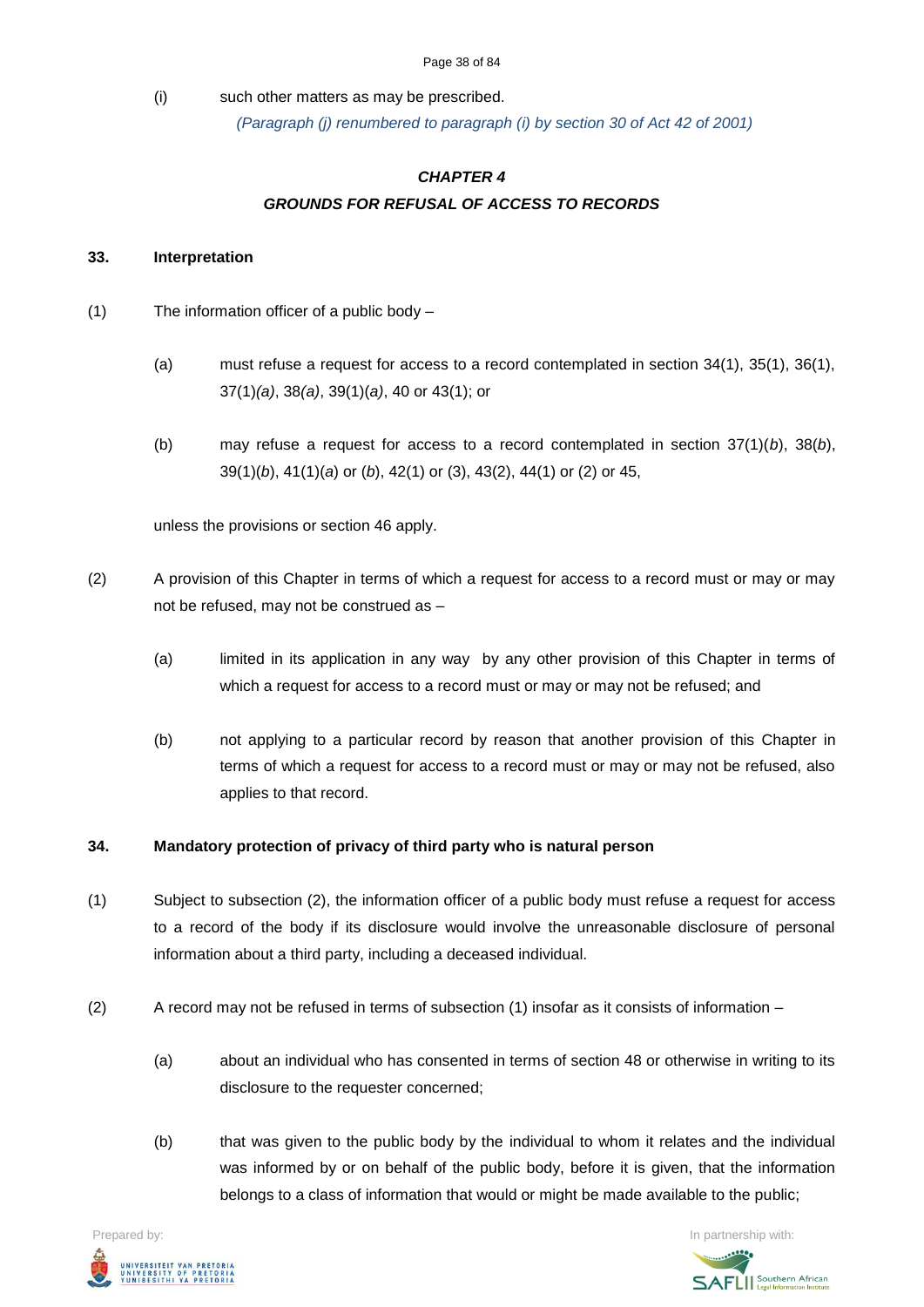- (c) already publicly available;
- (d) about an individual's physical or mental health, or well-being, who is under the care of the requester and who is –
	- (i) under the age of 18 years; or
	- (ii) incapable of understanding the nature of the request,

and if giving access would be in the individual's best interests;

- (e) about an individual who is deceased and the requester is
	- (i) the individual's next of kin; or
	- (ii) making the request with the written consent of the individual's next of kin; or

(f) about an individual who is or was an official of a public body and which relates to the position or functions of the individual, including, but not limited to –

- (i) the fact that the individual is or was an official or that public body;
- (ii) the title, work address, work phone number and other similar particulars of the individual;
- (iii) the classification, salary scale, remuneration and responsibilities of the position held or services performed by the individual; and
- (iv) the name of the individual on a record prepared by the individual in the course of employment.

*(Section 34(2)(f)(iii) substituted by section 31 of Act 42 of 2001)*

#### **35. Mandatory protection of privacy of third party who is natural person**

- (1) Subject to subsection (2), the information officer of the South African Revenue Service, referred to in section 2(3), must refuse a request for access to a record of that Service if it contains information which was obtained or is held by that Service for the purposes of enforcing legislation concerning the collection of revenue as defined in section 1 of the South African Revenue Service Act, 1997(Act No. 34 or 1997).
- (2) A record may not be refused in terms of subsection (1) insofar as it consists of information about the requester or the person on whose behalf the request is made.

#### **36. Mandatory protection of commercial information of third party**



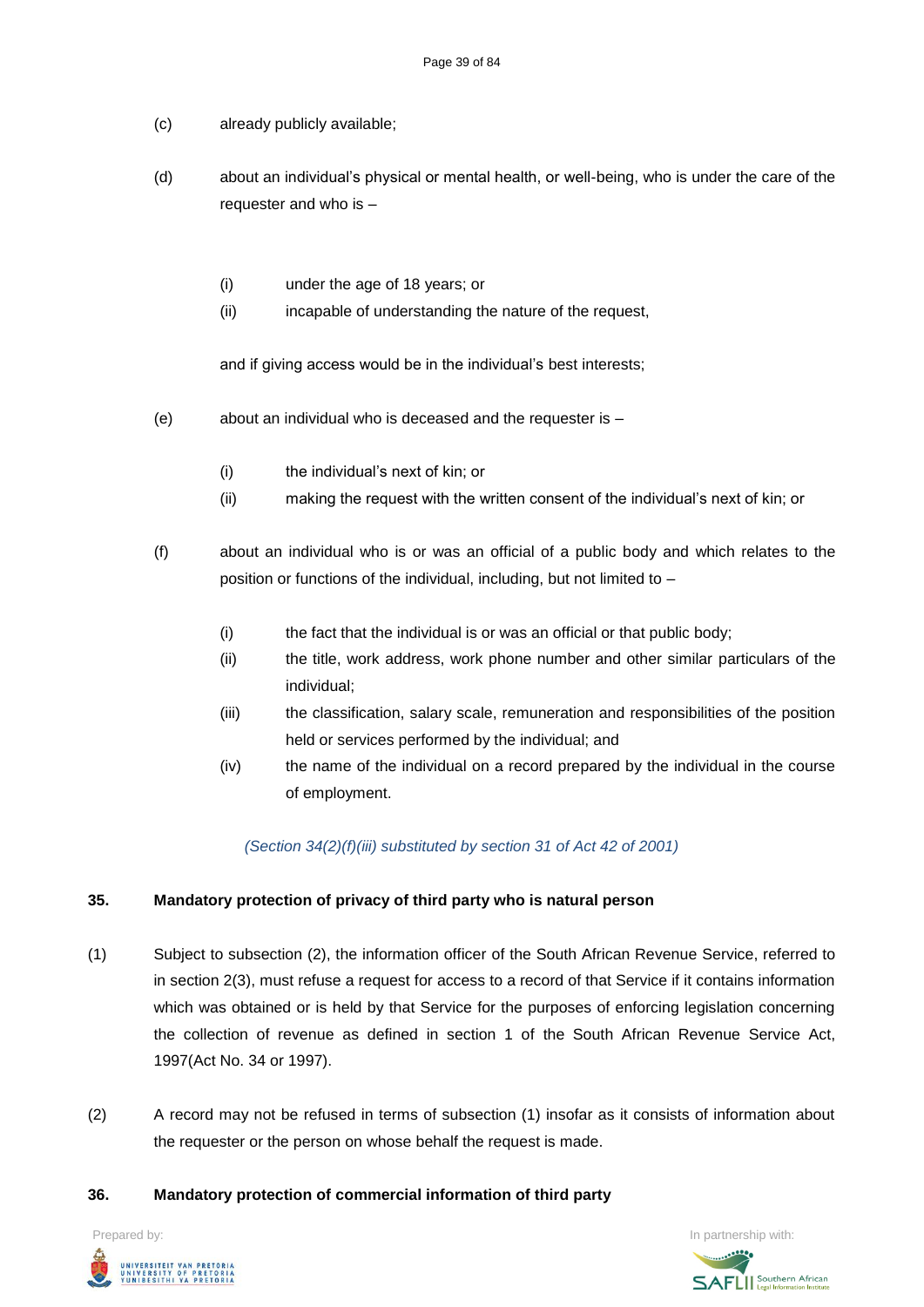- (1) Subject to subsection (2), the information officer of a public body must refuse a request for access for access to a record of the body if the record contains –
	- (a) trade secrets of a third party;
	- (b) financial, commercial, scientific or technical information, other than trade secrets, of a third party, the disclosure of which would be likely to cause harm to the commercial or financial interests of that third party; or
	- (c) information supplied in confidence by a third party the disclosure of which could reasonably be expected –
		- (i) to put that third party at a disadvantage in contractual or other negotiations; or
		- (ii) to prejudice that third party in commercial competition.
- (2) A record may not be refused in terms of subsection (1) insofar as it consists of information
	- (a) already publicly available;
	- (b) about a third party who has consented in terms of section 48 or otherwise in writing to its disclosure to the requester concerned; or
	- (c) about the results of any product or environmental testing or other investigation supplied by a third party or the result of any such testing or investigation carried out by or on behalf of a third party and its disclosure would reveal a serious public safety or environmental risk.
- (3) For the purposes of subsection (2)*(c),* the results of any product or environmental testing or other investigation do not include the results of preliminary testing or other investigation conducted for the purpose of developing methods of testing or other investigation.

# *(Section 36(2)(c) substituted by section 32 of Act 42 of 2001)*

# **37. Mandatory protection of certain confidential information, and protection of certain other confidential information, of third party**

- (1) Subject to subsection (2), the information officer of a public body  $-$ 
	- (a) must refuse a request for access to a record of the body if the disclosure of the record would constitute an action for breach of a duty of confidence owed to a third party in terms of an agreement; or

**Prepared by:** In partnership with:  $\frac{1}{2}$  in partnership with:  $\frac{1}{2}$  in partnership with: .<br>UNIVERSITEIT VAN PRETORIA<br>YUNIBESITHI YA PRETORIA

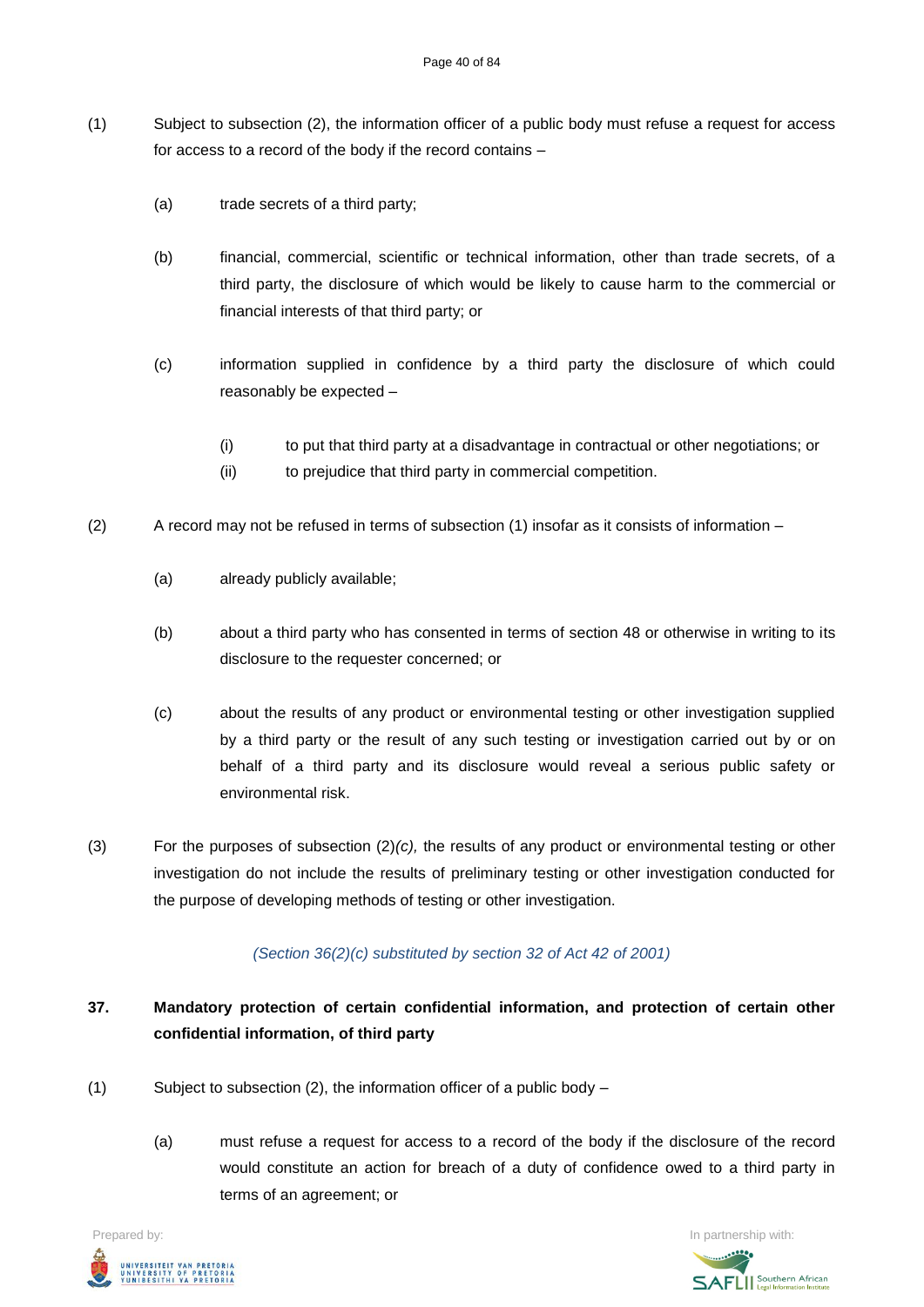- (b) may refuse a request for access to a record of the body if the record consists of information that was supplied in confidence by a third party –
	- (i) the disclosure of which could reasonably be expected to prejudice the future supply of similar information, or information from the same source; and
	- (ii) if it is in the public interest that similar information, or information from the same source, should continue to be supplied.
- (2) A record may not be refused in terms of subsection (1) insofar as it consists of information
	- (a) already publicly available; or
	- (b) about the third party concerned that has consented in terms of section 48 or otherwise in writing to its disclosure to the requester concerned.

# **38. Mandatory protection of safety of individuals, and protection of property**

The information officer of a public body –

- (a) must refuse a request for access to a record of the body if its disclosure could reasonably be expected to endanger the life of physical safety of an individual; or
- (b) may refuse a request for access to a record of the body if its disclosure would be likely to prejudice or impair –
	- $(i)$  the security of  $-$ 
		- (aa) a building, structure or system, including, but not limited to, a computer or communication system;
		- (bb) a means of transport; or
		- (cc) any other property; or
	- (ii) methods, systems, plans or procedures for the protection of
		- (aa) an individual in accordance with a witness protection scheme;
		- (bb) the safety of the public, or any part of the public; or
		- (cc) the security of property contemplated in subparagraph (i*)(aa), (bb)* or *(cc).*
- **39. Mandatory protection of police dockets in bail proceedings, and protection of law enforcement and legal proceedings**



**SAFLI** Southern African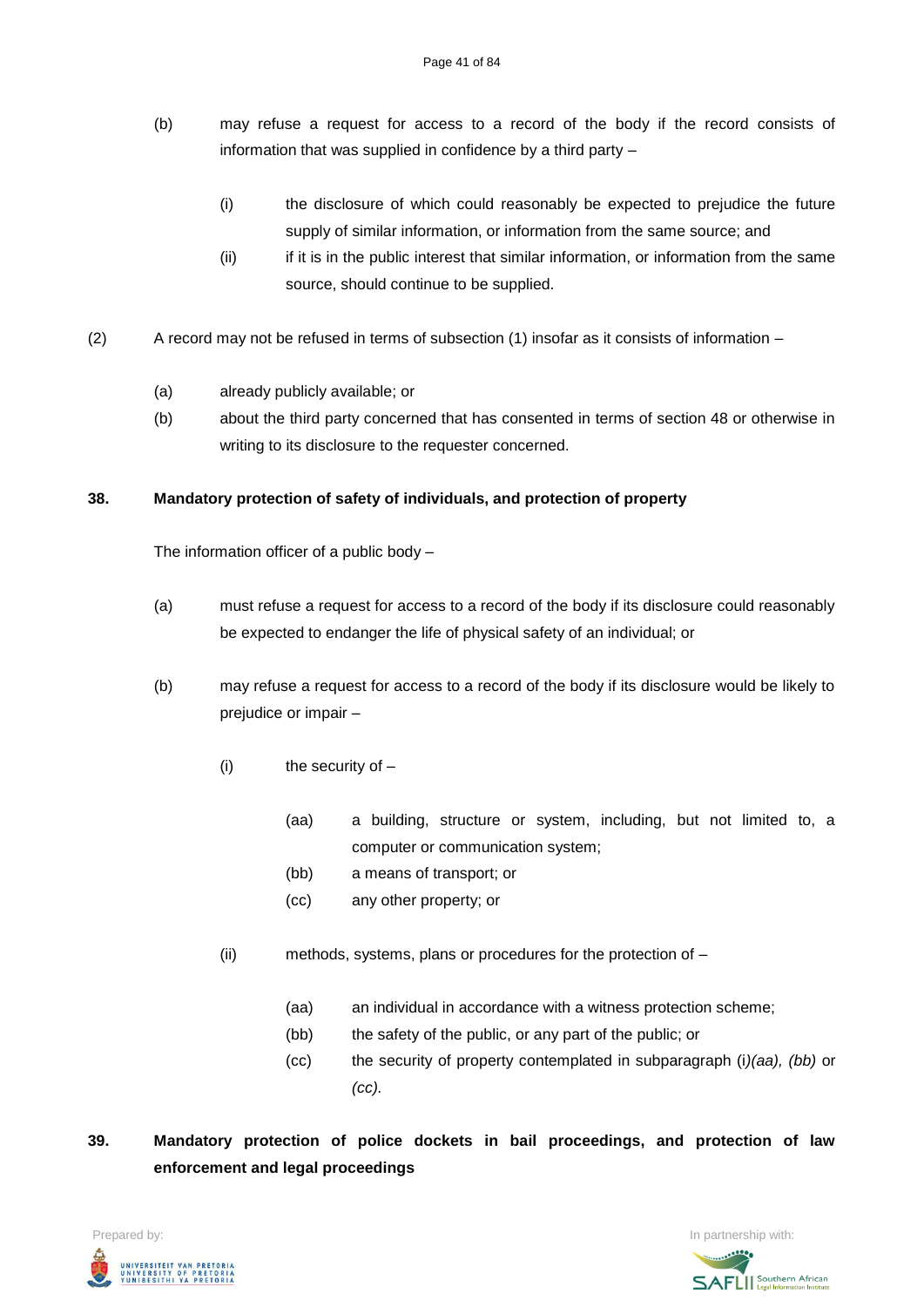- (1) The information officer of a public body
	- (a) must refuse a request for access to a record of the body if access to that record is prohibited in terms of section 60(14) of the Criminal Procedure Act, 1977 (Act No. 51 of 1977); or
	- (b) may refuse a request for access to a record of the body if
		- (i) the record contains methods, techniques, procedures or guidelines for
			- (aa) the prevention, detection, curtailment or investigation of a contravention or possible contravention of the law; or
			- (bb) the prosecution of alleged offenders,

and the disclosure of those methods, techniques, procedures or guidelines could reasonably be expected to prejudice the effectiveness of those methods, techniques, procedures or guidelines or lead to the circumvention of the law or facilitate the commission of an offence;

- (ii) the prosecution of an alleged offender is being prepared or about to commence or pending and the disclosure of the record could reasonably be expected –
	- (aa) to impede the prosecution; or
	- (bb) to result in a miscarriage of justice in that prosecution; or
- (iii) the disclosure of the record could reasonably be expected
	- (aa) to prejudice the investigation of a contravention or possible contravention of the law which is about to commence or is in progress or, if it has been suspended or terminated, is likely to be resumed;
	- (bb) to reveal, or enable a person to ascertain, the identity of a confidential source of information in relation to the enforcement or administration of the law;
	- (cc) to result in the intimidation or coercion of a witness, or a person who might be or has been called a witness, in criminal proceedings or other proceedings to enforce the law;
	- (dd) to facilitate the commission of a contravention of the law, including, but not limited to, subject to subsection (2), escape from lawful detention; or



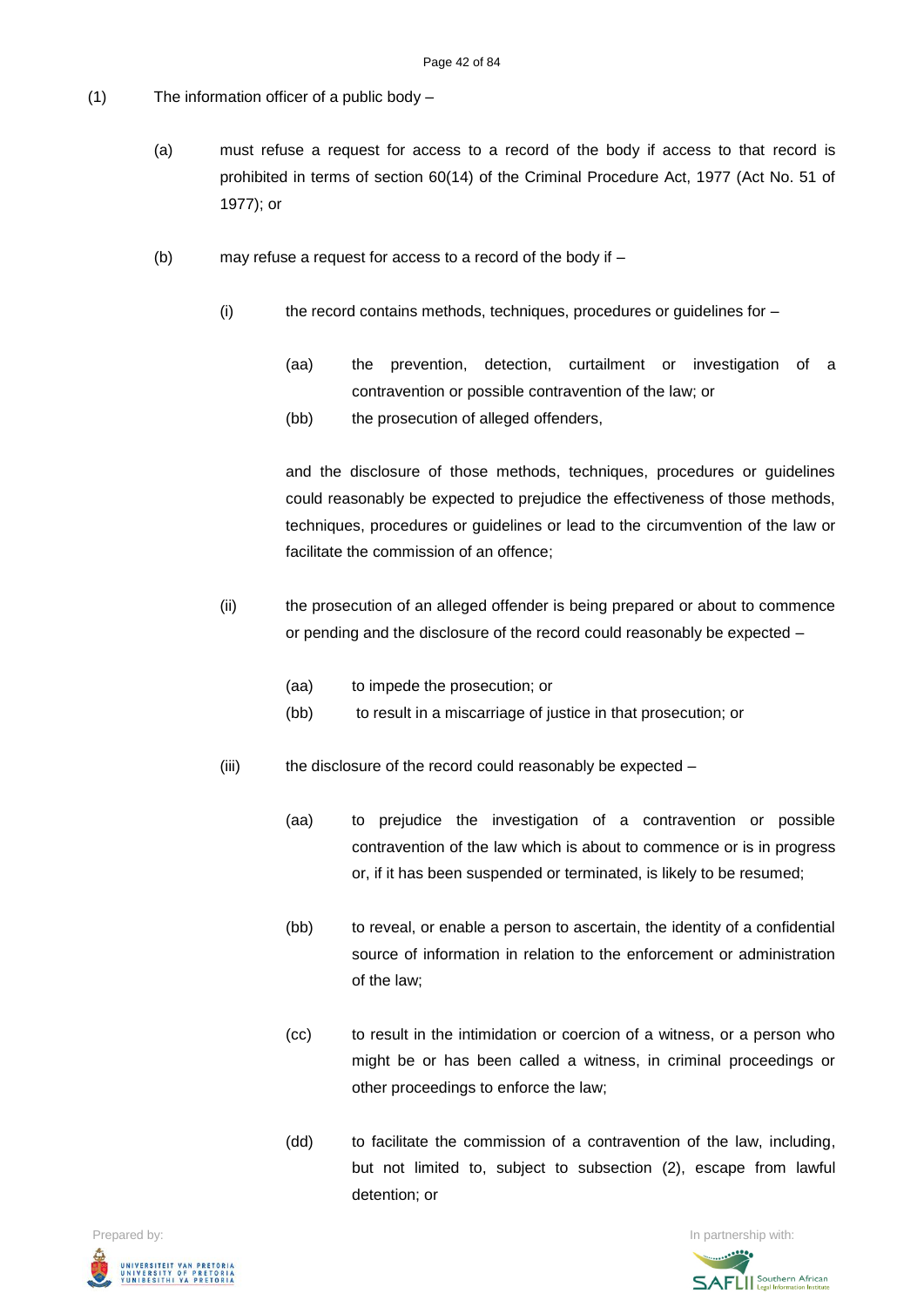- (ee) to prejudice or impair the fairness of a trail or the impartiality of an adjudication.
- (2) A record may not be refused in terms of subsection (1)*(b)*(iii)*(dd)* insofar as it consists of information about the general conditions of detention of persons in custody.
- (3) (a) If a request for access to a record of a public body must or may be refused in terms of subsection (1)*(a)* or *(b),* or could, if it existed, be so refused, and the disclosure of the existence or non-existence of the record would be likely to cause the harm contemplated in subsection (1)*(a)* or *(b),* the information officer concerned may refuse to confirm or deny the existence or non-existence of the record.
	- (b) If the information officer so refuses to confirm or deny the existence or non-existence of the record, the notice referred to in section 25(3) must –
		- (i) state that fact;
		- (ii) identify the provision of subsection (1)*(a)* or *(b)* in terms of which access would have been refused if the record had existed;
		- (iii) state adequate reasons for the refusal, as required by section 25(3), in so far as they can be given without causing the harm contemplated in subsection (1)*(a)*  or *(b);* and
		- (iv) state that the requester concerned may lodge an internal appeal or ans application with a court, as the cast may be, against the refusal as required by section 25(3).

*(Section 39(3)(b)(iii) substituted by section 33 of Act 42 of 2001)*

# **40. Mandatory protection of records privileged from production in legal proceedings**

The information officer of a public body must refuse a request for access to a record of the body if the record is privileged from production in legal proceedings unless the person entitled to the privilege has waived the privilege.

# **41. Defence, security and international relations of Republic**

(1) The information officer of a public body may refuse a request for access to a record of the body if its disclosure –



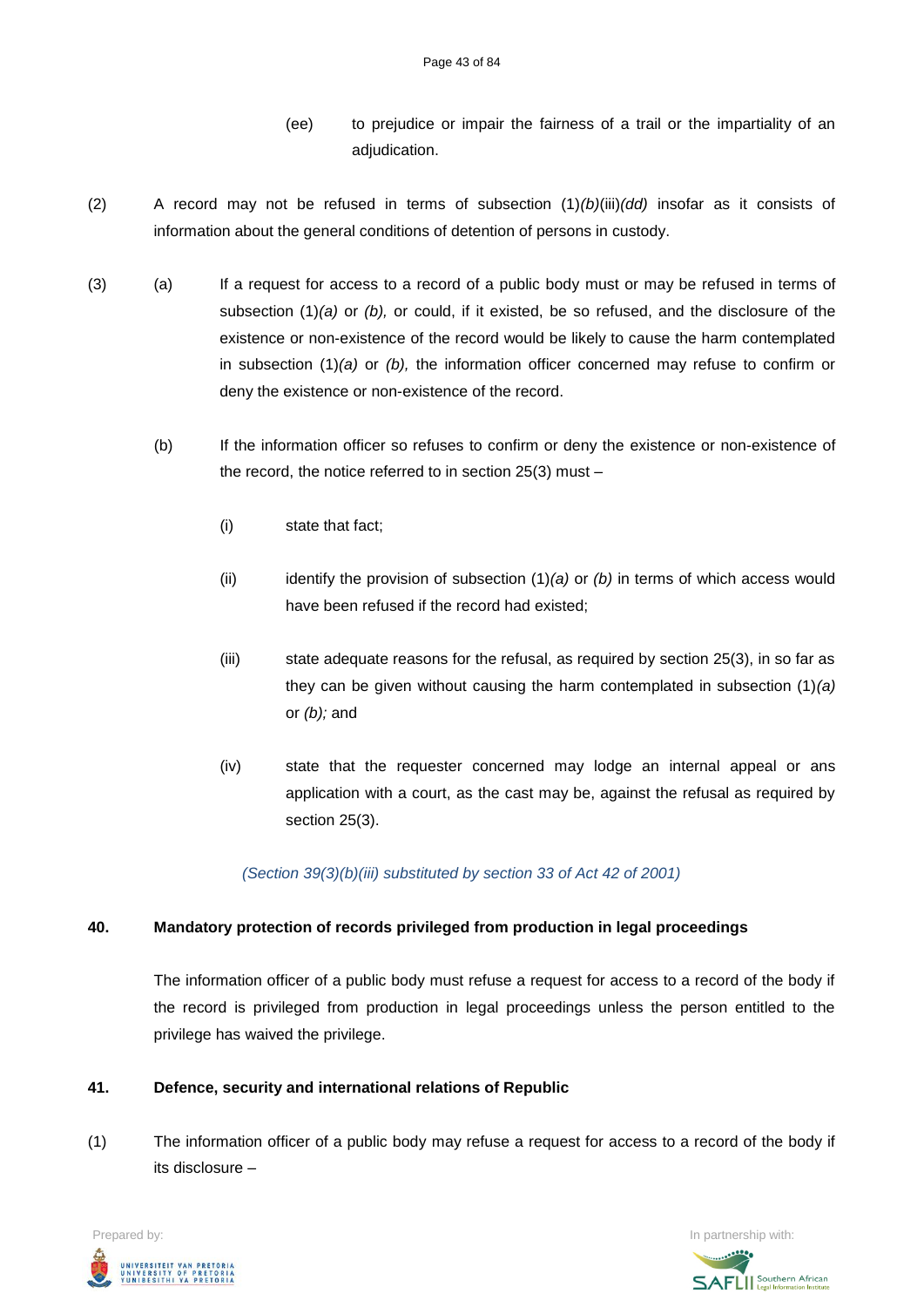#### Page 44 of 84

- (a) could reasonably be expected to cause prejudice to
	- (i) the defense of the Republic;
	- (ii) the security of the Republic; or
	- (iii) subject to subsection (3), the international relations of the Republic; or
- (b) would reveal information
	- (i) supplied in confidence by or on behalf of another state or an international organisation;
	- (ii) supplied by or on behalf of the Republic to another state or an international organisation in terms of an arrangement or international agreement, contemplated in section 231 of the Constitution, with that state or organisation which requires the information to be held in confidence; or
	- (iii) required to be held in confidence by an international agreement or customary international law contemplated in section 231 or 232, respectively, of the Constitution.
- (2) A record contemplated in subsection (1), without limited the generality of that subsection, includes a record containing information –
	- (a) relating to military tactics or strategy or military exercises or operations undertaken in preparation of hostilities or in connection with the detection, prevention, suppression or curtailment of subversive or hostile activities;
	- (b) relating to the quantity, characteristic, capabilities, vulnerabilities or deployment of
		- (i) weapons or any other equipment used for the detection, prevention, suppression or curtailment of subversive or hostile actives; or
		- (ii) anything being designed, developed, produced or considered for use as weapons or such other equipment:
	- (c) relating to the characteristics, capabilities, vulnerabilities, performance, potential, deployment or functions of –
		- (i) any military force, unit or personnel; or
		- (ii) any body or person responsible for the detection, prevention, suppression or curtailment of subversive or hostile activities;

UNIVERSITEIT VAN PRETORIA<br>UNIVERSITY OF PRETORIA<br>YUNIBESITHI YA PRETORIA

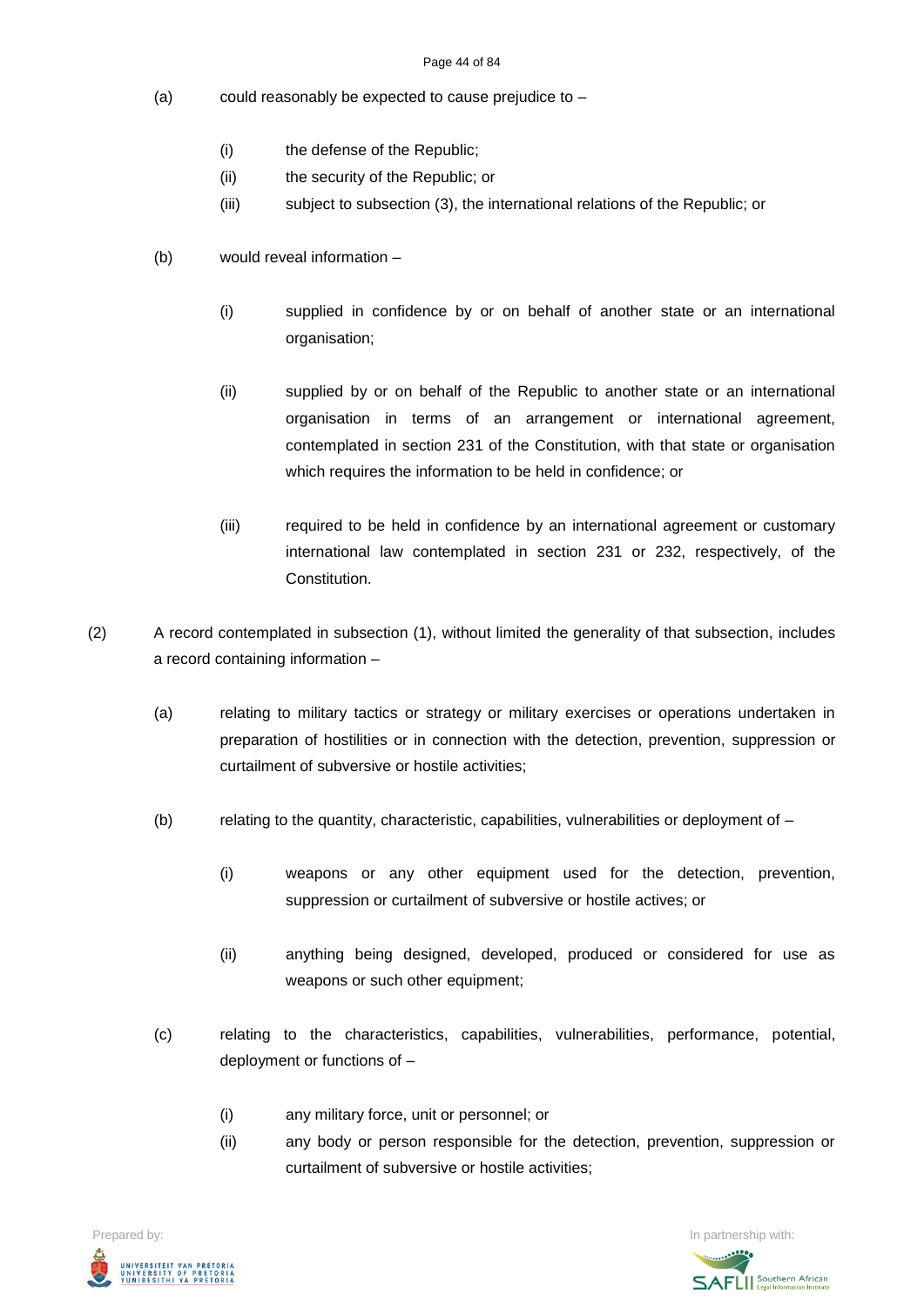- (d) held for purpose of intelligence relating to
	- (i) the defence of the Republic;
	- (ii) the detection, prevention; suppression or curtailment of subversive or hostile activities; or
	- (iii) another state or an international organisation used by or on behalf of the Republic in the process of deliberation and the consultation in the conduct of international affairs;
- (e) on methods of, and scientific or technical equipment for, collecting, assessing or handling information referred to in paragraph *(d);*
- (f) on the identity of a confidential source and any other source of information referred to in paragraph *(d);*
- (g) on the positions adopted or to be adopted by the Republic, another state or an international organisation for the purpose or present or future international negotiations; or
- (h) that constitutes diplomatic correspondence exchanged with another state or an international organisation or official correspondence exchanged with diplomatic missions or consular posts of the Republic.
- (3) A record may not be refused in terms of subsection (1*)(a)*(iii) if it came into existence more than 20 years before the request.
- (4) (a) If a request for access to a record of a public body may be refused in terms of subsection (1), or could, if it existed, be so refused, and the disclosure of the existence or nonexistence of the record would be likely to cause the harm contemplated in subsection (1), the information officer concerned may refuse to confirm or deny the existence or nonexistence or the record.
	- (b) If the information officer so refuses to confirm or deny the existence or non-existence of the record, not notice referred to in section 25(3) must –
		- (i) state that fact;
		- (ii) identify the provision of subsection (1) in terms of which access would have been refused if the record had existed;
		- (iii) state adequate reasons for the refusal, as required by section 25(3), in so far as they can be given without causing harm contemplated in subsection (1); and
		- (iv) state that the requester may lodge an internal appeal or an application with a court, as the case may be, against the refusal as required by section 25(3).

**Prepared by:** In partnership with:  $\frac{1}{2}$  in partnership with:  $\frac{1}{2}$  in partnership with: .<br>Iniversiteit van Pretori*i*<br>Iniversity of Pretori*i*<br>Iunibesithi ya Pretori*i* 

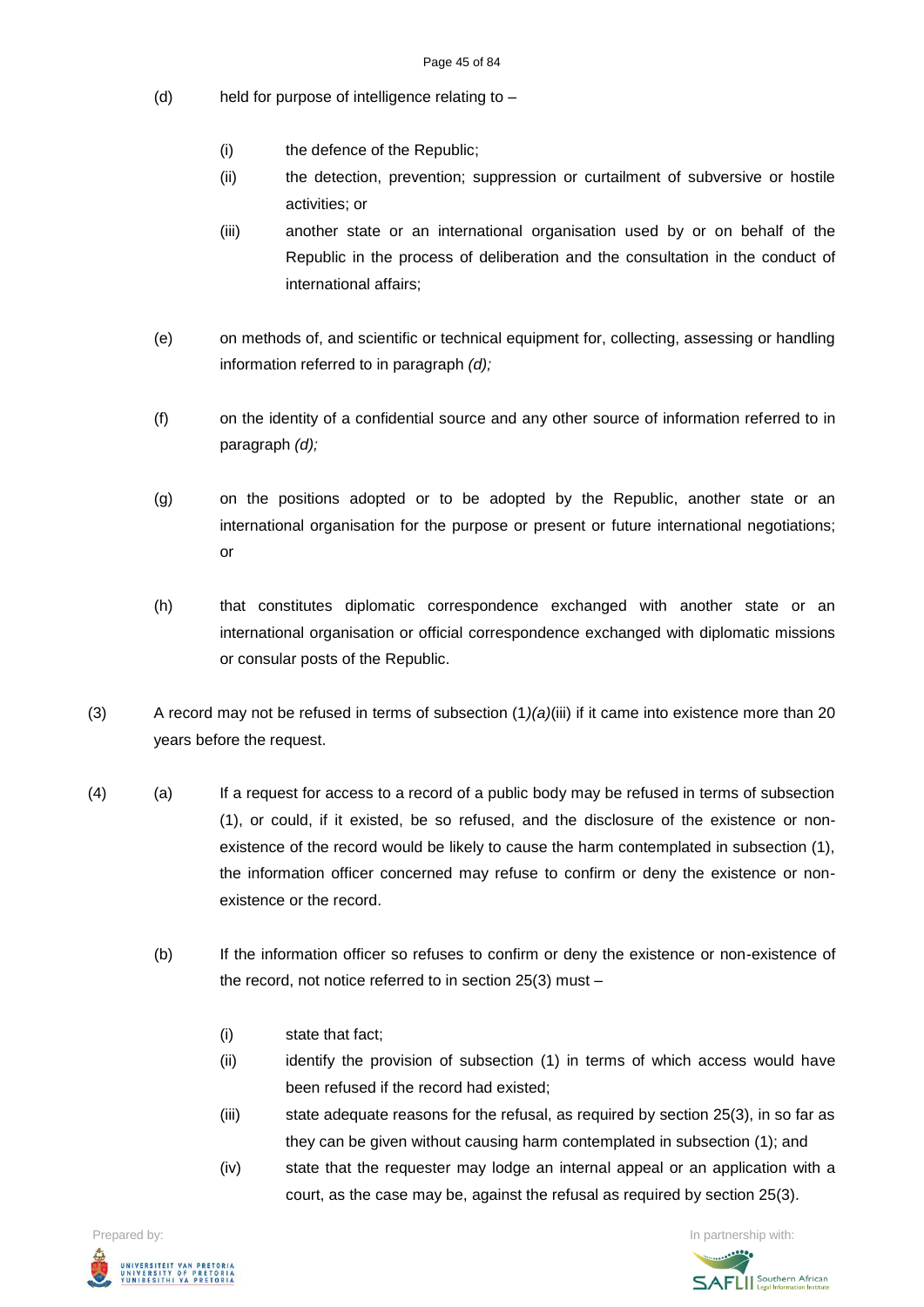*(Section 41(4)(a) substituted by section 34 of Act 42 of 2001)*

# **42. Economic interest and financial welfare of Republic and commercial activities of public bodies**

- (1) The information officer of a public body may refuse a request for access to a record of the body if its disclosure would be likely to materially jeopardise the economic interests or financial welfare of the Republic or the ability of the government to manage the economy of the Republic effectively in the best interests of the Republic.
- (2) The information referred to in subsection (1) includes, without limiting the generality of that subsection, information about –
	- (a) a contemplated change in, or maintenance of, a policy substantially affecting the currency, coinage, legal tender, exchange rates or foreign investment;
	- (b) a contemplated change in or decision not to change
		- (i) credit or interest rates;
		- (ii) customs or excise duties, taxes or any other source of revenue;
		- (iii) the regulation or supervision of financial institutions;
		- (iv) government borrowing; or
		- (v) the regulation of prices of goods or services, rents or wages, salaries or other incomes; or
	- (c) a contemplated
		- (i) sale or acquisition of immovable or movable property; or
		- (ii) international trade agreement.
- (3) Subject to subsection (5), the information officer of a public body may refuse a request for access to a record of the body if the record –
	- (a) contains trade secrets of the State or public body;
	- (b) contains financial, commercial, scientific or technical information, other than trade secrets, the disclosure of which would likely to cause harm to the commercial or financial interest of the State or public body;
	- (c) contains information, the disclosure of which could reasonably be expected
		- (i) to put a public body at a disadvantage in contractual or other negotiations; or



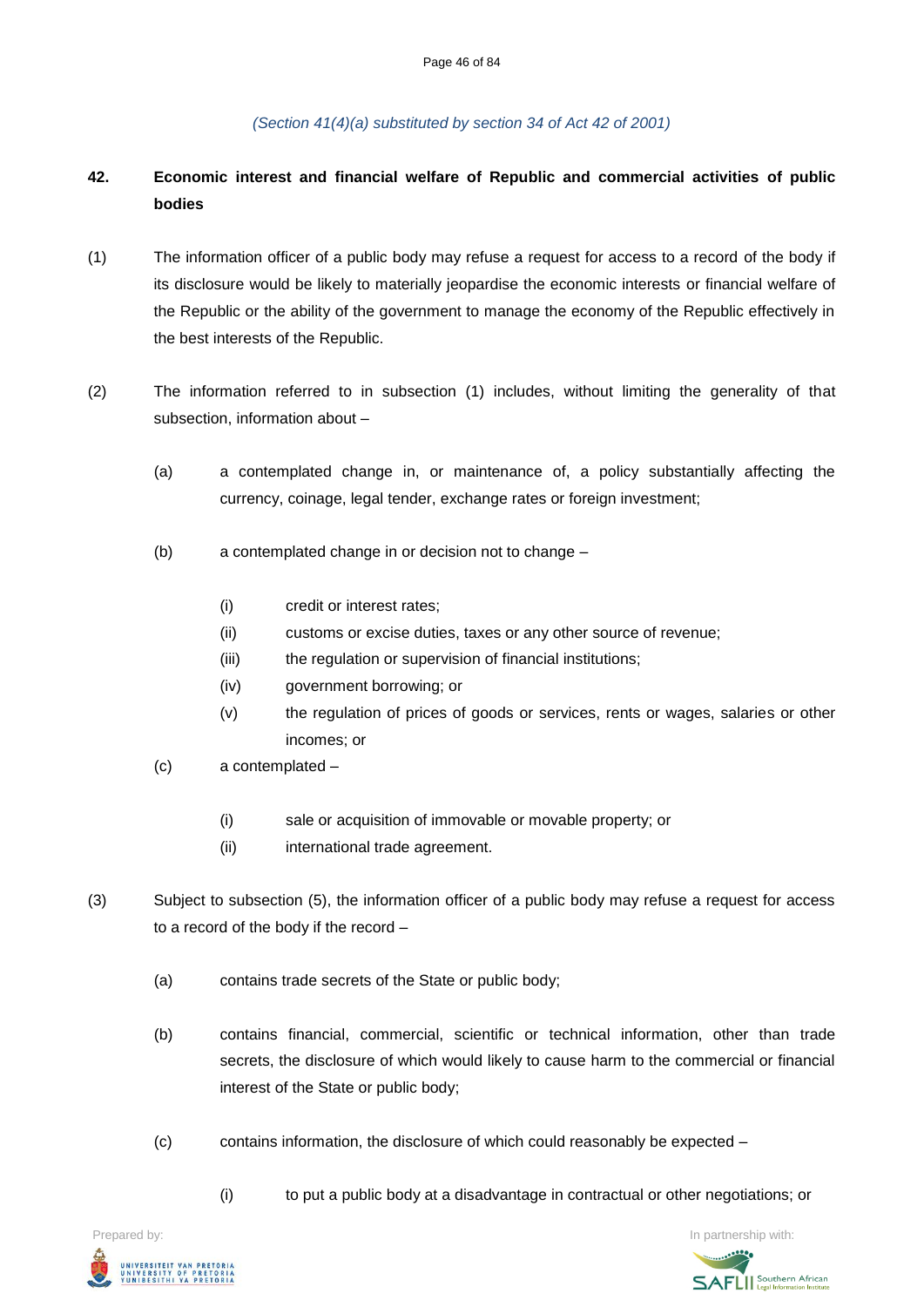- (ii) to prejudice a public body in commercial competition; or
- (d) is a computer program, as defined in section 1(1) or the Copyright Act, 1978 (Act No. 98 of 1978), owned by the State or a public body, except insofar as it is required to give access to a record to which access is granted in terms of this Act.
- (4) The information referred to in subsection (2)*(c)*(i) includes, without limiting the generality of that subsection, information about an agreement, or contemplated agreement, to transfer any interest in or right to shares in the capital of a public body to any person which is not a public body referred to in paragraph *(a)* or *(b)*(i) of definition of "public body" in section 1.

### *(Section 42(4) substituted by section 35(a) of Act 42 of 2001)*

- (5) A record may not be refused in terms of subsection (3) insofar as it consists of information
	- (a) already publicly available;
	- (b) about or owned by a public body, other than the public body to which the request is made, which has consented in writing to its disclosure to the requester concerned; or
	- (c) about the results of any product or environmental testing or other investigation supplied by a public body or the results of any such testing or investigation carried out by or on behalf of a public body, and its disclosure would reveal a serious public safety or environmental risk.

# *(Section 42(5)(c) substituted by section 35(b) of Act 42 of 2001)*

- (6) For the purposes of subsection (5)*(c),* the results of any product or environmental testing or other investigation do not include the results of preliminary testing or other investigation conducted for the purpose of developing methods of testing or other investigation.
- (7) If a request for access to a record contemplated in subsection (5)*(c)* is granted and the testing or other investigation was carried out by or on behalf of the public body from which the record is requested, the information officer must at the same time as access to the record is given, provide the requester with a written explanation of the methods used in conducting the testing or other investigation.

# **43. Mandatory protection of research information of third party, and protection of research information of public body**

(1) The information officer of a public body must refuse a request for access to a record of the body if the record contains information about research being or to be carried out by or on behalf of a third party, the disclosure of which would be likely to expose –

**Prepared by:** In partnership with:  $\frac{1}{2}$  in partnership with:  $\frac{1}{2}$  in partnership with: UNIVERSITEIT VAN PRETORIA<br>UNIVERSITY OF PRETORIA<br>YUNIBESITHI YA PRETORIA

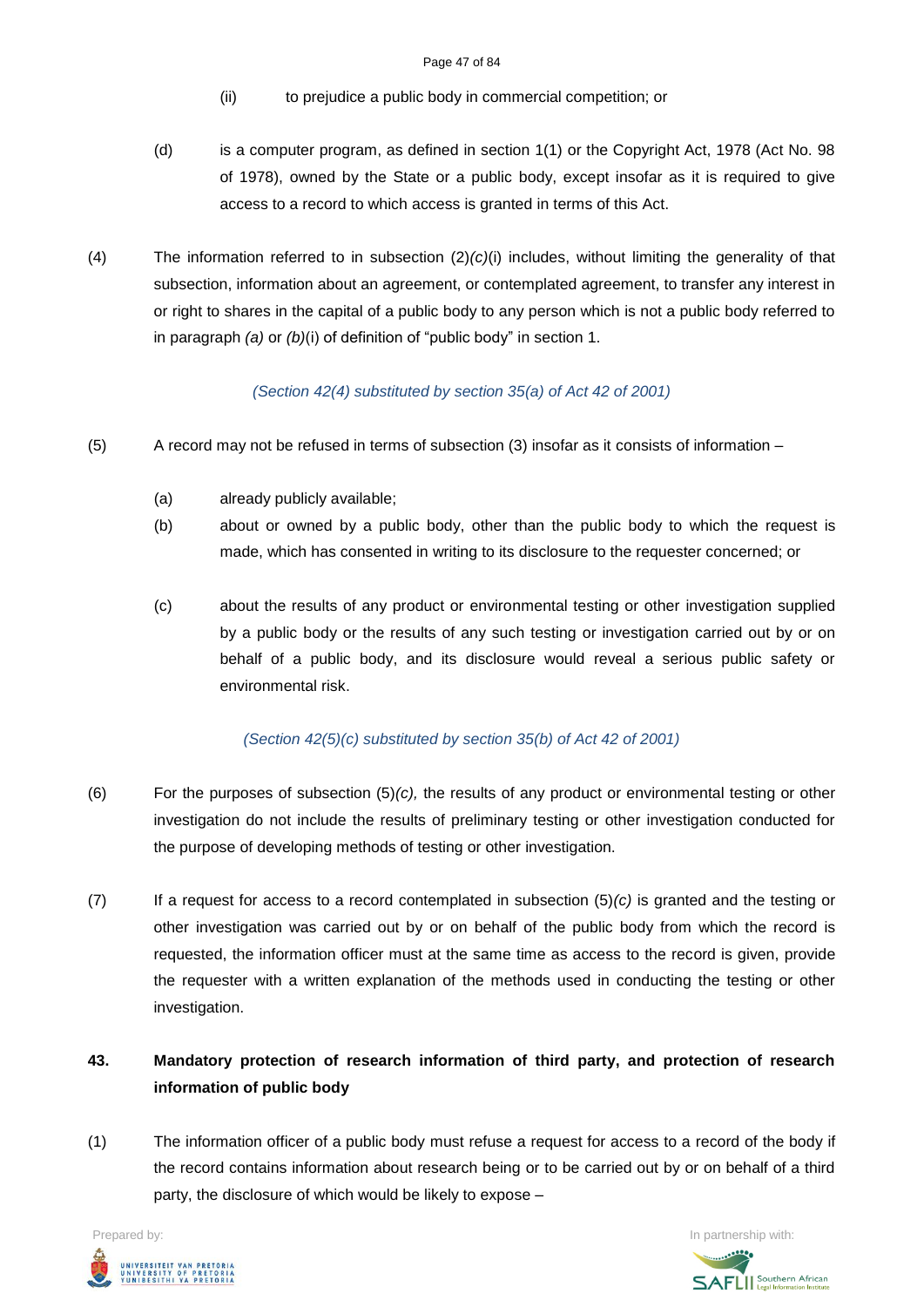- (a) the third party;
- (b) a person that is or will be carrying out the research on behalf of the third party; or
- (c) the subject matter of the research,

#### to serious disadvantage.

- (2) The information officer of a public body may refuse a request for access to a record of the body if the record contains information about research being or to be carried out by or on behalf of a public body, the disclosure or which would be likely to expose –
	- (a) the public body;
	- (b) a person that is or will be carrying out the research on behalf of the public body; or
	- (c) the subject matter of the research,

to serious disadvantage.

#### **44. Operations of public bodies**

- (1) Subject to subsections (3) and (4), the information officer of a public body may refuse a request for access to a record of the body –
	- $(a)$  if the record contains
		- (i) an opinion, advice, report or recommendation obtained or prepared; or
		- (ii) an account of consultation, discussion or deliberation that has occurred, including, but not limited to, minutes of a meeting,

for the purpose of assisting to formulate a policy or take a decision in the exercise of a power or performance of a duty conferred or imposed by law; or

- $(b)$  if  $-$ 
	- (i) the disclosure of the record could reasonably be expected to frustrate the deliberative process in a public body or between public bodies by inhibiting the candid –
		- (aa) communication of an opinion, advice, report or recommendation; or
		- (bb) conduct of a consultation, discussion or deliberation; or



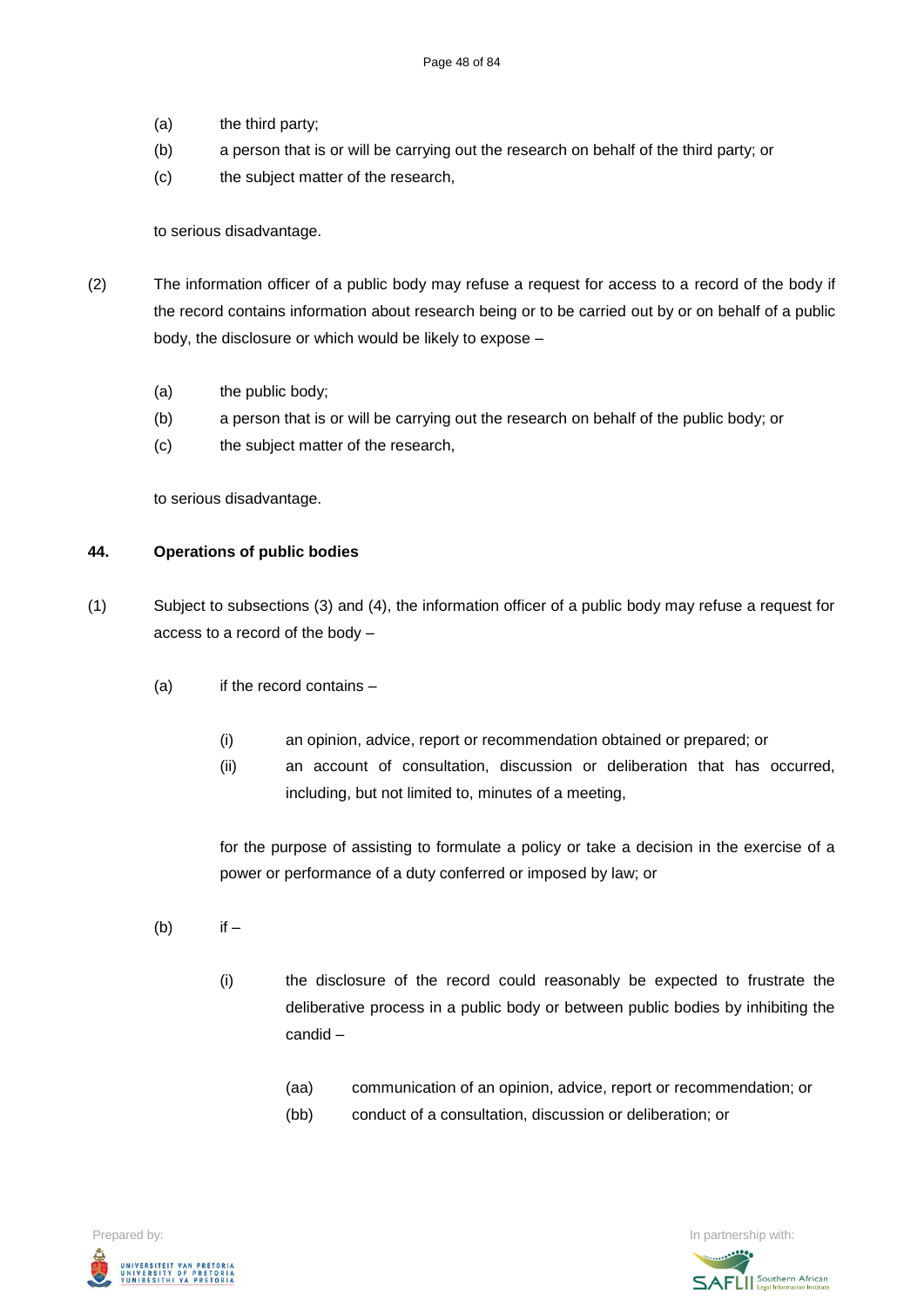- (ii) the disclosure of the record could, by premature disclosure of a policy or contemplated policy, reasonably be expected to frustrate the success of that policy.
- (2) Subject to subsection (4), the information officer of a public body may refuse a request for access to a record of the body if –
	- (a) the disclosure of the record could reasonably be expected to jeopardise the effectiveness of a testing, examining or auditing procedure or method used by a public body;
	- (b) the record contains evaluative material, whether or not the person who supplied it is identified in the record, and the disclosure of the material would breach an express or implied promise which was –
		- (i) made to the person who supplied the material; and
		- (ii) to the effect that the material or the identity of the person who supplied it, or both, would be held in confidence; or
	- (c) the record contains a preliminary, working or other draft of an official of a public body.
- (3) A record may not be refused in terms of subsection (1) if the record came into existence more than 20 years before the request concerned.
- (4) A record may not be refused in terms of subsection (1) or (2) insofar as it consists of an account or a statement of reasons required to be given in accordance with section 5 of the Promotion of Administrative Justice Act, 2000 (Act No. 3 of 2000).

# *(Section 44(4) substituted by section 36 of Act 42 of 2001)*

# **45. Manifestly frivolous or vexatious requests, or substantial and unreasonable diversion of resources**

The information officer of a public body may refuse a request for access to a record of the body if-

- (a) the request is manifestly frivolous or vexatious; or
- (b) the work involved in processing the request would substantially and unreasonably divert the resources of the public body.

# **46. Mandatory disclosure in public interest**



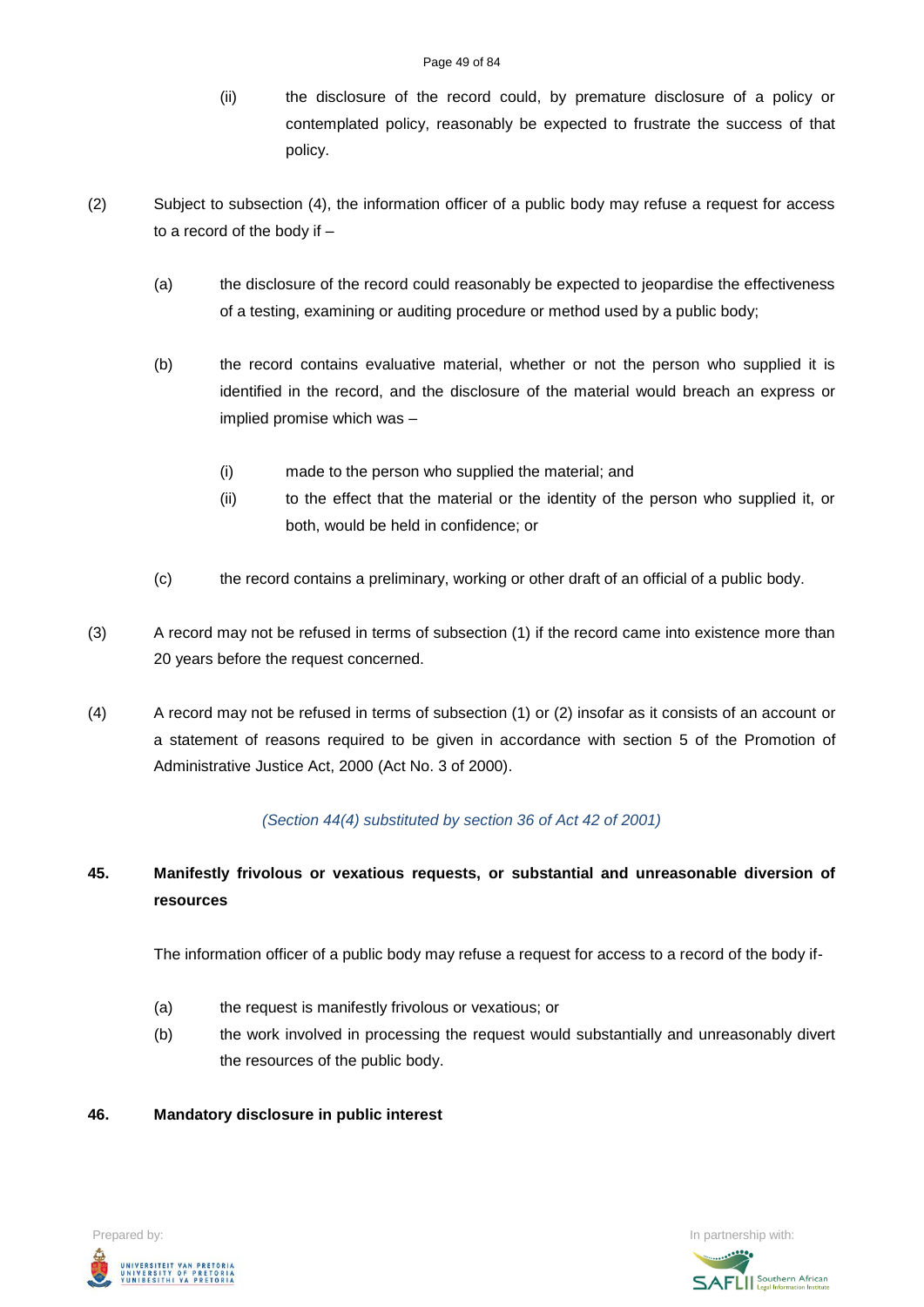Despite any other provision for this Chapter, the information officer of a public body must grant a request for access to a record of the body contemplated in section 34(1), 36(1), 37(1)*(a)* or *(b),* 38*(a)* or *(b),* 39(1)*(a)* or *(b),* 40, 41(1)*(a)* or *(b),* 42(1) or (3), 43(1) or (2), 44(1) or (2) or 45, if –

- (a) the disclosure of the record would reveal evidence of  $-$ 
	- (i) a substantial contravention of, of failure to comply with, the law; or
	- (ii) an imminent and serious public safety or environmental risk; and
- (b) the public interest in the disclosure of the record clearly outweighs the harm contemplated in the provision in question.

# *CHAPTER 5 THIRD PARTY NOTIFICATIONS AND INTERVENTION*

# **47. Notice to third parties**

- (1) The information officer of a public body considering a request for access to a record that might be a record contemplated in section 34(1), 35(1), 36(1), 37(1) or 43(1) must take all reasonable steps to inform a third party to whom or which the record relates of the request.
- (2) The information officer must inform a third party in terms of subsection  $(1)$ 
	- (a) as soon as reasonably possible, but in any event, within 21 days after that request is received or transferred; and
	- (b) by the fastest means reasonably possible.
- (3) When informing a third party in terms of subsection (1), the information officer must
	- (a) state that he or she is considering a request for access to a record that might be a record contemplated in section  $34(1)$ ,  $35(1)$ ,  $36(1)$ ,  $37(1)$  or  $43(1)$ , as the case may be, and describe the content of the record;
	- (b) furnish the name of the requester;
	- (c) describe the provisions of section  $34(1)$ ,  $35(1)$ ,  $36(1)$ ,  $37(1)$  or  $43(1)$ , as the case may be;
	- (d) in any case where the information officer believe that the provisions of section 46 might apply, describe those provisions, specify which of the circumstances referred to in section 46*(a)* in the opinion of the information officer might apply and state the reasons why he or she is of the opinion that section 46 might apply; and



**SAFLI** Southern African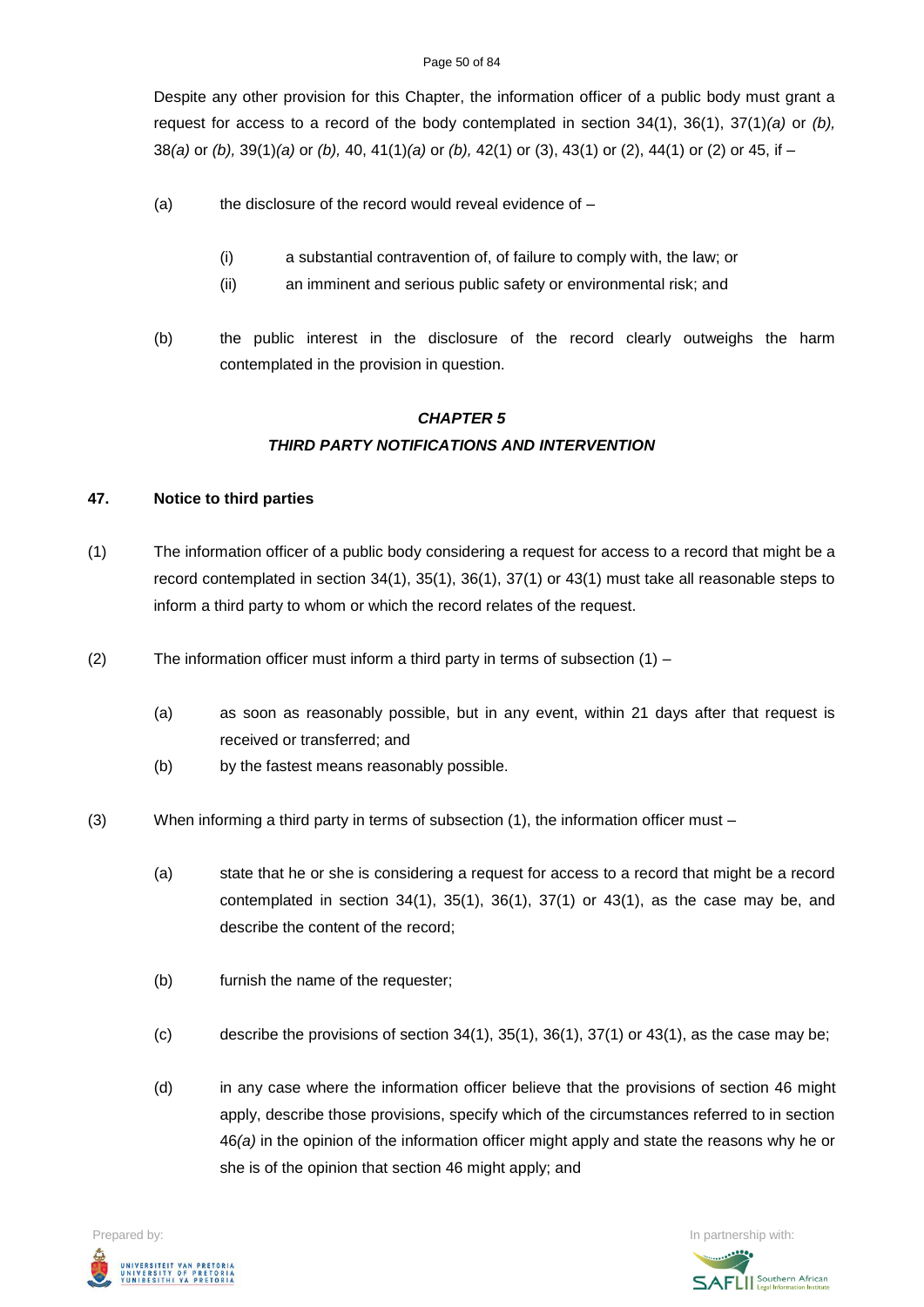- (e) state that the third party may, within 21 days after the third party is informed
	- (i) make written or oral representations to the information officer why the request for access should be refused; or
	- (ii) give written consent for the disclosure of the record to the requester.
- (4) If a third party is not informed orally of a request for access in terms of subsection (1), the information officer must give a written notice stating the matters referred to in subsection (3) to the third party.

### **48. Representations and consent by third parties**

- (1) A third party that is informed in terms of section 47(1) of a request for access, may, within 21 days after the third party has been informed –
	- (a) make written or oral representations to the information officer concerned why the request should be refused; or
	- (b) give written consent for the disclosure for the record to the requester concerned.
- (2) A third party that obtains knowledge about a request for access other than in terms of section 47(1) may –
	- (a) make written or oral representations to the information officer concerned why the request would be refused; or
	- (b) give written consent for the disclosure of the record to the requester concerned.

#### **49. Decision on representations for refusal and notice thereof**

- (1) The information officer of a public body must, as soon as reasonably possible, but in any event within 30 days after every third party is informed as required by section 47 -
	- (a) decide, after giving due regard to any representation made by a third party in terms of section 48, whether to grant the request for access;
	- (b) notify the third party so informed and a third party not informed in terms of section 47(1), but that made representations in terms of section 48 or is located before the decision is taken, of the decision; and
	- (c) notify the requester of the decision and, if the requester stated, as contemplated in section  $18() (2) (e)$ , that he or she wishes to be informed of the decision in any other manner, inform his or her in that manner if it is reasonably possible, and if the request is-



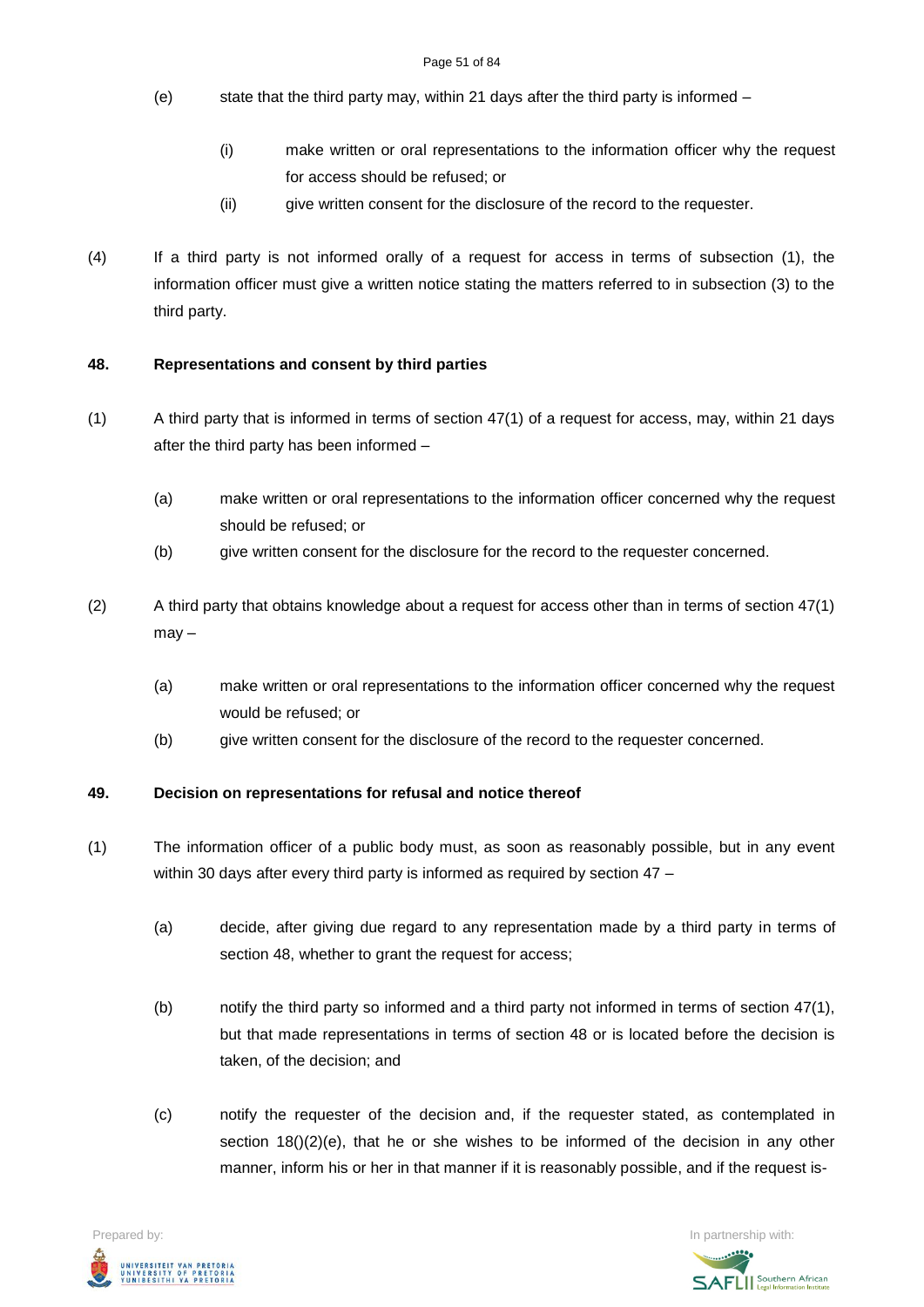#### Page 52 of 84

- (i) granted, notify the requester in accordance with section 25(2); or
- (ii) refused, notify the requester in accordance with section 25(3).
- (2) If, after all reasonable steps have been taken as required by section 47(1), a third party is not informed of the request in question and the third party did not make any representations in terms of section 48, any decision whether to grant the request for access must be made with due regard to the fact that the third party did not have the opportunity to make representations in terms of section 48 why the request should be refused.
- (3) If the request for access is granted, the notice in terms of subsection  $(1)(b)$  must state
	- (a) adequate reasons for granting the request, including the provisions of this act relied upon;
	- (b) that the third party may lodge an internal appeal or an application, as the case may be, against the decision within 30 days after notice is given, and the procedure for lodging the internal appeal or application, as the case may be; and
	- (c) that the requester will be given access to the record after the expiry of the applicable period contemplated in paragraph *(b),* unless such internal appeal or application with a court is lodged with that period.
- (4) If the information officer of a public body decides in terms of subsection (1) to grant the request for access concerned, he or she must give the requester access to the record concerned after the expiry of 30 days after notice is given in terms of subsection (1)*(b),* unless and internal appeal or application with a court, as the case may be, is lodged against the decision within that period.

#### *(Section 49(1) substituted by section 37 of Act 42 of 2001)*

# **PART 3 ACCESS TO RECORDS OF PRIVATE BODIES**

# *CHAPTER 1 RIGHT TO ACCESS*

#### **50. Right of access to records of private bodies**

- $(1)$  A requester must be given access to a record of a private body if
	- (a) that record is required for the exercise or protection of any rights;
	- (b) that person complies with the procedural requirements in this Act relating to a request for access to that record; and



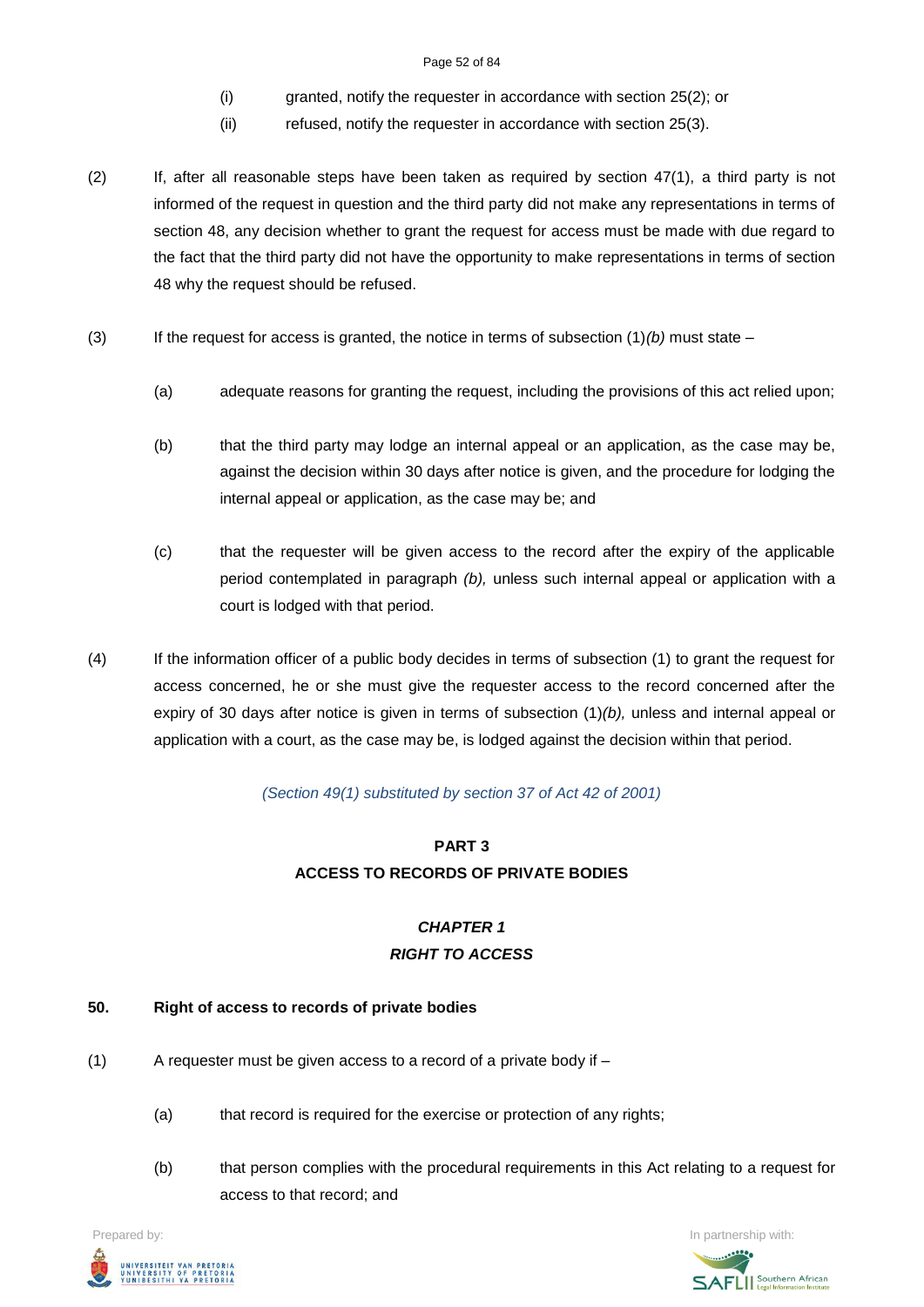- (c) access to that record is not refused in terms of any ground for refusal contemplated in Chapter 4 of this Part.
- (2) In addition to the requirements referred to in subsection (1), when a public body, referred to in paragraph *(a)* or *(b)*(i) of the definition of "public body" in section 1, requests access to a record of a private body for the exercise or protection of any rights, other than its rights, it must be acting in the public interest.
- (3) A request contemplated in subsection (1) includes a request for access to a record containing personal information about the requester or the person on whose behalf the request is made.

# *CHAPTER 2 PUBLICATION AND AVAILABILITY OF CERTAIN RECORDS*

#### **51. Manual**

- (1) Within six months after the commencement of this section or the coming into existence of the private body concerned, the head of a private body must compile a manual containing –
	- (a) the postal and street address, phone and fax number and, if available, electronic mail address of the head of the body;
	- (b) a description of the guide referred to in section 10, if available, and how to obtain access to it;
	- (c) the latest notice in terms of section 52(2), if any, regarding the categories of record of the body which are available without a person having to request access in terms of this Act;
	- (d) a description of the records of the body which are available in accordance with any other legislation;
	- (e) sufficient detail to facilitate a request for access to a record of the body, a description of the subjects on which the body holds records and the categories of records held on each subject; and
	- (f) such other information as may be prescribed.
- (2) The head of a private body must on a regular basis update the manual referred to in subsection (1).
- (3) Each manual must be made available as prescribed.

**Prepared by:** In partnership with:  $\frac{1}{2}$  in partnership with:  $\frac{1}{2}$  in partnership with: UNIVERSITEIT VAN PRETORIA<br>UNIVERSITY OF PRETORIA<br>YUNIBESITHI YA PRETORIA

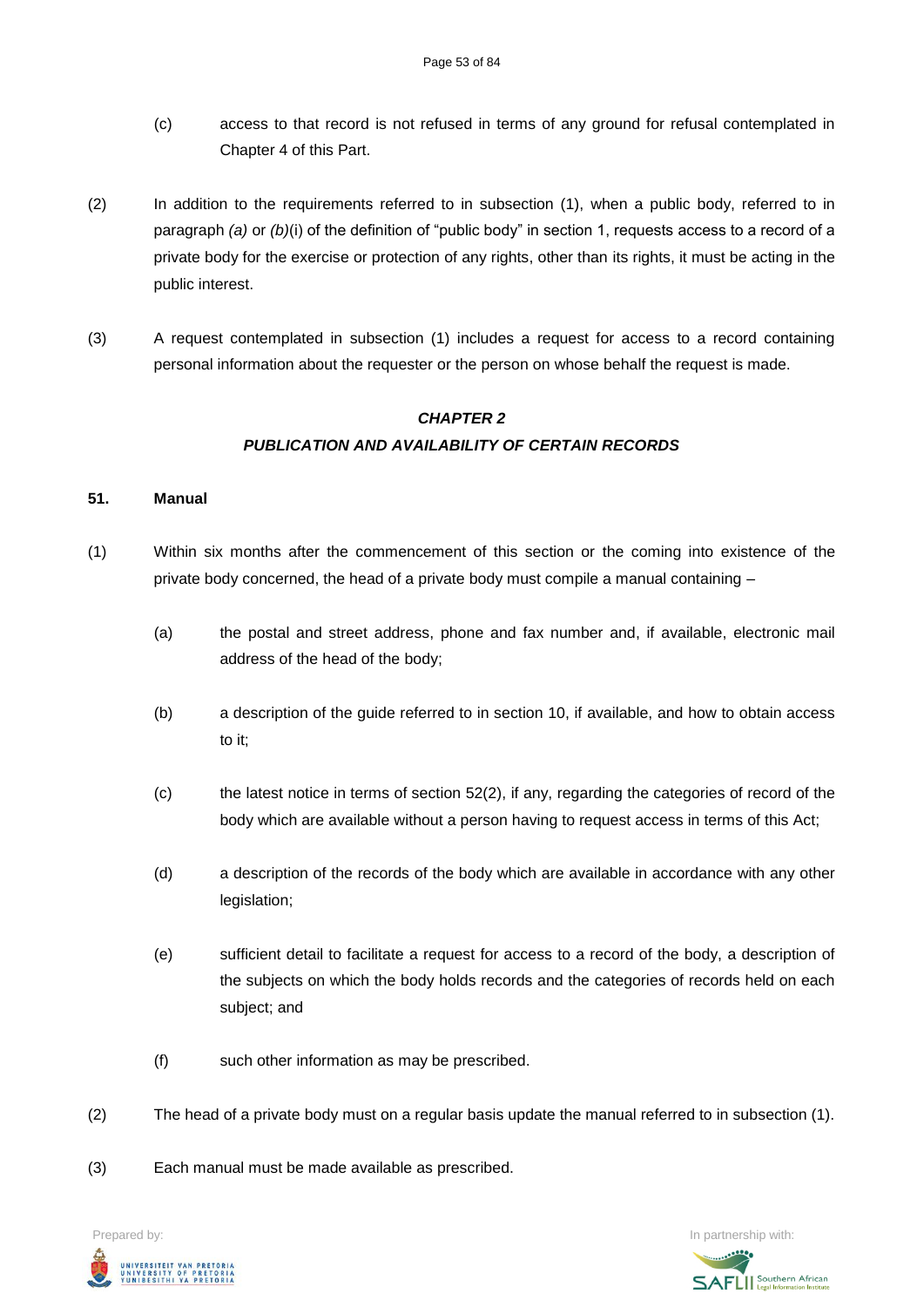(4) For security, administrative or financial reasons, the Minister may, on request or of his or her own accord, by notice in the *Gazette*, exempt any private body or category of private bodies from any provision of this section for such period as the Minister thinks fit.

*(Commencement date of section 51: 15 February 2002 [Proc. No. 9, Gazette No. 23119])*

#### **52. Voluntary disclosure and automatic availability of certain records**

- (1) The head of a private body may, on a voluntary and periodic basis, submit to the Minister a description of –
	- (a) the categories of records of the private body that are automatically available without a person having to request access in terms of this Act, including such categories available –
		- (i) for inspection in terms of legislation other than this Act;
		- (ii) for purchase or copying from the private body; and
		- (iii) from the private body free of charge; and
	- (b) how to obtain access to such records.

*(Section 52(1)(a)(ii) substituted by section 38(a) of Act 42 of 2001)*

- (2) If appropriate the Minister must, on a periodic basis and by notice in the *Gazette*
	- (a) publish any description so submitted; and
	- (b) update any description so published.
- (3) The only fee payable (if any) for access to a record included in a notice in terms of subsection (2) is a prescribed fee for reproduction.

*(Section 52(3) substituted by section 38(b) of Act 42 of 2001)*

- (4) The head of a private body may delete any part of a record contemplated in subsection (1*)(a)* which, on a request for access, may or must be refused in terms of Chapter 4 of this Part.
- (5) Section 50 and any other provisions in this Act related to that section do not apply to any category of records included in a notice in terms of subsection (2).

# *CHAPTER 3 MANNER OF ACCESS*



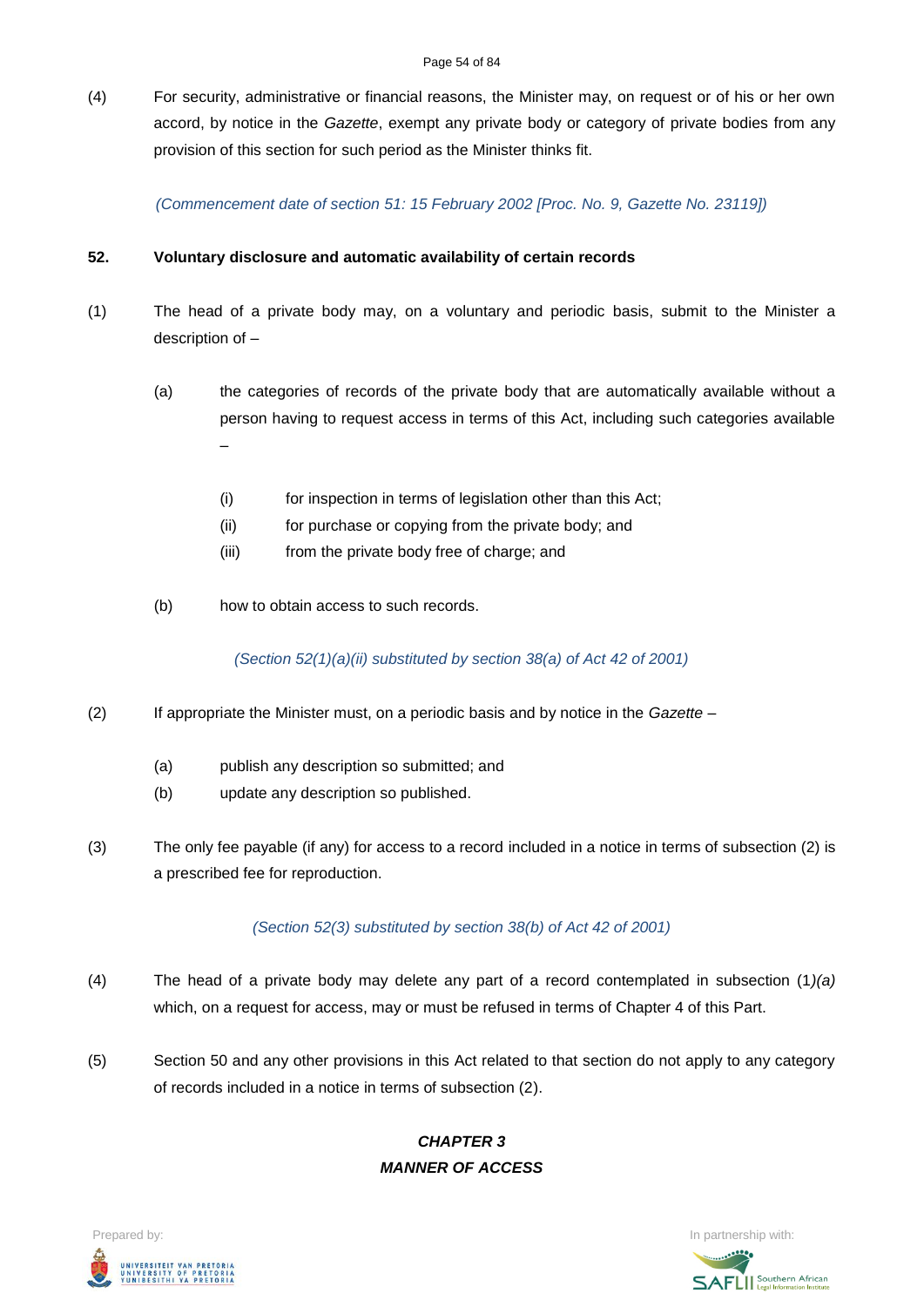### **53. Form of request**

- (1) A request for access to a record of a private body must be made in the prescribed form to the private body concerned at its address, fax number or electronic mail address.
- (2) The form for the request for access prescribed for the purposes of subsection (1) must at least require the requester concerned –
	- (a) to provide sufficient particulars to enable the head of the private body concerned to identify –
		- (i) the record or records requested; and
		- (ii) the requester;
	- (b) to indicate which form of access is required;
	- (c) to specify a postal address or fax number of the requester in the Republic;
	- (d) to identify the right the requester is seeking to exercise or protect and provide an explanation of why the requested record is required for the exercise or protection of that right;
	- (e) if, in addition to a written reply, the requester wishes to be informed of the decision on the request in any other manner, to state that manner and the necessary particulars to be so informed; and
	- (f) if the request is made on behalf of a person, to submit proof of the capacity in which the requester is making the request, to the reasonable satisfaction of the head.

### **54. Fees**

- (1) The head of a private body to whom a request for access is made must by notice require the requester, other than a personal requester, to pay the prescribed request fee (if any), before further processing the request.
- $(2)$  If
	- (a) the search for a record of a private body in respect of which a request for access by a requester, other than a personal requester, has been made; and
	- (b) the preparation of the record for disclosure (including any arrangements contemplated in section 29(2)*(a)* and *(b)*(i) and (ii) *(aa)*),

**Prepared by:** In partnership with:  $\frac{1}{2}$  in partnership with:  $\frac{1}{2}$  in partnership with: UNIVERSITEIT VAN PRETORIA<br>UNIVERSITY OF PRETORIA<br>YUNIBESITHI YA PRETORIA

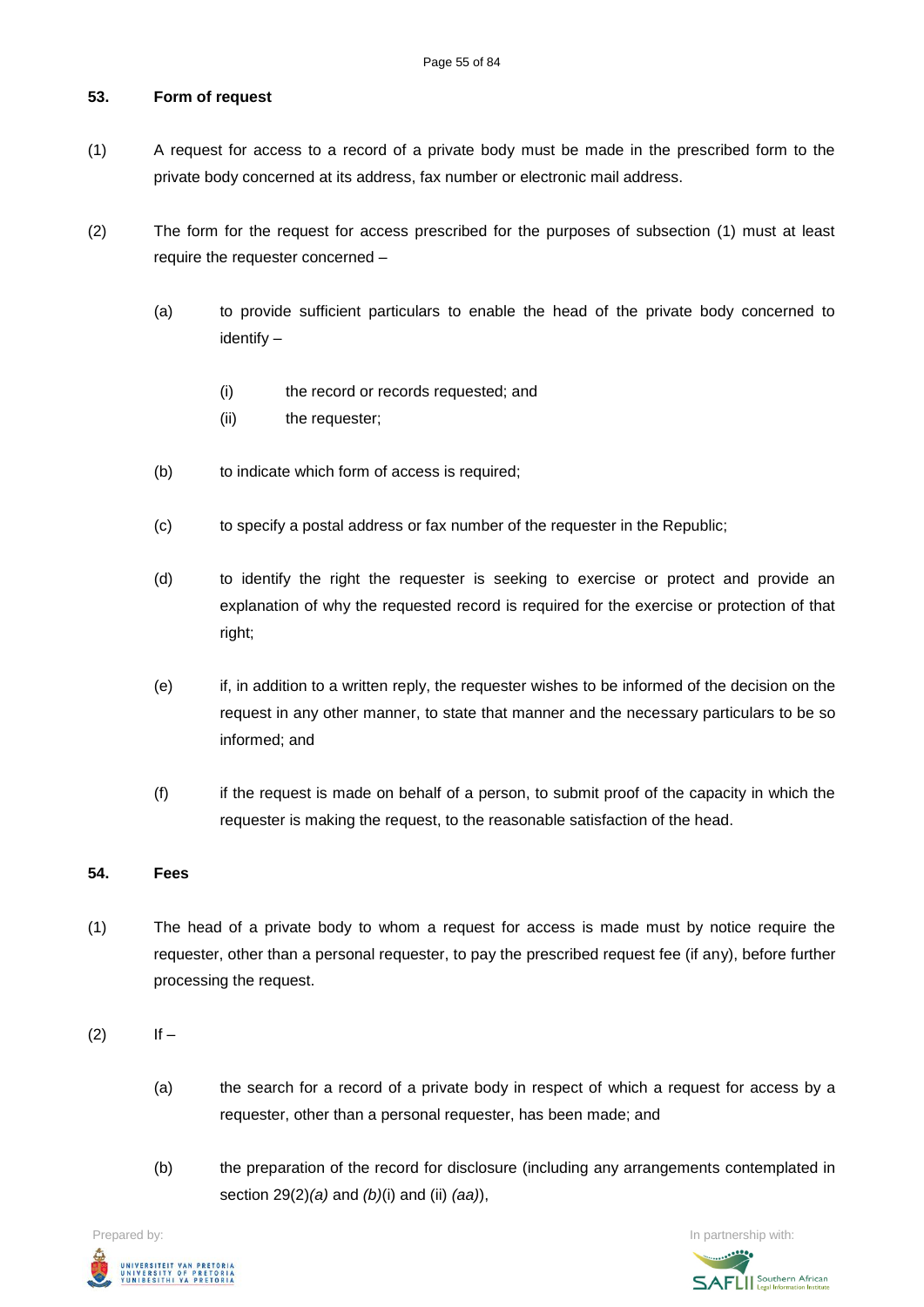would, in the opinion of the head of the private body concerned, require more than the hours prescribed for this purpose for requesters, the head must by notice require the requester, other than a personal requester, to pay as a deposit the prescribed portion (being not more than one third) of the access fee which would be payable if the request is granted.

- (3) The notice referred to in subsection (1) or (2) must state
	- (a) the amount of the deposit payable in terms of subsection (2), if applicable;
	- (b) that the requester may lodge an application with a court against the tender or payment of the request fee in terms of subsection (1), or the tender payment of a deposit in terms of subsection (2), as the case may be; and
	- (c) the procedure (including the period) for lodging the application.
- (4) If a deposit has been paid in respect of a request for access which is refused, the head of the private body concerned must repay the deposit to the requester.
- (5) The head of a private body may withhold a record until the requester concerned has paid the applicable fees (if any).
- (6) A requester whose request for access to a record of a private body has been granted must pay an access fee for reproduction and for search and preparation contemplated in subsection (7)*(a)* and *(b),* respectively, for any time reasonably required in excess of the prescribed hours to search for and prepare (including making any arrangements contemplated in section 29(2)*(a)* and *(b)*(i) and (ii)*(aa)*) the record for disclosure.
- (7) Access fees prescribed for the purposes of subsection (6) must provide for a reasonable access fee for –
	- (a) the cost of making a copy of a record, or of a transcription of the content of a record, as contemplated in section 29(2)*(a)* and *(b)*(i), (ii)*(bb)*, (iii) and (v) and, if applicable, the postal fee; and
	- (b) the time reasonably required to search for the record and prepare (including making any arrangements contemplated in section 29(2)(a) and *(b)*(i) and (ii)*(aa)*) the record for disclosure to the requester.
- (8) The Minister may, by notice in the *Gazette*
	- (a) exempt any person or category of persons from paying any fee referred to in this section;

UNIVERSITEIT VAN PRETORIA<br>UNIVERSITY OF PRETORIA<br>YUNIBESITHI YA PRETORIA

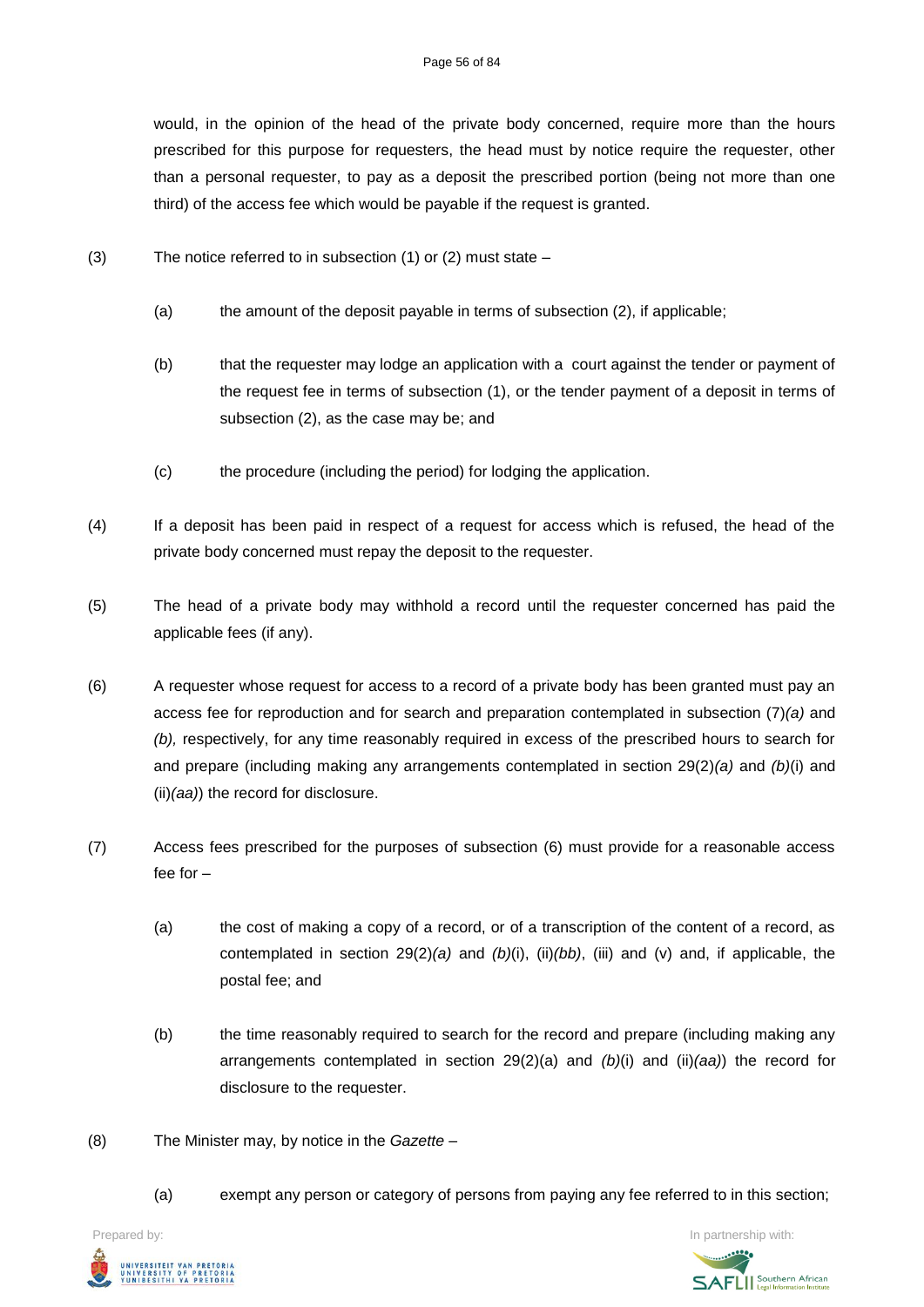- (b) determine that any fee referred to in this section is not to exceed a certain maximum amount;
- (c) determine the manner in which any fee referred to in this section is to be calculated;
- (d) determine that any fee referred to in this section does not apply to a category of records;
- (e) exempt any person or record or category of persons or records for a stipulated period from any fee referred to in subsection (6); and
- (f) determine that where the cost of collecting any fee referred to in this section exceeds the amount charged, such fee does not apply.

### **55. Records that cannot be found or do not exist**

- $(1)$  If
	- (a) all reasonable steps have been taken to find a record requested; and
	- (b) there are reasonable grounds for believing that the record
		- (i) is in the private body's possession but cannot be found; or
		- (ii) does not exist,

the head of the private body must, by way of affidavit or affirmation, notify the requester that it is not possible to give access to that record.

- (2) The affidavit or affirmation referred to in subsection (1) must give a full account of all steps taken to fine the record in question or to determine whether the record exists, as the case may be, including all communications with every person who conducted the search on behalf of the head.
- (3) For the purpose of this Act, the notice in terms of subsection (1) is to be regarded as a decision to refuse a request for access to the record concerned.
- (4) If, after notice is given in terms of subsection (1), the record in question is found, the requester concerned must be given access to the record unless access is refused on a ground for refusal contemplated in Chapter 4 of this Part.

#### **56. Decision on request and notice thereof**

- (1) Except if the provisions regarding third party notification and intervention contemplated in Chapter 5 of this Part apply, the head of the private body to whom the request is made must, as soon as reasonably possible, but in any event within 30 days, after the request has been received or after the particulars required in terms of section 53(2) have been received –
	- (a) decide in accordance with this Act whether to grant the request; and



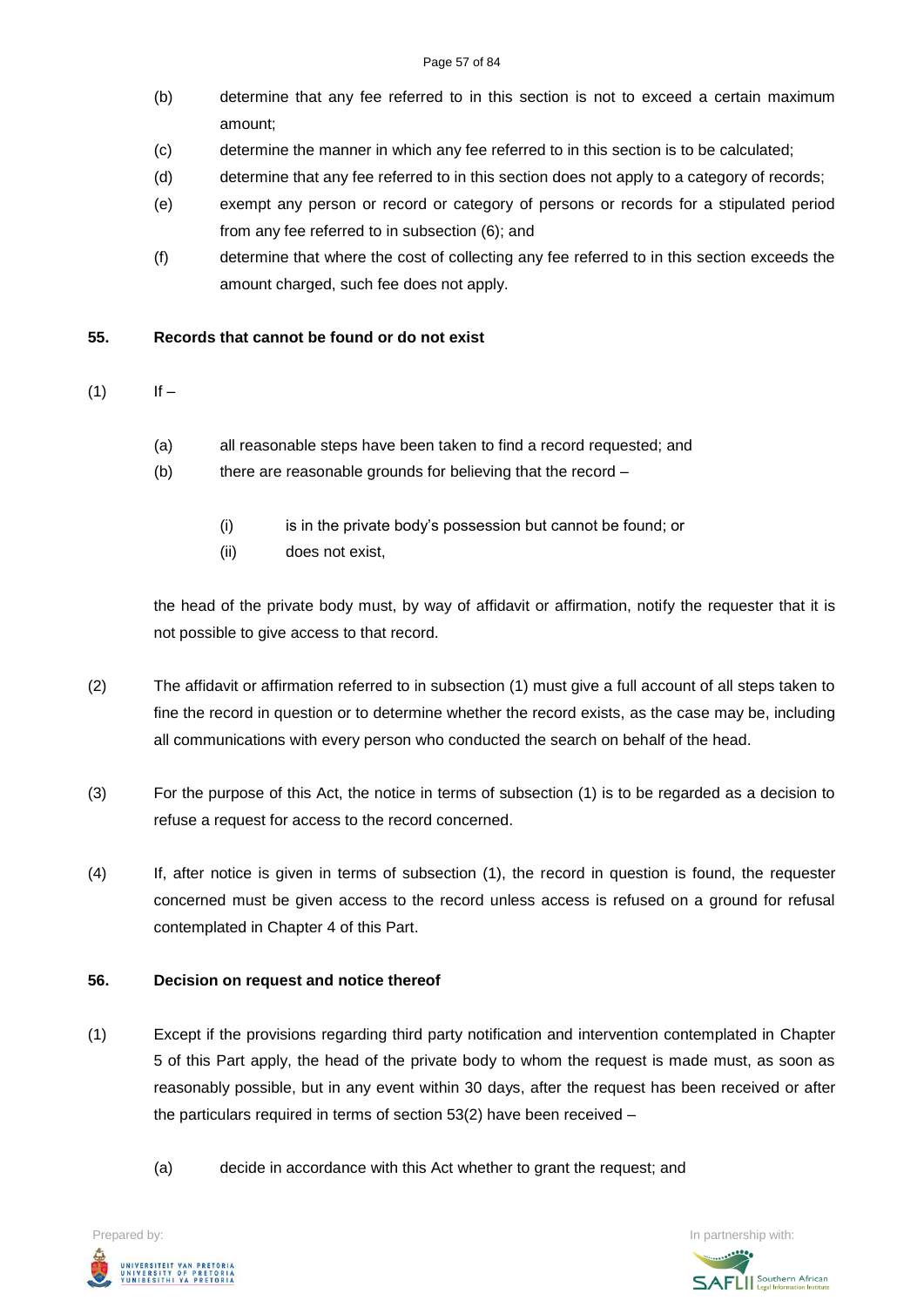(b) notify the requester of the decision and, if the requester stated, as contemplated in section  $53(2)(e)$ , that he or she wishes to be informed of the decision in any other manner, inform him or her in that manner if it is reasonably possible.

#### *(Section 56(1) substituted by section 39(a) of Act 42 of 2001)*

- (2) If the request for access is granted, the notice in terms of subsection  $(1)(b)$  must state
	- (a) the access fee (if any) to be paid upon access;
	- (b) the form in which access will be given; and
	- (c) the requester may lodge an application with a court against the access fee to be paid or the form of access granted, and the procedure, including the period allowed, for lodging the application.

*(Section 56(2)(c) substituted by section 39(b) of Act 42 of 2001)*

- (3) If the request for access is refused, the notice in terms of subsection (1)*(b)* must
	- (a) state adequate reasons for the refusal, including the provisions of this act relied on;
	- (b) exclude, from any such reasons, any reference to the content of the record; and
	- (c) state that the requester may lodge an application with a court against the refusal of the request, and the procedure (including the period) for lodging the application.

#### **57. Extension of period to deal with request**

- (1) The head of a private body to whom a request for access has been made, may extend the period of 30 days referred to in section 56(1) (in this section referred to as the "original period") once for a further period of not more than 30 days, if –
	- (a) the request is for a large number of records or requires a search through a large number of records and compliance with the original period would unreasonably interfere with the activities of the private body concerned;
	- (b) the request requires a search for records in, or collection thereof from, an office of the private body not situated in the same town or city as the office of the head that cannot reasonably be completed within the original period;
	- (c) consultation among divisions of the private body or with another private body is necessary or desirable to decide upon the request that cannot reasonably be completed within the original period:



**SAFLI** Southern African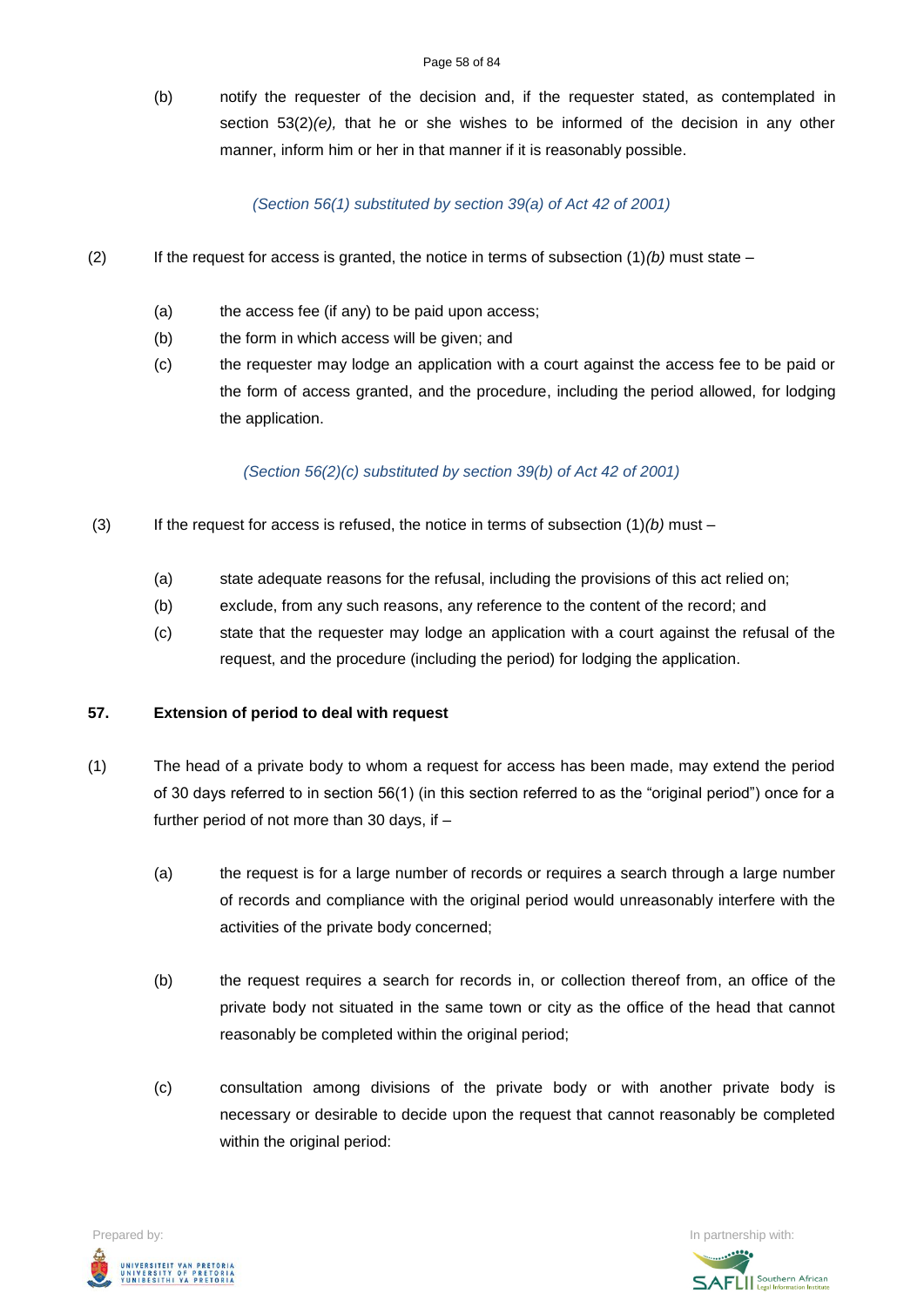- (d) more than one of the circumstances contemplated in paragraphs *(a)*, *(b)* and *(c)* exist in respect of the request making compliance with the original period not reasonably possible; or
- (e) the requester consents in writing to such extension.
- (2) If a period is extended in terms of subsection (1), the head of the private body must, as soon as reasonably possible, but in any event within 30 days, after the request is received, notify the requester for that extension, the period of the extension and the reasons for the extension.
- (3) The notice in terms of subsection (2) must state
	- (a) the period of the extension
	- (b) adequate reasons for the extension, including the provisions of this Act relied upon; and
	- (c) that the requester may lodge an application with a court against the extension, and the procedure (including the period) for lodge the application.

#### **58. Deemed refusal of request**

If the head of a private body fails to give the decision on a request for access to the requester concerned within the period contemplated in section 56(1), the head of the private body is, for the purpose of this Act, regarded as having refused the request.

#### **59. Severability**

- (1) If a request for access is made to a record of a private body containing information which may or must be refused in terms of any provision of Chapter 4 of this Part, every part of the record which –
	- (a) does not contain; and
	- (b) can reasonably be severed from any part that contains,

any such information must, despite any other provision of this Act, be disclosed.

- $(2)$  If a request for access to
	- (a) a part of a record is granted; and
	- (b) the other part of the record is refused,

as contemplated in subsection (1), the provisions of section 56(2) apply to paragraph *(a)* of this subsection and the provisions of section 56(3) apply to paragraph *(b)* of this subsection.

*(Section 59(2) substituted by section 40 of Act 42 of 2001)*



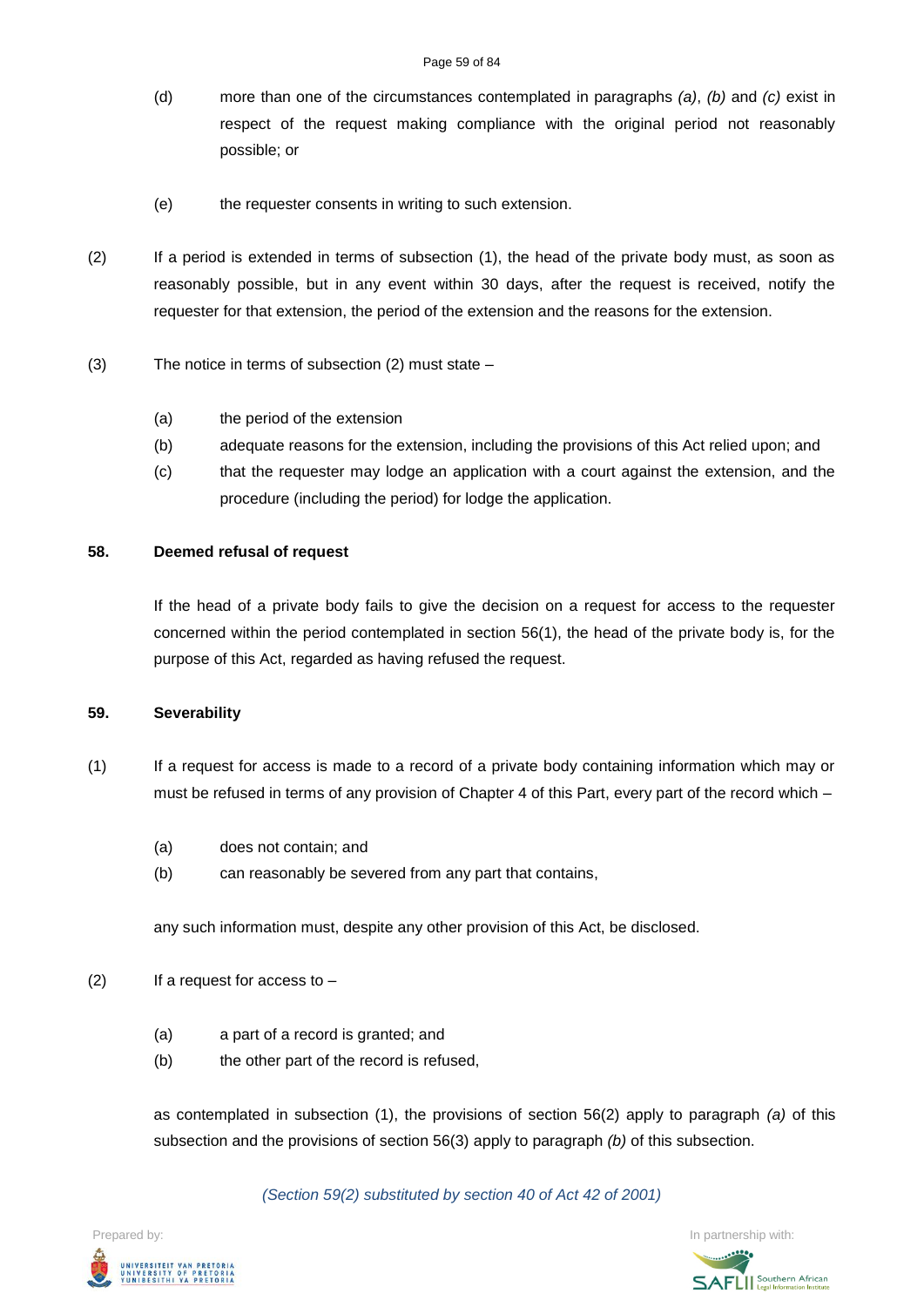#### **60. Form of access**

If access is granted to a record of a private body, the head of that body must, as soon as reasonably possible after notification in terms of section 56, but subject to section 57, give access in –

- (a) such form as the requester reasonably requires; or
- (b) if no specific form of access is required by the requester, such form as the head reasonably determines.

### **61. Access to health or other records**

- (1) If the head of a private body who grants, in terms of section 50, a request for access to a record provided by a health practitioner in his or her capacity as such about the physical or mental health, or well-being –
	- (a) of the requester; or
	- (b) if the request has been made on behalf of the person to whom the record relates, of that person,

(in this section, the requester and the person referred to in paragraphs (a) and (b), respectively, are referred to as the "relevant person"), is of the opinion that the disclosure of the record to the relevant person might cause serious harm to his or her physical or mental health, or well-being, the head may, before giving access in terms of section 60, consult with a health practitioner who, subject to subsection (2), has been nominated by the relevant person.

*(Section 61(1) substituted by section 41 of Act 42 of 2001)*

- (2) If the relevant person is
	- (a) under the age of 16 years, a person having parental responsibilities for the relevant person must make the nomination contemplated in subsection (1); or
	- (b) incapable of managing his or her affairs, a person appointed by the court to manage those affairs must make that nomination.
- (3) (a) If, after being given access to the record concerned, the health practitioner consulted in terms of subsection (1) if of the opinion that the disclosure of the record to the relevant person, would be likely to cause serious harm to his or her physical or mental health, or well-being, the head may only give access to the record if the requester proves to the satisfaction of the head that adequate provision is made for such counselling or



**SAFLI** Southern African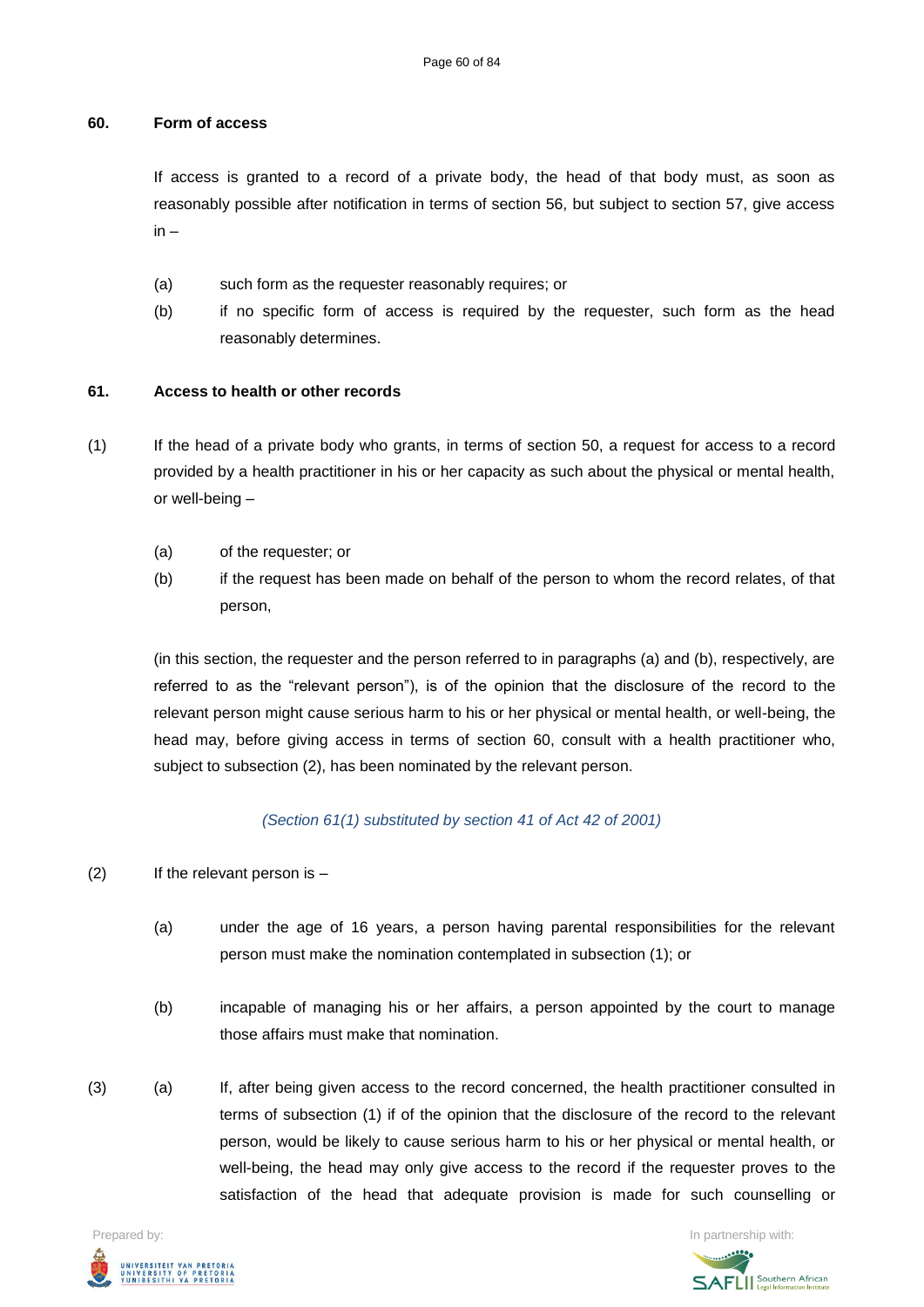arrangements as are reasonably practicable before, during or after the disclosure of the record to limit, alleviate or avoid such harm to the relevant person.

(b) Before access to the record is so given to the requester, the persons responsible for such counselling or arrangements must be given access to the record.

# *CHAPTER 4 GROUNDS FOR REFUSAL OF ACCESS TO RECORDS*

# **62. Interpretation**

A provision of this Chapter in terms of which a request for access to a record must or may or may not be refused, must not be construed as –

- (a) limited in its application in any way be any other provision of this Chapter in terms of which a request for access to a record must or may or may not be refused; and
- (b) not applying to a particular record by reason that another provision of this Chapter in terms of which a request for access to a record must or may or may not be refused, also applies to that record.

# **63. Mandatory protection of privacy of third party who is natural person**

- (1) Subject to subsection (2), the head of a private body must refuse a request for access to a record of the body if its disclosure would involve the unreasonable disclosure or personal information about a third party, including a deceased individual.
- (2) A record may not be refused in terms of subsection (1) insofar as it consists of information
	- (a) about an individual who has consented in terms of section 72 or otherwise in writing to its disclosure to the requester concerned;
	- (b) already publicly available;
	- (c) that was given to the private body by the individual to whom it relates and the individual was informed by or on behalf of the private body, before it is given, that the information belongs to a class of information that would or might be made available to the public;
	- (d) about an individual's physical or mental health, or well-being, who is under the care of the requester and who is –
		- (i) under the age of 18 years; or



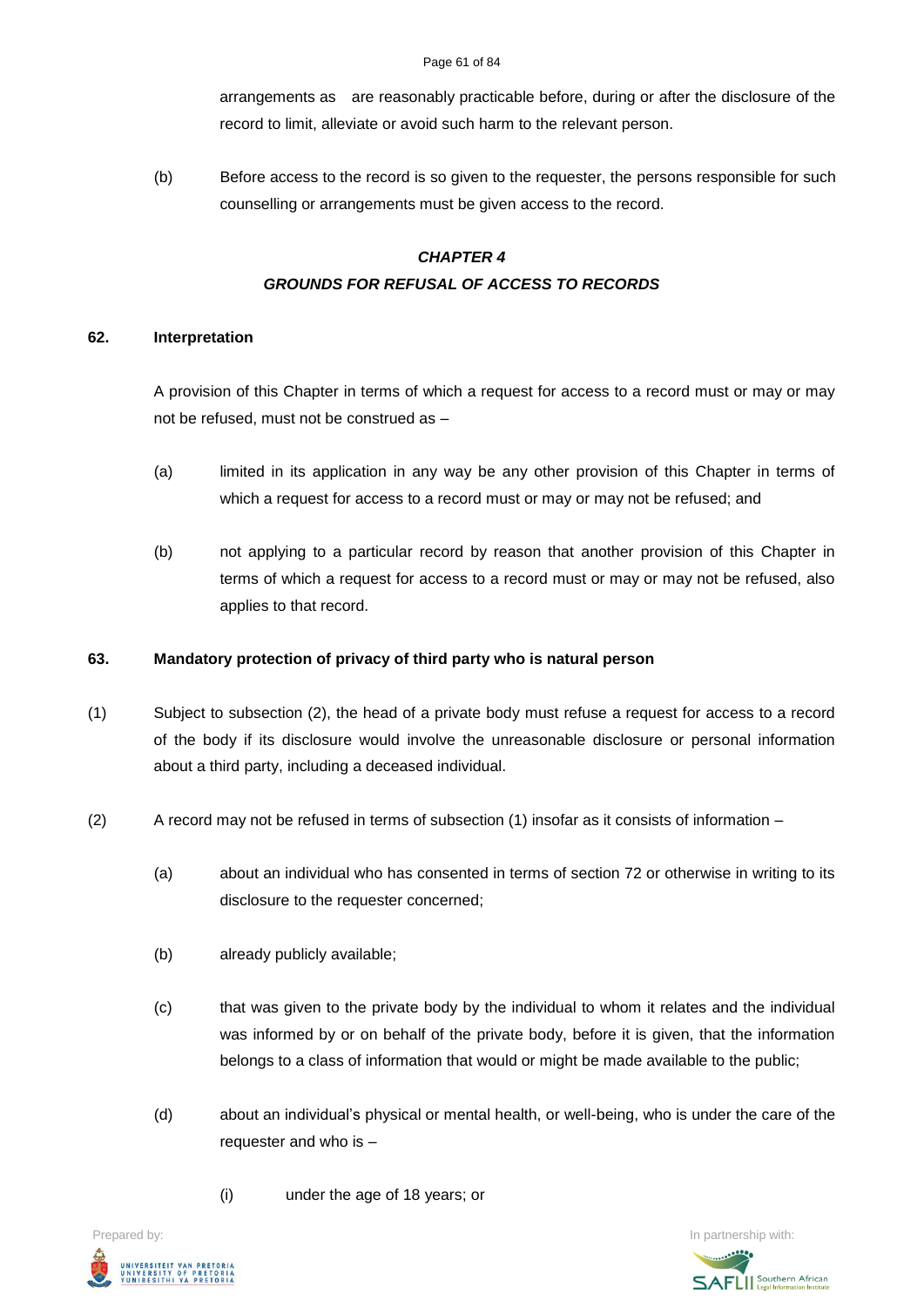#### Page 62 of 84

(ii) incapable of understanding the nature of the request,

and if giving access would be in the individual's best interests;

- (e) about an individual who is deceased and the requester is
	- (i) the individual's next of kin; or
	- (ii) making the request with the written consent of the individual's next of kin; or
- (f) about an individual who is or was an official of a private body and which relates to the position or functions of the individual, including, but not limited to –
	- (i) the fact that the individual is or was an official of that private body;
	- (ii) the title, work address, work phone number and other similar particulars of the individual;
	- (iii) the classification, salary scale or remunerations and responsibilities of the position held or services performed by the individual; and
	- (iv) the name of the individual on a record prepared by the individual in the course of employment.

# **64. Mandatory protection of commercial information of third part**

- (1) Subject to subsection (2), the head of a private body must refuse a request for access to a record of the body if the record contains –
	- (a) trade secrets of a third party;
	- (b) financial, commercial, scientific or technical information, other than trade secrets, of a third party, the disclosure of which would be likely to cause harm to the commercial or financial interest of that third party; or
	- (c) information supplied in confidence by a third party, the disclosure of which could reasonably be expected –
		- (i) to put that party at a disadvantage in contractual or other negotiations; or
		- (ii) to prejudice that third party in commercial competition.
- (2) A record may not be refused in terms of subsection (1) insofar as it consists of information about –

**Prepared by:** In partnership with:  $\frac{1}{2}$  in partnership with:  $\frac{1}{2}$  in partnership with: UNIVERSITEIT VAN PRETORIA<br>UNIVERSITY OF PRETORIA<br>YUNIBESITHI YA PRETORIA

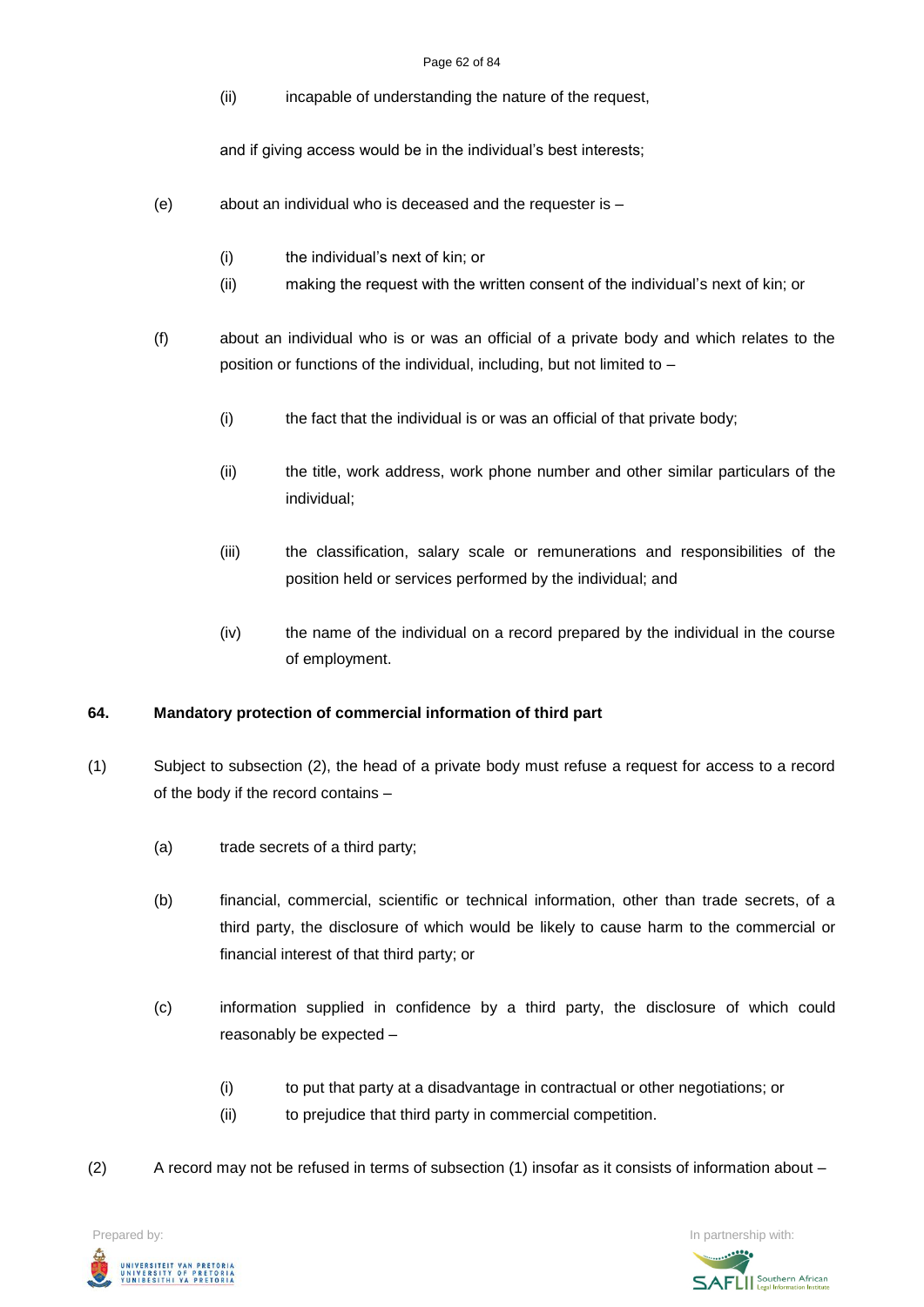- (a) a third party who has consented in terms of section 72 or otherwise in writing to its disclosure to the requester concerned;
- (b) the results of any product or environment testing or other investigation supplied by a third party or the results of any such testing or investigation carried out by or on behalf of a third party and its disclosure would reveal a serious public safety or environmental risk.

### *(Section 64(2)(b) substituted by section 42 of Act 42 of 2001)*

(3) For the purposes of subsection (2)*(b),* the results of any product or environmental testing or other investigation do not include the results of preliminary testing or other investigation conducted for the purpose of developing methods of testing or other investigation.

# **65. Mandatory protection of certain confidential information of third party**

The head of a private body must refuse a request for access to a record of that body if its disclosure would constitute an action for breach of a duty of confidence owed to a third party in terms of an agreement.

### **66. Mandatory protection of safety of individuals, and protection of property**

The head of a private body –

- (a) must refuse a request for access to a record of the body if its disclosure could reasonably be expected to endanger the life or physical safety of an individual; or
- (b) may refuse a request for access to a record of the body it its disclosure would be likely to prejudice or impair –
	- (i) the security of
		- (aa) a building, structure or system, including, but not limited to, a computer or communication system;
		- (bb) a means of transport; or
		- (cc) any other property; or
	- (ii) methods, systems, plans or procedures for the protection of
		- (aa) an individual in accordance with a witness protection scheme;
		- (bb) the safety of the public, or any part of the public; or
		- (cc) the security of property contemplated in subparagraph (i)*(aa), (bb)* or *(cc).*



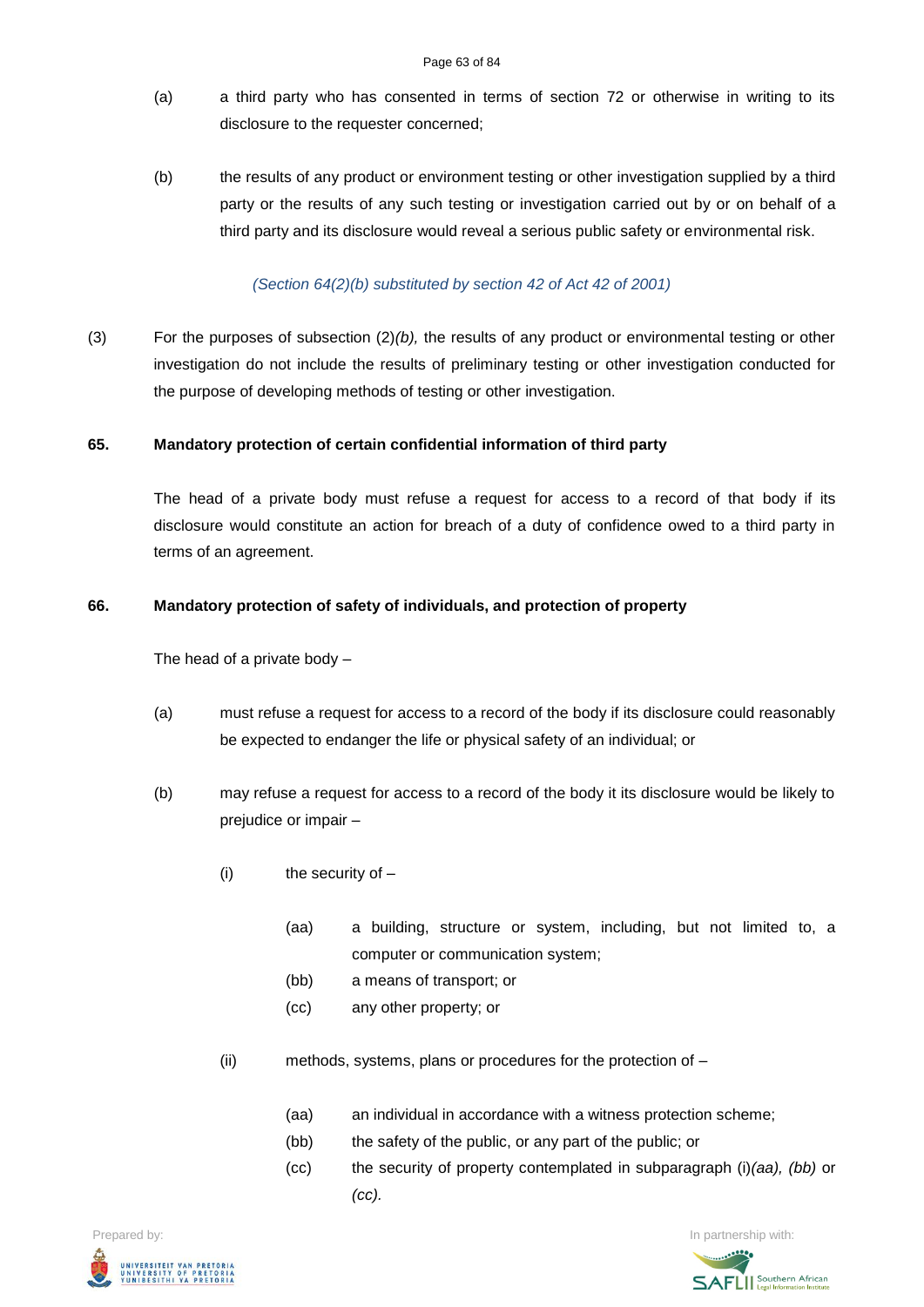# **67. Mandatory protection of records privileged from production in legal proceedings**

The head of a private body must refuse a request for access to a record of the body if the record is privileged from production in legal proceedings unless the person entitled to the privilege has waived the privilege.

# **68. Commercial information of private body**

- (1) Subject to subsection (2), the head of a private body may refuse a request for access to a record of the body if the record –
	- (a) contains trade secrets of the private body;
	- (b) contains financial, commercial, scientific or technical information, other than trade secrets, of the private body, the disclosure of which would be likely to cause harm to the commercial or financial interest of the body;
	- $(c)$  contains information, the disclosure of which could reasonably be expected
		- (i) to put the private body at a disadvantage in contractual or other negotiations; or
		- (ii) to prejudice the body in commercial competition; or
	- (d) is a computer program, as defined in section 1(1) of the Copyright Act, 1978 (Act No. 98 of 1978), owned by the private body, except insofar as it is required to give access to a record to which access is granted in terms of this Act.
- (2) A record may not be refused in terms of subsection (1) insofar as it consists of information about the results of any product or environmental testing or other investigation supplied by the private body or the results of any such testing or investigation carried out by or on behalf of the private body and its disclosure would reveal a serious public safety or environmental risk.

# *(Section 68(2) substituted by section 43 of Act 42 of 2001)*

- (3) For the purposes of subsection (2), the results of any product or environmental testing or other investigation do not include the results of preliminary testing or other investigation conducted for the purpose of developing methods of testing or other investigation.
- **69. Mandatory protection of research information of third party, and protection of research information of private body**



**SAFLI** Southern African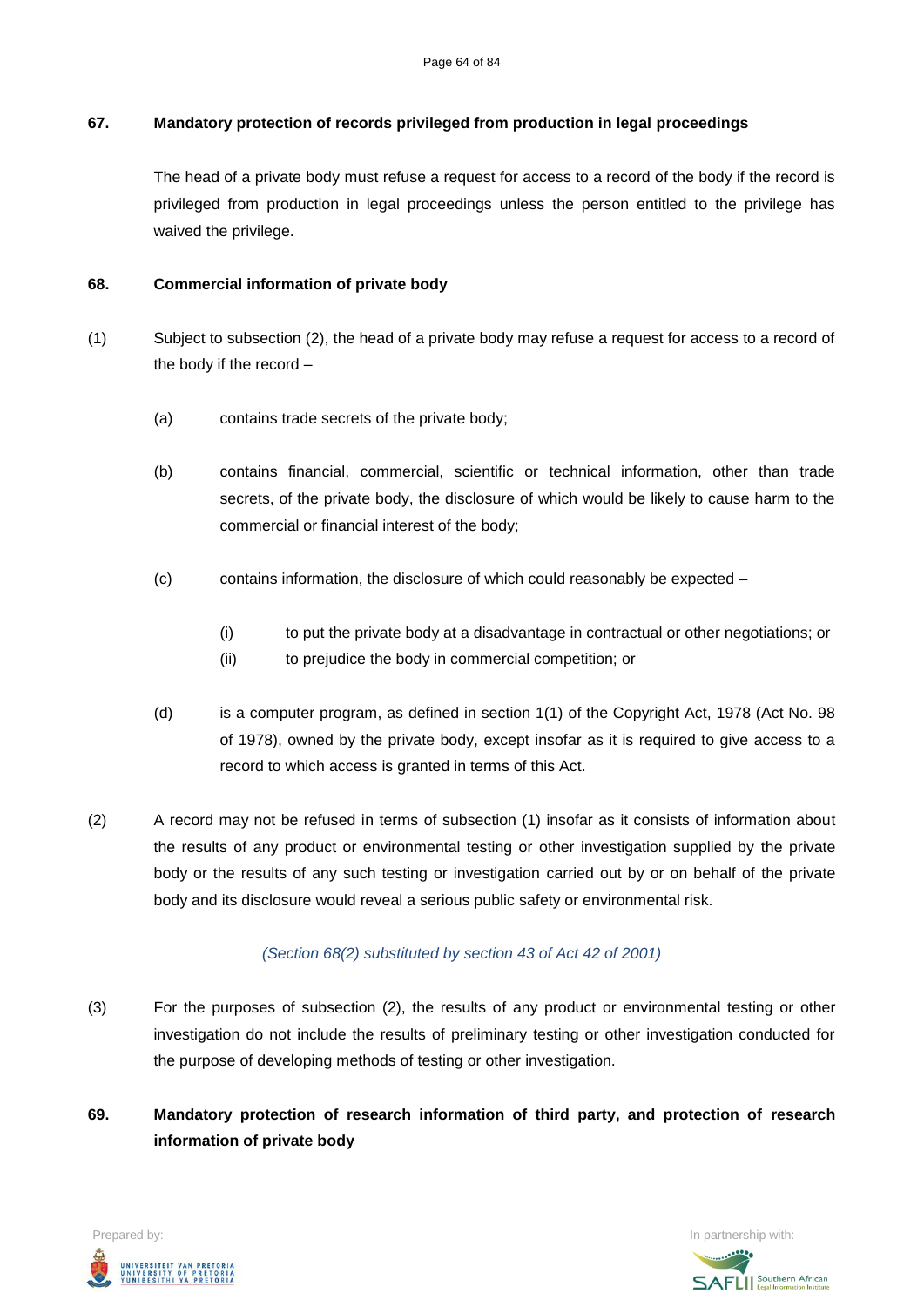- (1) The head of a private body must refuse a request for access to a record of the body if the record contains information about research being or to be carried out by or on behalf of a third party, the disclosure of which would be likely to expose –
	- (a) the third party;
	- (b) a person that is or will be carrying out the research on behalf of the third party; or
	- (c) the subject matter of the research,

to serious disadvantage.

- (2) The head of a private body may refuse a request for access to a record of the body if the record contains information about research being or to be carried out by or on behalf of the private body, the disclosure of which would be likely to expose –
	- (a) the private body;
	- (b) a person that is or will be carrying out the research on behalf of the private body; or
	- (c) the subject matter of the research,

to serious disadvantage.

### **70. Mandatory disclosure in public interest**

Despite any other provision of this Chapter, the head of a private body must grant a request for access to a record of the body contemplated in section 63(1), 64(1), 65, 66*(a)* or *(b),* 67, 68(1) or 69(1) or (2) if –

- (a) the disclosure of the record would reveal evidence of  $-$ 
	- (i) a substantial contravention of, or failure to comply with, the law; or
	- (ii) imminent and serious public safety or environmental risk; and
- (b) the public interest in the disclosure of the record clearly outweighs the harm contemplated in the provision in question.

# *CHAPTER 5 THIRD PARTY NOTIFICATION AND INTERVENTION*

# **71. Notice to third parties**

(1) The head of a private body considering a request for access to a record that might be a record contemplated in section 63(1), 64(1), 64 or 69(1), must take all reasonable steps to inform a third party to whom or which the record relates of the request.

**Prepared by:** In partnership with:  $\frac{1}{2}$  in partnership with:  $\frac{1}{2}$  in partnership with: .<br>UNIVERSITEIT VAN PRETORIA<br>YUNIBESITHI YA PRETORIA

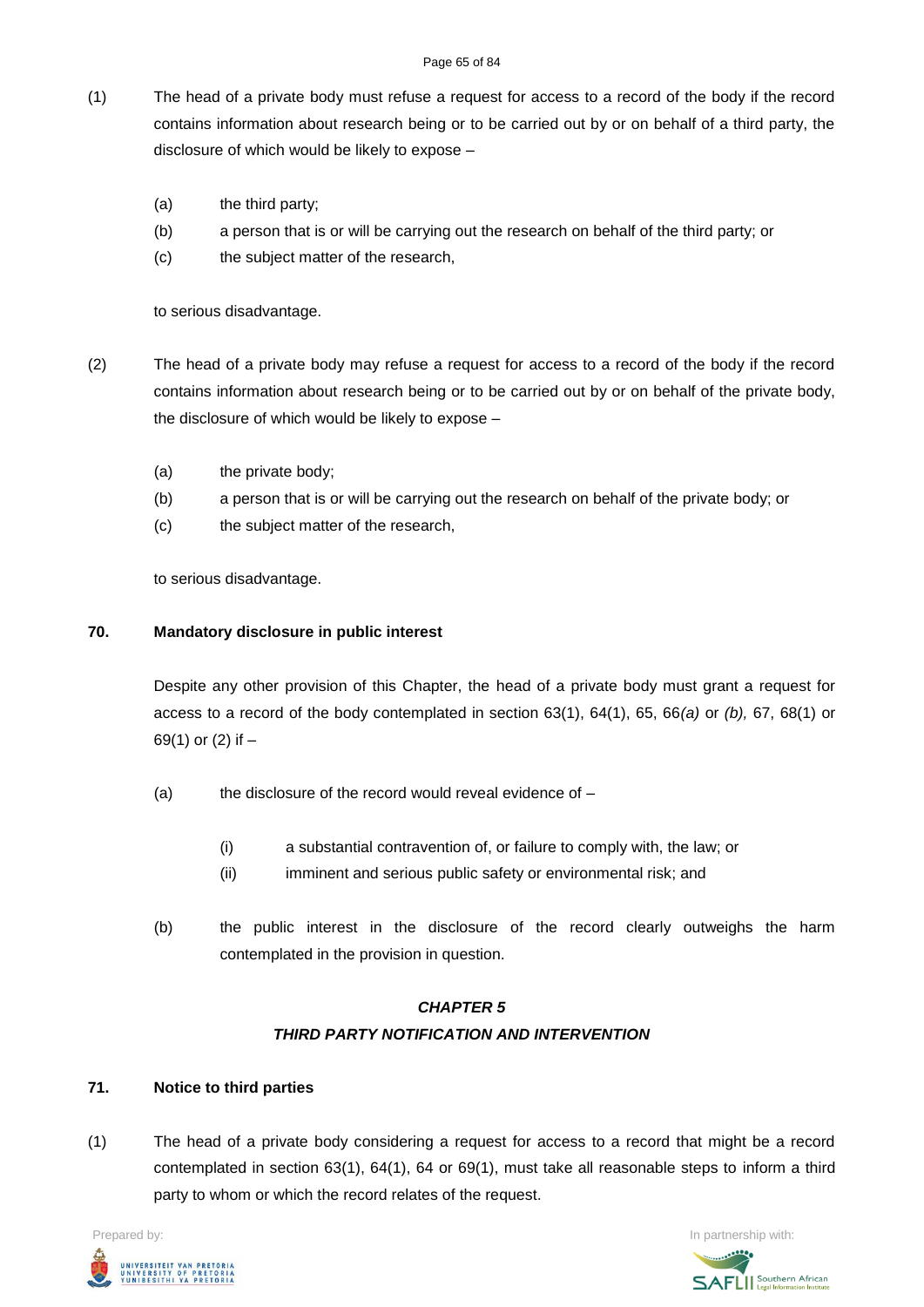- (2) The head must inform a third party in terms of subsection  $(1)$ 
	- (a) as soon as reasonably possible, but in any event within 21 days after that request is received; and
	- (b) by the fastest means reasonably possible.
- (3) When informing a third party in terms of subsection  $(1)$ , the head must
	- (a) state that he or she is considering a request for access to a record that might be a record contemplated in section 63(1), 64(1), 64 or 69(1), as the case may be, and describe the content of the record;
	- (b) furnish the name of the requester;
	- (c) describe the provisions of section  $63(1)$ ,  $64(1)$ ,  $65$  or  $69(1)$ , as the case may be;
	- (d) in any case where the head believes that the provisions of section 70 might apply, describe those provisions, specify which of the circumstances referred to in section 70(a) in the opinion of the head might apply and state the reasons why he or she is of the opinion that section 70 might apply; and
	- (e) state that the third party may, within 21 days after the third party is informed
		- (i) make written or oral representations to the head why the request for access should be refused; or
		- (ii) give written consent for the disclosure of the record to the requester.
- (4) If a third party is informed orally of a request for access in terms of subsection (1), the head must give a written notice stating the matters referred to in subsection (3) to the third party.

# **72. Representations and consent by third parties**

- (1) A third party that is informed in terms of section 71(1) of a request for access, may, within 21 days after being so informed –
	- (a) make written or oral representations to the head concerned why the request should be refused; or
	- (b) give written consent for the disclosure of the record to the requester concerned.
- (2) A third party that obtains knowledge about a request for access other than in terms of section 71(1) may –

**Prepared by:** In partnership with:  $\frac{1}{2}$  in partnership with:  $\frac{1}{2}$  in partnership with: UNIVERSITEIT VAN PRETORIA<br>UNIVERSITY OF PRETORIA<br>YUNIBESITHI YA PRETORIA

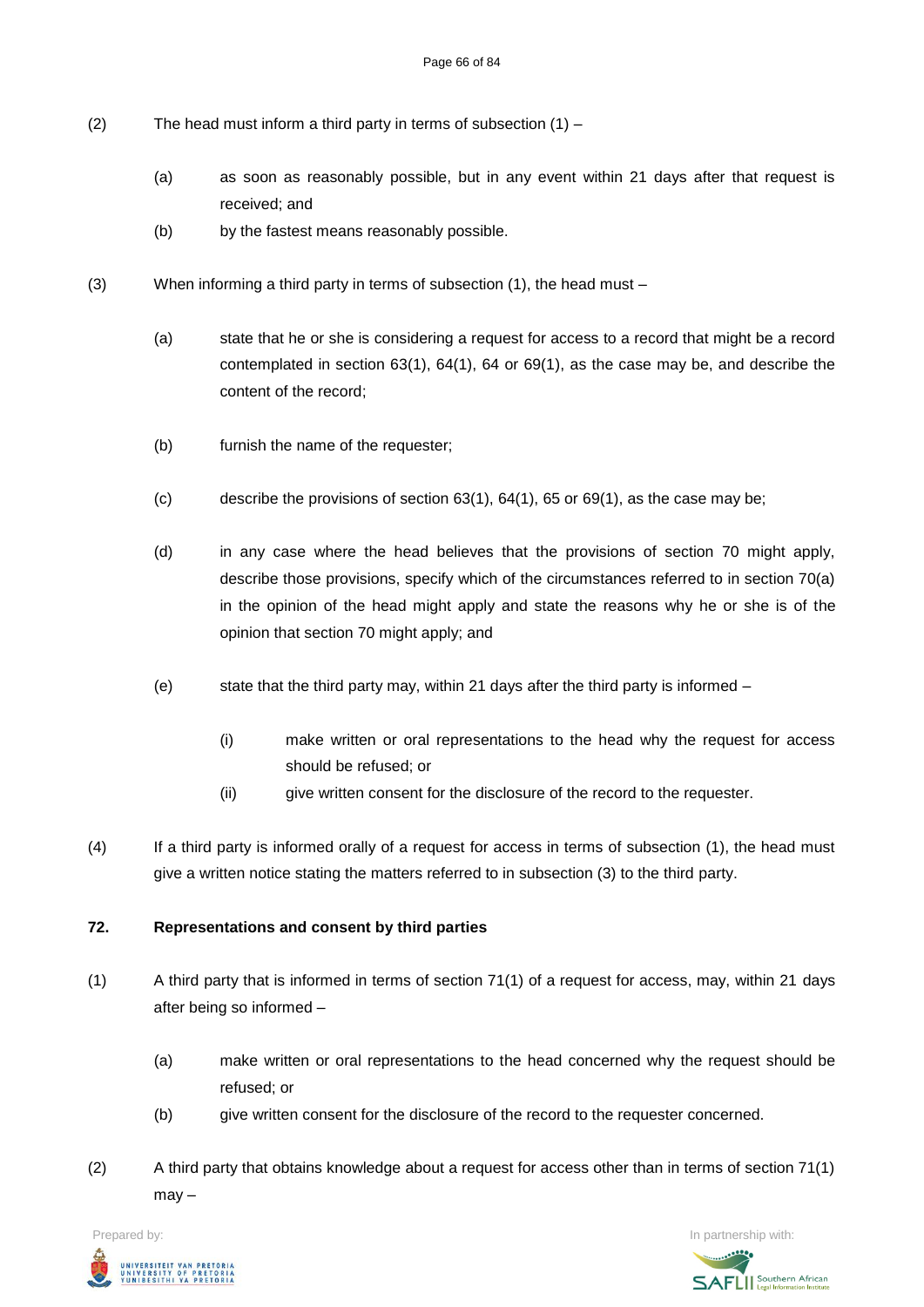- (a) make written or oral representations to the head concerned why the request should be refused; or
- (b) give written consent for the disclosure of the record to the requester concerned.

### **73. Decision on representations for refusal and notice thereof**

- (1) The head of a private body must, as soon as reasonably possible, but in any event within 30 days after every third party is informed as required by section 71 –
	- (a) decide, after giving due regard to any representations made by a third party in terms of section 72, whether to grant the request for access;
	- (b) notify the third party so informed and a third party not informed in terms of section 71, but that made representations in terms of section 72 or is located before the decision it taken, of the decision; and
	- (c) notify the requester of the decision and, if the requester states, as contemplated in section 53(2)(e), that he or she wishes to be informed of the decision in any other manner, inform his or her in that manner if it is reasonably possible, and if the request is-
		- (i) granted, notify the requester in accordance with section 56(2); or
		- (ii) refused, notify the requested in accordance with section 56(3).

#### *(Section 73(1) substituted by section 44 of Act 42 of 2001)*

- (2) If, after all reasonably steps have been taken as required by section 71, a third party is not informed of a request, any decision whether to grant the request for access must be made with due regard to the fact that the third party did not have the opportunity to make representations in terms of section 72 why the request should be refused.
- (3) If the request is granted, the notice in terms of subsection (1)*(b)* must state
	- (a) adequate reasons for granting the request, including the provisions of this Act relied upon to justify the granting;
	- (b) that the third party may lodge an application with a court against the decision of the head within 30 days after notice is given, and the procedure for lodging the application; and
	- (c) that the requester will be given access to the record after the expiry of the applicable period contemplated in paragraph *(b),* unless an application with a court is lodged within that period.



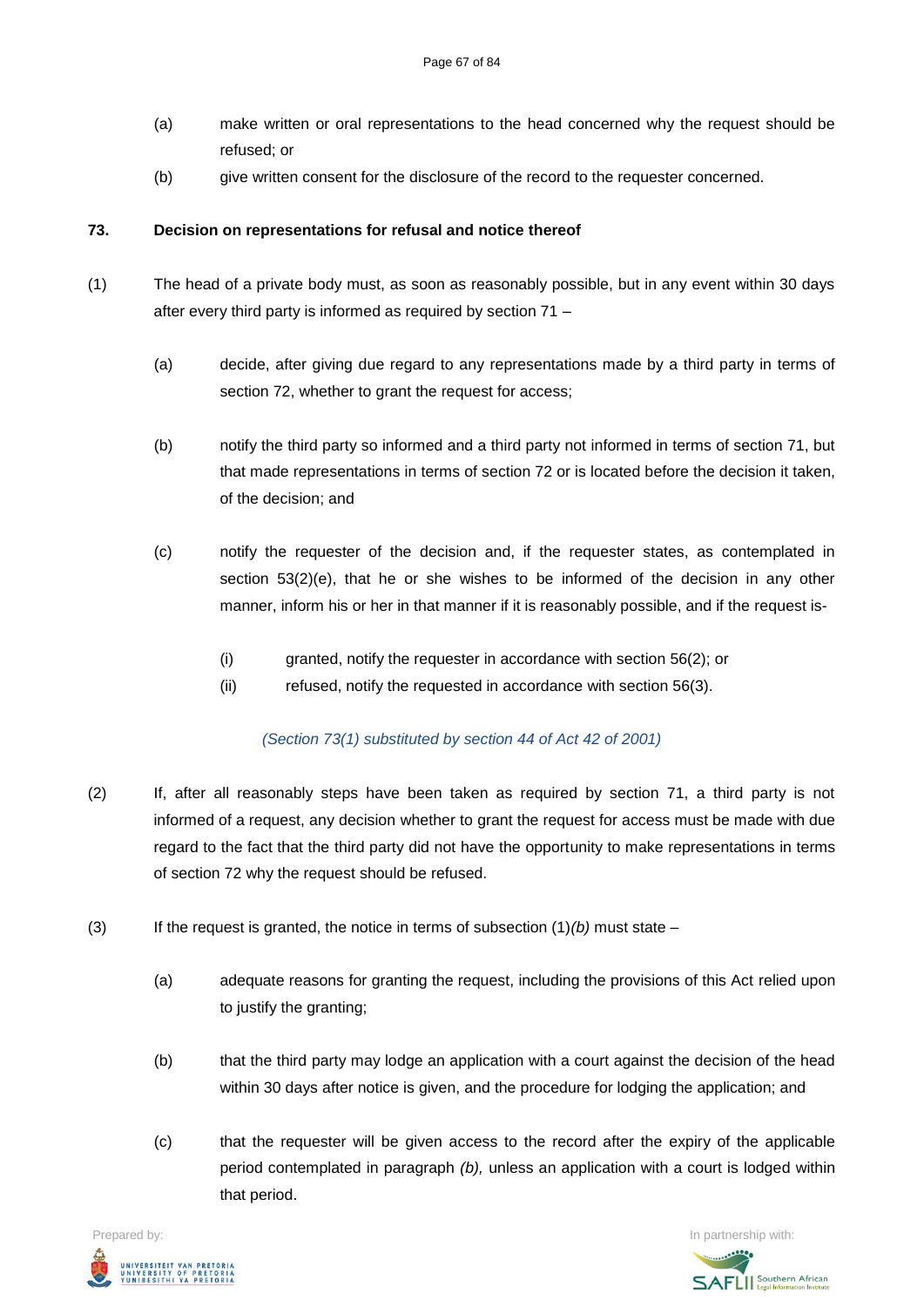(4) If the head of the private body decides in terms of subsection (1) to grant the request for access concerned, he or she must give the requester access to the record concerned after the expiry of 30 days after notice is given in terms of subsection (1)*(b),* unless an application with a court is lodged against the decision within that period.

#### **PART 4**

# **INTERNAL APPEALS AGAINST DECISIONS**

# *CHAPTER 1*

# **INTERNAL APPEALS AGAINST DECISIONS OF INFORMATION OFFICER OF CERTAIN PUBLIC BODIES**

### **74. Right of internal appeal to relevant authority**

- (1) A requester may lodge an internal appeal against a decision of the information officer of a public body referred to in paragraph *(a)* of the definition of "public body" in section 1 -
	- (a) to refuse a request for access; or
	- (b) taken in terms of section 22, 26(1) or 29(3),

in relation to that requester with the relevant authority.

(2) A third party may lodge an internal appeal against a decision of the information officer of a public body referred to in paragraph (a) of the definition of "public body" in section 1 to grant a request for access.

# **75. Manner of internal appeal, and appeal fees**

- (1) An internal appeal
	- (a) must be lodged in the prescribed form
		- (i) within 60 days;
		- (ii) if notice to the third party is required by section 49 (1)*(b),* within 30 days after notice is given to the appellant of the decision appealed against or, if notice to the appellant is not required, after the decision was taken;
	- (b) must be delivered or sent to the information officer of the public body concerned at his or her address, fax number or electronic mail address;



**SAFLI** Southern African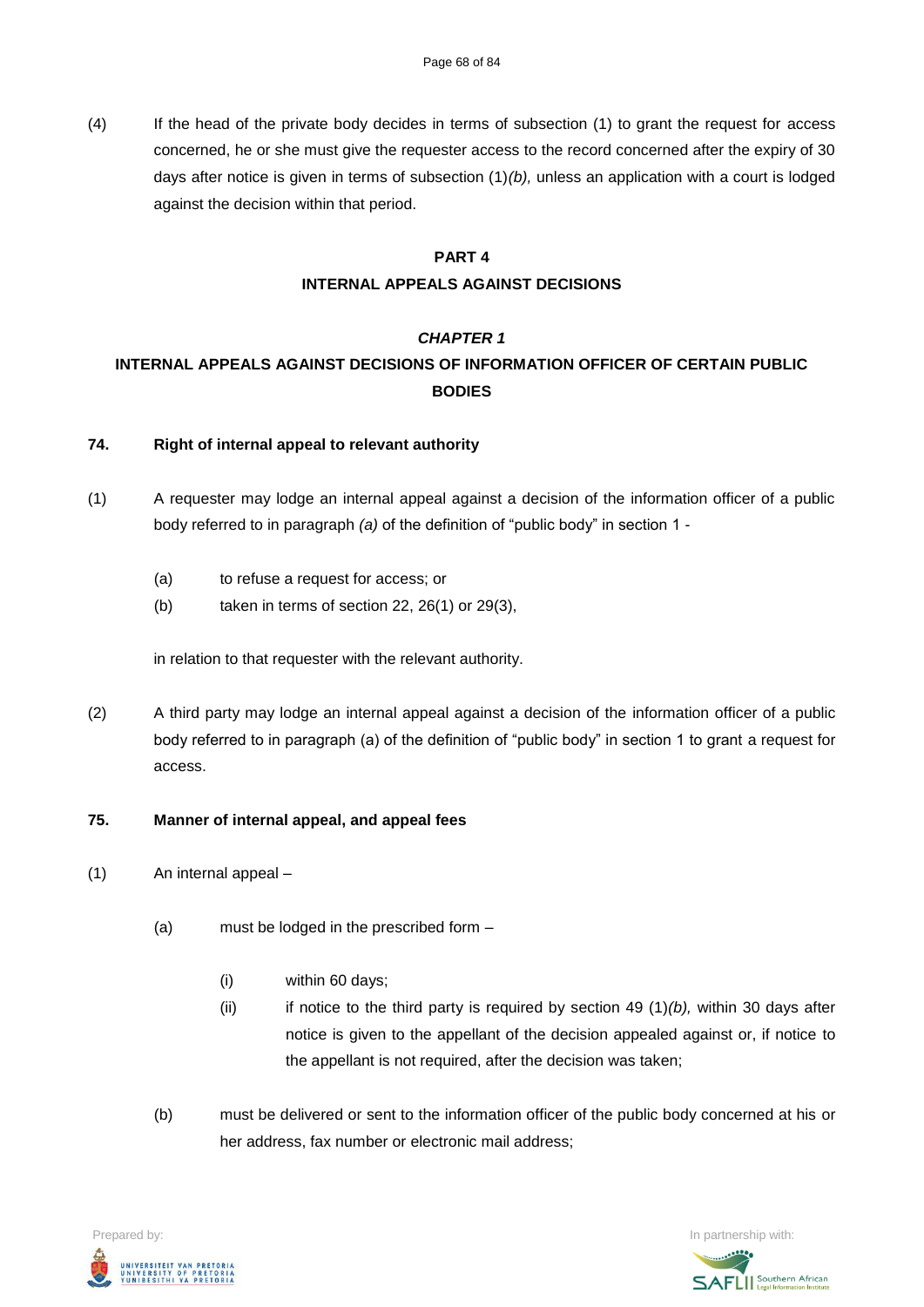#### Page 69 of 84

- (c) must identify the subject of the internal appeal and state the reasons for the internal appeal and may include any other relevant information know to the appellant;
- (d) if, in addition to written reply, the appellant wishes to be informed of the decision on the internal appeal in any other manner, must state that manner and provide the necessary particulars to be so informed;
- (e) if applicable, must be accompanied by the prescribed appeal fee referred to in subsection (3); and
- (f) must specify a postal address or fax number.
- (2) (a) If an internal appeal is lodged after the expiry of the period referred to in subsection (1)*(a),* the relevant authority must, upon good cause shown, allow the late lodging of the internal appeal.
	- (b) If the relevant authority disallows the late lodging of the internal appeal, he or she must give notice of that decision to the person that lodged the internal appeal.
- (3) (a) A requester lodging an internal appeal against the refusal of his or her request for access must pay the prescribed appeal fee (if any).
	- (b) If the prescribed appeal fee is payable in respect of an internal appeal, the decision on the internal appeal may be deferred until the fee is paid.
- (4) As soon as reasonably possible, but in any event within 10 working days after receipt of an internal appeal in accordance with subsection (1), the information officer of the public body concerned must submit to the relevant authority –
	- (a) the internal appeal together with his or her reason for the decision concerned; and
	- (b) if the internal appeal is against the refusal or granting of a request for access, the name, postal address, phone and fax number and electronic mail address, whichever is available, of any third party that must be notified in terms of section 47(1) of the request.

# **76. Notice to and representations by the other interested persons**

(1) If a relevant authority is considering an internal appeal against the refusal of a request for access to a record contemplated in section 34(1), 35(1), 36(1), 37(1) or 43(1), the authority must inform the third party to whom or which the record relates of the internal appeal, unless all necessary steps to locate the third party have been unsuccessful.



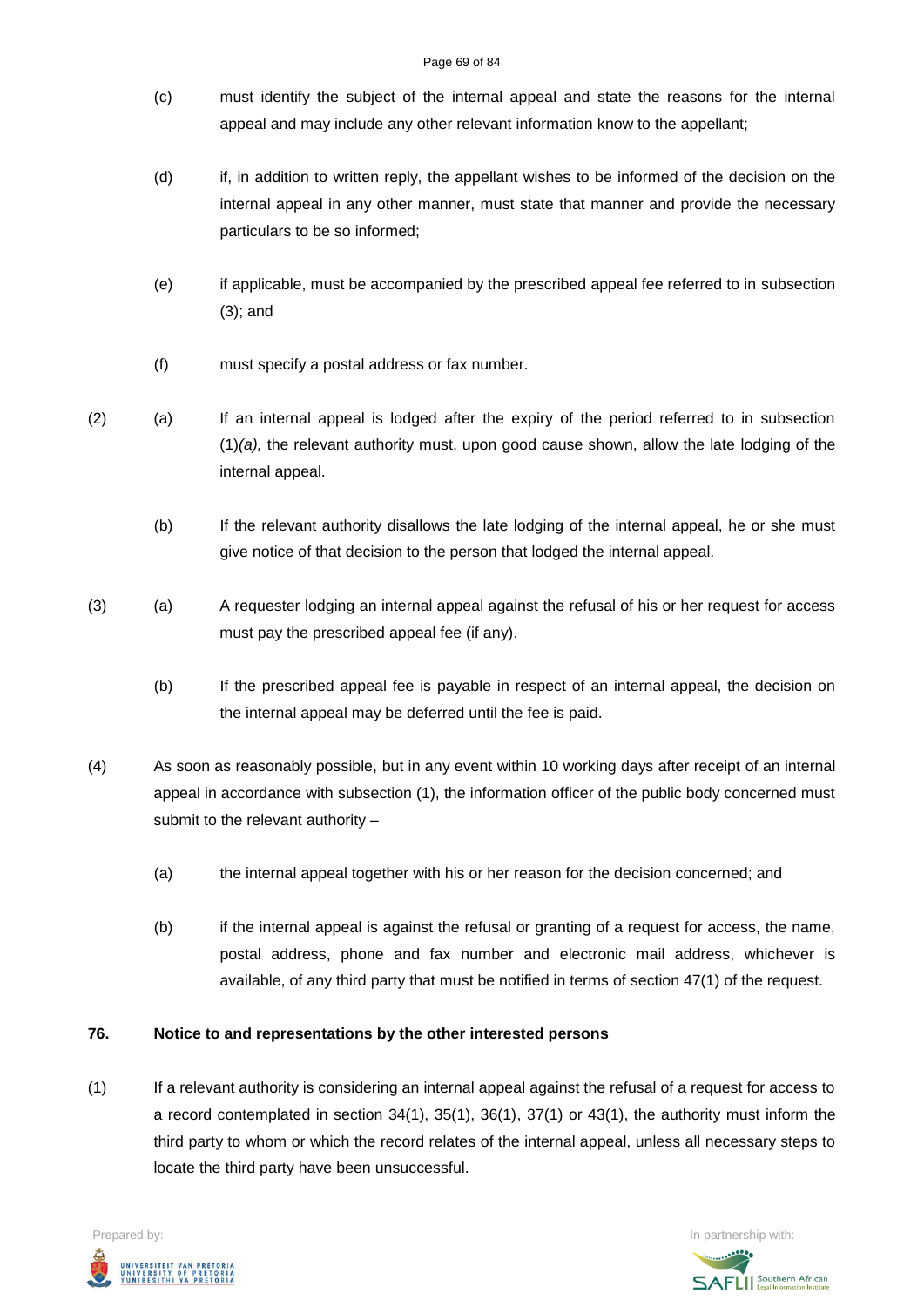#### Page 70 of 84

- (2) The relevant authority must inform a third party in terms of subsection  $(1)$ 
	- (a) as soon as reasonably possible, but in any event within 30 days after the receipt of the internal appeal; and
	- (b) by the fastest means reasonably possible.
- (3) When informing a third party of subsection (1), the relevant authority must
	- (a) state that he or she is considering an internal appeal against the refusal of a request for access to a record contemplated in section 34(1), 35(1), 36(1), 37(1) or 43(1), as the case may be, and describe the content of the record and the provisions of section 34(1), 35(1), 36(1), 37(1) or 43(1), as the case may be;
	- (b) furnish the name of the appellant;
	- (c) in any case where that authority believes that the provisions of section 46 might apply, describe those provisions, specify which of the circumstances referred to in section 46*(a)* in the opinion of the head might apply and state the reasons why he or she is of the opinion that section 46 might apply; and
	- (d) state that the third party may, within 21 days after the third party is informed, make written representations to the authority why the request for access should not be granted.
- (4) If a third party is informed orally of an internal appeal in terms of subsection (1), the relevant authority must, on request, give a written notice stating the matters referred to in subsection (3) to the third party.
- (5) A third party that is informed of an internal appeal in terms of subsection (1), may within 21 days after the third party has been informed, make written representations to the relevant authority why the request for access should not be granted.
- (6) A third party that obtains knowledge about an internal appeal other than in terms of subsection (1) may –
	- (a) make written or oral representations to the relevant authority why the request for access should be refused; or
	- (b) give written consent for the disclosure of the record to the requester concerned.
- (7) If the relevant authority is considering an internal appeal against the granting of a request for access, the authority must give notice of the internal appeal to the requester concerned.
- (8) The relevant authority must –



**Prepared by:** In partnership with:  $\frac{1}{2}$  in partnership with:  $\frac{1}{2}$  in partnership with: **SAFLI** Southern African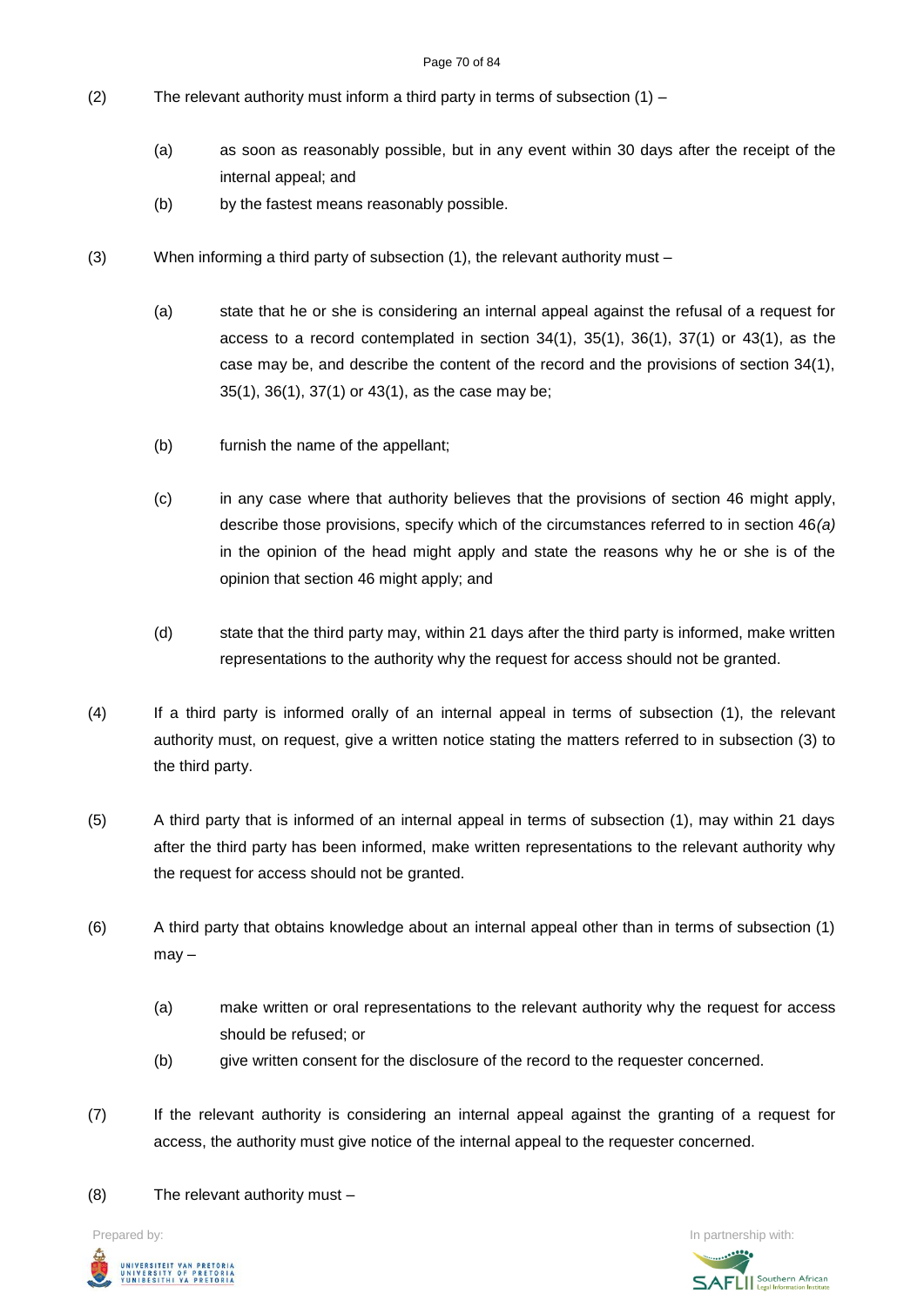- (a) notify the requester concerned in terms of subsection (7) as soon as reasonably possible, but in any event within 30 days after the receipt of the internal appeal; and
- (b) state in that notice that the third party may within 21 days after notice is given, make written representations to that authority why that request should be granted.
- (9) A requester to whom or which notice is given in terms of subsection (7) may within 21 days after that notice is given, make written representations to the relevant authority why the request for access should be granted.

### **77. Decision on internal appeal and notice thereof**

- (1) The decision on an internal appeal must be made with due regard to
	- (a) the particulars stated in the internal appeal in terms of section 75(1)*(c);*
	- (b) any reasons submitted by the information officer in terms of section 75(4)*(a);*
	- (c) any representations made in terms of section 76(5), (6) or (9); and
	- (d) if a third party cannot be located as contemplated in section 76(1), the fact that the third party did not have the opportunity to make representations in terms of section 76(5) why the internal appeal should be dismissed.
- (2) When deciding on the internal appeal the relevant authority may confirm the decision appealed against or substitute a new decision for it.
- (3) The relevant authority must decide on the internal appeal
	- (a) as soon as reasonably possible, but in any event within 30 days after the internal appeal is received by the information officer of the body;
	- $(b)$  if a third party is informed in terms of section 76(1), as soon as reasonably possible, but in any event within 30 days; or
	- (c) if notice is given in terms of section  $76(7)$ 
		- (i) within five working days after the requester concerned has made written representations in terms of section 76(9); or
		- (ii) in any other case within 30 days after notice is so given.
- (4) The relevant authority must, immediately after the decision on an internal appeal
	- (a) give notice of the decision to  $-$ 
		- (i) the appellant;



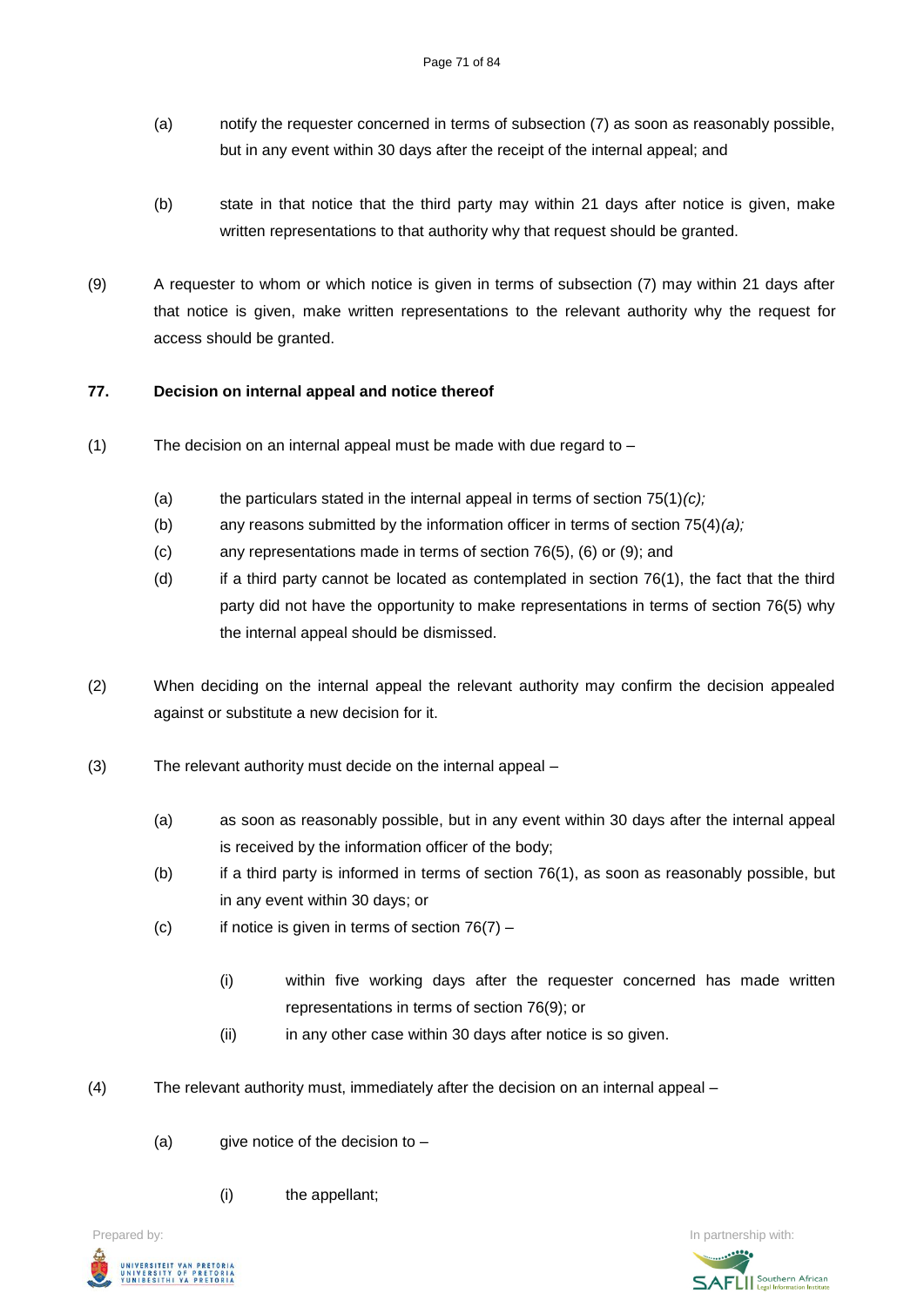#### Page 72 of 84

- (ii) every third party informed as required by section 76(1); and
- (iii) the requester notified as required by section 76(7); and
- (b) if reasonably possible, inform the appellant about the decision in any other manner state in terms of section 75(1)*(d).*
- (5) The notice in terms of subsection (4*)(a)* must
	- (a) state adequate reasons for the decision, including the provision of this Act relied upon;
	- (b) exclude, from such reasons, any reference to the content of the record;
	- (c) state that the appellant, third party or requester, as the case may be, may lodge an application with a court against the decision on internal appeal –
		- (i) within 180 days; or
		- (ii) if notice to a third party is required by subsection  $(4)(a)(ii)$ , within 180 days,

after notice is given, and the procedure for lodging the application; and

*(Section 77(5)(c)(i) and (ii) substituted by section 27 of Act 42 of 2013. With effect from 22 January 2014)*

- (d) if the relevant authority decides on internal appeal to grant a request for access and notice to a third party –
	- (i) is not required by subsection  $(4)(a)(ii)$ , that access to the record will forthwith be given; or
	- (ii) is so required, that access to the record will be given after the expiry of the applicable period for lodging an application with a court against the decision on internal appeal referred to in paragraph (c), unless that application is lodged before the end of that applicable period.
- (6) If the relevant authority decides on internal appeal to grant a request for access and notice to a third party –
	- (a) is not required by subsection (4)*(a)*(ii), the information officer of the body must forthwith give the requester concerned access to the record concerned; or
	- (b) is so required, the information officer must, after the expiry of 30 days after the notice is given to every third party concerned, give the requester access to the record concerned, unless an application with a court is lodged against the decision on internal appeal before the end of the period contemplated in subsection (5)*(c)*(ii) for lodging that application.



**SAFLI** Southern African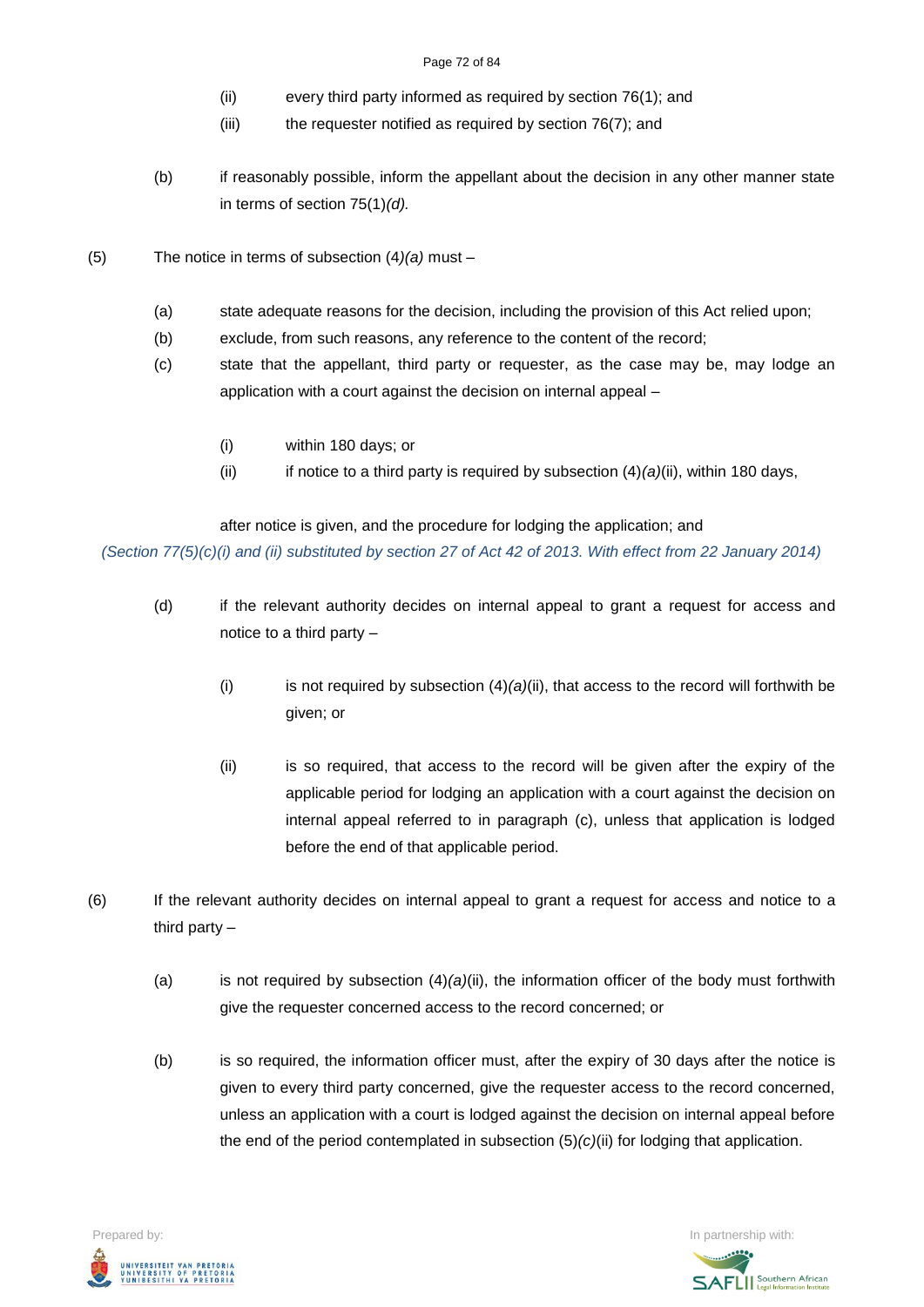(7) If the relevant authority fails to give notice of the decision on an internal appeal to the appellant within the period contemplated in subsection (3), that authority is, for the purposes of this Act, regarded as having dismissed the internal appeal.

# *CHAPTER 1* **APPLICATIONS TO COURT**

# **78. Applications regarding decisions of information officers or relevant authorities of public bodies or heads of private bodies**

(1) A requester or third party referred to in section 74 may only apply to a court for appropriate relief in terms of section 82 after that requester or third party has exhausted the internal appeal procedure against a decision of the information officer of a public body provided for in section 74.

### (2) A requester –

- (a) that has been unsuccessful in an internal appeal to the relevant authority of a public body;
- (b) aggrieved by a decision of the relevant authority of a public body to disallow the late lodging of an internal appeal in terms of section 75(2);
- (c) aggrieved by a decision of the information officer of a public body referred to in paragraph *(b)* of the definition of "public body" in section 1 –
	- (i) to refuse a request for access; or
	- (ii) taken in terms of section 22, 26(1) or 29(3); or
- (d) aggrieved by a decision of the head of a private body
	- (i) to refuse a request for access; or
	- (ii) taken in terms of section 54, 57(1) or 60,

may, by way of an application, within 180 days apply to a court for appropriate relief in terms of section 82.

*(Words following section 78(2)(d) substituted by section 28(a) of Act 42 of 2013. With effect from 22 January 2014)*

### (3) A third party –

(a) that has been unsuccessful in an internal appeal to the relevant authority of a public body;



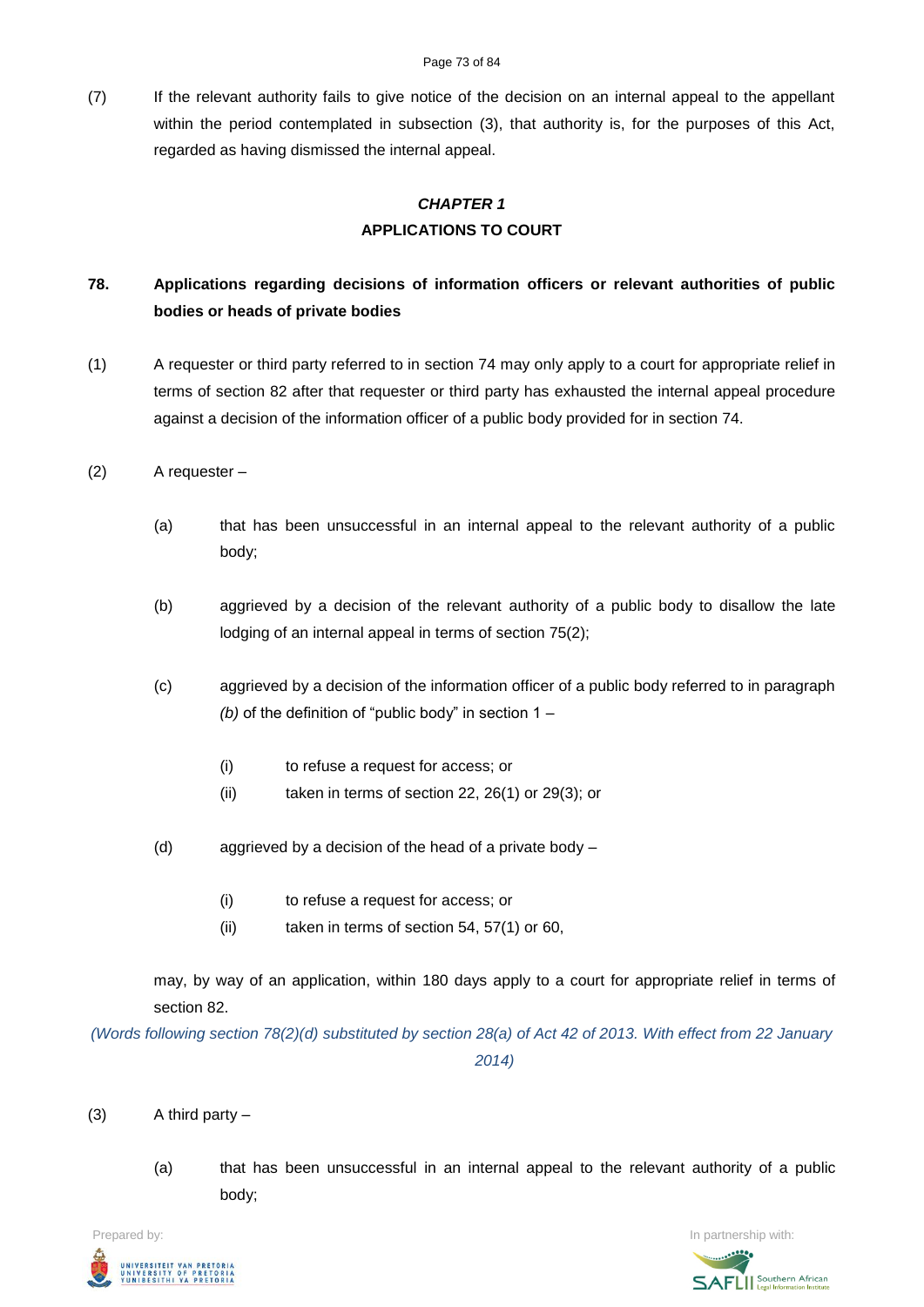- (b) aggrieved by a decision of the information officer of a public body referred to in paragraph *(b)* of the definition of "public body" in section 1 to grant a request for access; or
- (c) aggrieved by a decision of the head of a private body in relation to a request for access to a record of that body,

may, by way of an application, within 180 days apply to a court for appropriate relief in terms of section 82.

*(Words following section 78(3)(c) substituted by section 28(b) of Act 42 of 2013. With effect from 22 January 2014)*

### **79. Procedure**

- (1) The Rules Board for Courts of Law, established by section 2 of the Rules Board for Courts of Law Act, 1985 (Act No. 107 of 1985), must before 28 February 2009, subject to the approval of the Minister, make rules of procedure for –
	- (a) a court in respect of applications in terms of section 78; and
	- (b) a court to receive representations *ex parte* referred to in section 80(3)*(a).*

*(Section 79(1) substituted by section 23(a) of Act 55 of 2003) (Section 79(1) substituted by section 27 of Act 66 of 2008)*

(2) Until the rules of procedure in terms of subsection (1)*(a)* come into operation*,* an application in terms of section 78 must be lodged with a High Court or another court having jurisdiction.

*(Section 79(2) substituted by section 23(b) of Act 55 of 2003)*

(3) Any rules made in terms of subsection (1) must, before publication in the *Gazette*, be approved by Parliament.

### **80. Disclosure of records to, and non-disclosure by, court**

- (1) Despite this Act and any other law, any court hearing an application, or an appeal against a decision on that application, may examine any record of a public or private body to which this Act applies, and no such record may be withheld from the court on any grounds.
- (2) Any court contemplated in subsection (1) may not disclose to any person, including the parties to the proceedings concerned, other than the public or private body referred to in subsection (1) –

**Prepared by:** In partnership with:  $\frac{1}{2}$  in partnership with:  $\frac{1}{2}$  in partnership with: .<br>UNIVERSITEIT VAN PRETORIA<br>YUNIBESITHI YA PRETORIA

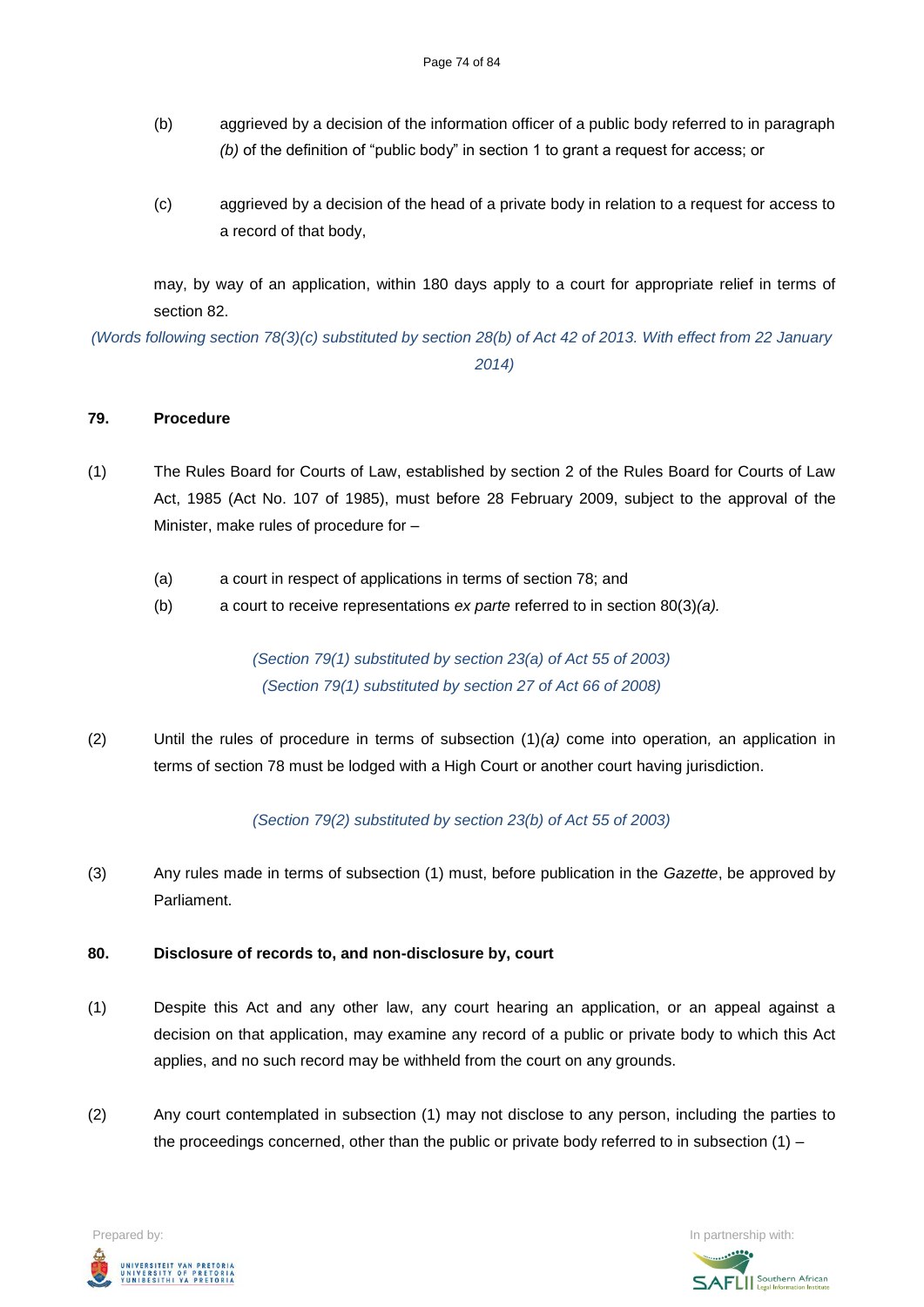- (a) any record of a public or private body which, on a request for access, may or must be refused in terms of this Act; or
- (b) if the information officer of a public body, or the relevant authority of that body on internal appeal, in refusing to grant access to a record in terms of section 39(3) or 41(4), refuses to confirm or deny the existence or non-existence of the record, any information as to whether the record exists.
- (3) Any court contemplated in subsection (1) may
	- (a) receive representations *ex parte*;
	- (b) conduct hearings in camera; and
	- (c) prohibit the publication of such information in relation to the proceedings as the court determines, including information in relation to the parties to the proceedings and the contents of orders made in the proceedings.

### **81. Proceedings are civil**

- (1) For the purposes of this Chapter proceedings on application in terms of section 78 are civil proceedings.
- (2) The rules of evidence applicable in civil proceedings apply to proceedings on application in terms of section 78.
- (3) The burden of establishing that
	- (a) the refusal of a request for access; or
	- (b) any decision taken in terms of section 22, 26(1), 29(3), 54, 57(1) or 60,

complies with the provisions of this Act rests on the party claiming that it so complies.

### **82. Decision on application**

The court hearing an application may grant any order that is just and equitable, including orders –

- (a) confirming, amending or setting aside the decision which is the subject of the application concerned;
- (b) requiring from the information officer or relevant authority of a public body or the head of a private body to take such action or to refrain from taking such action as the court considers necessary within a period mentioned in the order;
- (c) granting an interdict, interim or specific relief, a declaratory order or compensation;
- (d) as to costs; or

UNIVERSITEIT VAN PRETORIA<br>UNIVERSITY OF PRETORIA<br>YUNIBESITHI YA PRETORIA

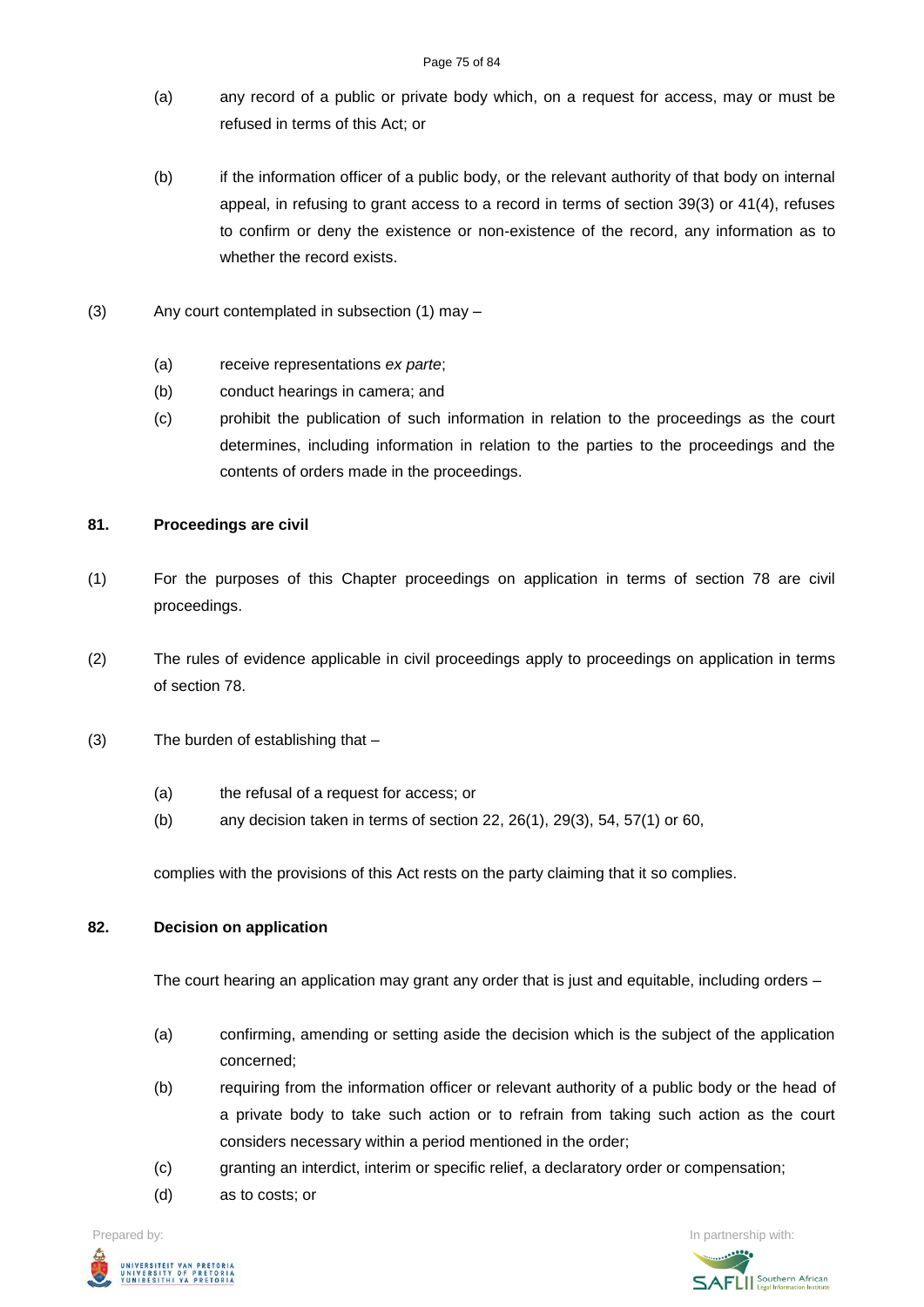#### Page 76 of 84

(e) condoning non-compliance with the 180 day period within which to bring an application, where the interests of justice so require.

*(Section 82 amended by section 29 of Act 42 of 2013. With effect from 22 January 2014)*

#### **PART 5**

### **HUMAN RIGHTS COMMISSION**

#### **83. Additional functions of Human Rights Commission**

- (1) The Human Rights Commission must
	- (a) compile and make available a guide on how to use this Act as contemplated in section 10; and
	- (b) submit reports to the National Assembly as contemplated in section 84.
- (2) The Human Rights Commission must, to the extent that financial and other resources are available-
	- (a) develop and conduct educational programmes to advance the understanding of the public, in particular of disadvantaged communities, of this Act and of how to exercise the rights contemplated in this Act;
	- (b) encourage public and private bodies to participate in the development and conduct of programmes referred to in paragraph *(a)* and to undertake such programmes themselves; and
	- (c) promote timely and effective dissemination of accurate information by public bodies about their activities.
- (3) The Human Rights Commission may
	- (a) make recommendations for
		- (i) the development, improvement, modernisation, reform or amendment of this Act or other legislation or common law having a bearing on access to information held by public and private bodies, respectively; and
		- (ii) procedures in terms of which public and private bodies make information electronically available;
	- (b) monitor the implementation of this Act;



**SAFLI** Southern African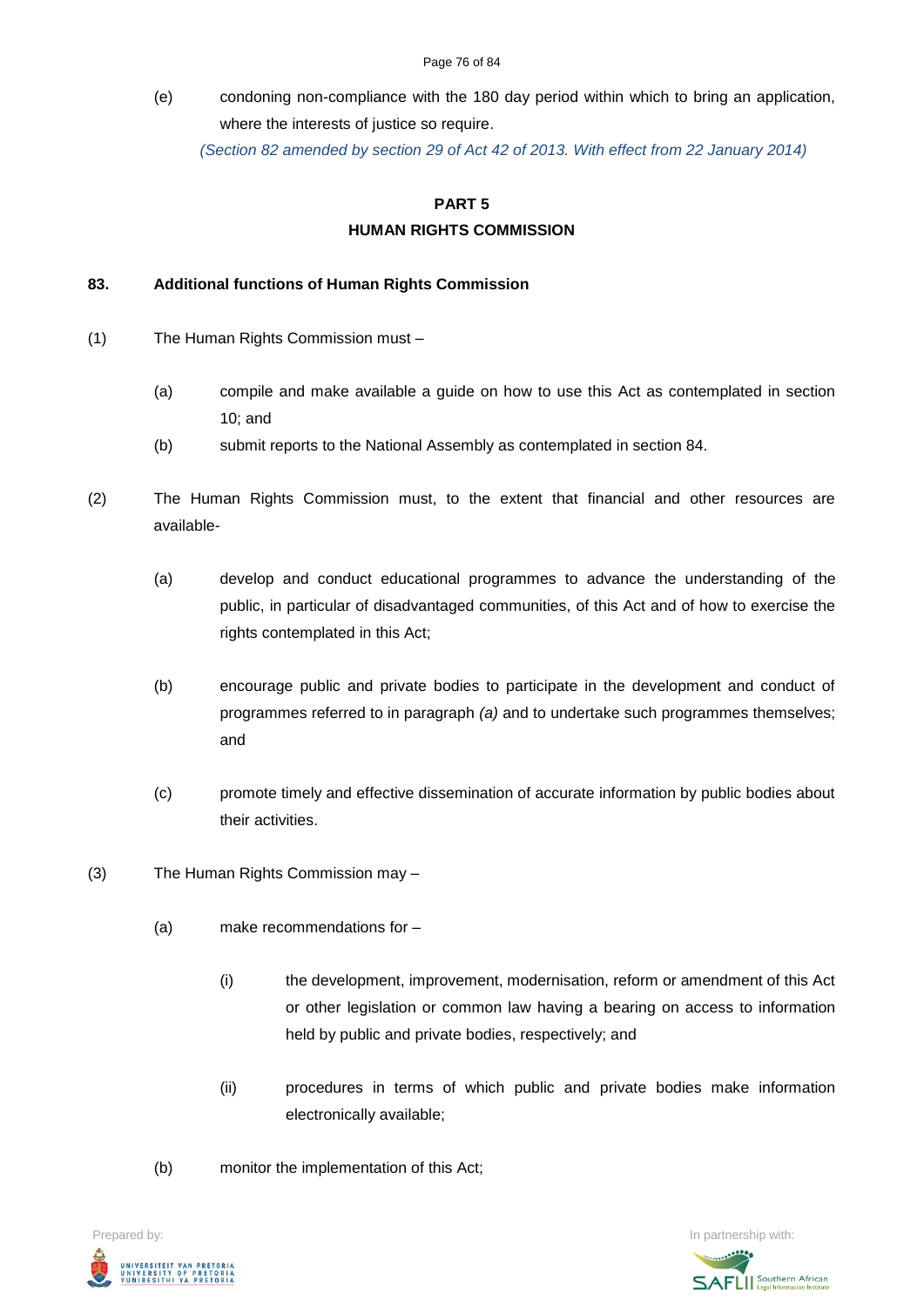#### Page 77 of 84

- (c) if reasonably possible, on request, assist any person wishing to exercise a right contemplated in this Act;
- (d) recommend a public or private body that the body make such changes in the manner in which it administers this Act as the Commission considers advisable;
- (e) train information officers and deputy information officers of public bodies;
- (f) consult with and receive reports from public and private bodies on the problems encountered in complying with this Act;
- (g) obtain advice from, consult with, or receive and consider proposals or recommendations from, any public or private body, official of such a body or member of the public in connection with the Commission's functions in terms of this Act;
- (h) for the purposes of section  $84(b)(x)$ , request the Public Protector to submit to the Commission information with respect to –
	- (i) the number of complaints lodged with the Public Protector in respect of a right conferred or duty imposed by this Act;
	- (ii) the nature and outcome of those complaints; and
- (i) generally, inquire into any matter, including any legislation, the common law and any practice and procedure, connected with the objects of this Act.

## *(Section 83(3)(e) substituted by section 45 of Act 42 of 2001)*

- (4) For the purpose of the annual report referred to in section 84 and if so requested by the Human Rights Commission, the head of a private body may furnish to that Commission information about requests for access to records of the body.
- (5) If appropriate, and if financial and other resources are available, an official of a public body must afford the Human Rights Commission reasonable assistance for the effective performance of its functions in terms of this Act.

### **84. Report to National Assembly by Human Rights Commission**

The Human Rights Commission must include in its annual report to the National Assembly referred to in section 181(5) of the Constitution –

- (a) any recommendations in terms of section 83(3)*(a);* and
- (b) in relation to each public body, particulars of  $-$

**Prepared by:** In partnership with:  $\frac{1}{2}$  in partnership with:  $\frac{1}{2}$  in partnership with: .<br>Iniversiteit van Pretori*i*<br>Iniversity of Pretori*i*<br>Iunibesithi ya Pretori*i* 

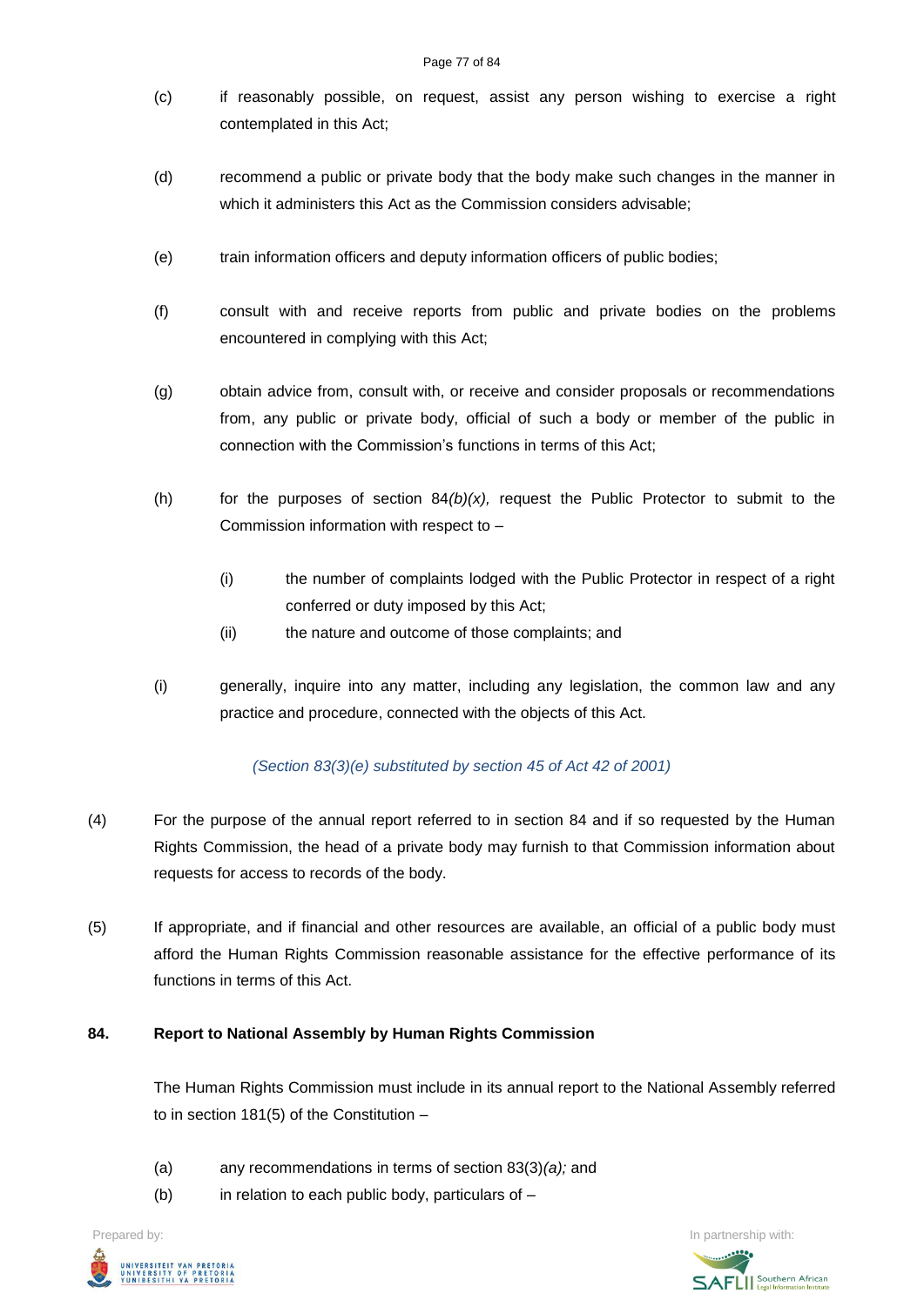- (i) the number of requests for access received;
- (ii) the number of requests for access granted in full;
- (iii) the number of requests for access granted in terms of section 46;
- (iv) the number of requests for access refused in full and refused partially and the number of times each provision of this Act was relied on to refuse access in full or partially;
- (v) the number of cases in which the periods stipulated in section 25(1) were extended in terms of section 26(1);
- (vi) the number of internal appeals lodged with the relevant authority and the number of cases in which, as a result of an internal appeal, access was given to a record or a part thereof;
- (vii) the number of internal appeals which were lodged on the ground that a request for access was regarded as having been refused in terms of section 27;
- (viii) the number of applications made to every court and the outcome thereof and the number of decisions of every court appealed against and the outcome thereof;
- (ix) the number of applications to every court which were lodged on the ground that an internal appeal was regarded as having been dismissed in terms of section 77(7);
- (x) the number of complaints lodged with a Public Protector in respect of a right conferred or duty imposed by this Act and the nature and outcome thereof; and
- (xi) such other matters as may be prescribed.

### **85. Expenditure of Human Rights Commission in terms of Act**

Any expenditure in connection with the performance of Human Rights Commission's functions in terms of this Act must be defrayed from moneys appropriated by Parliament to that Commission for that purpose.



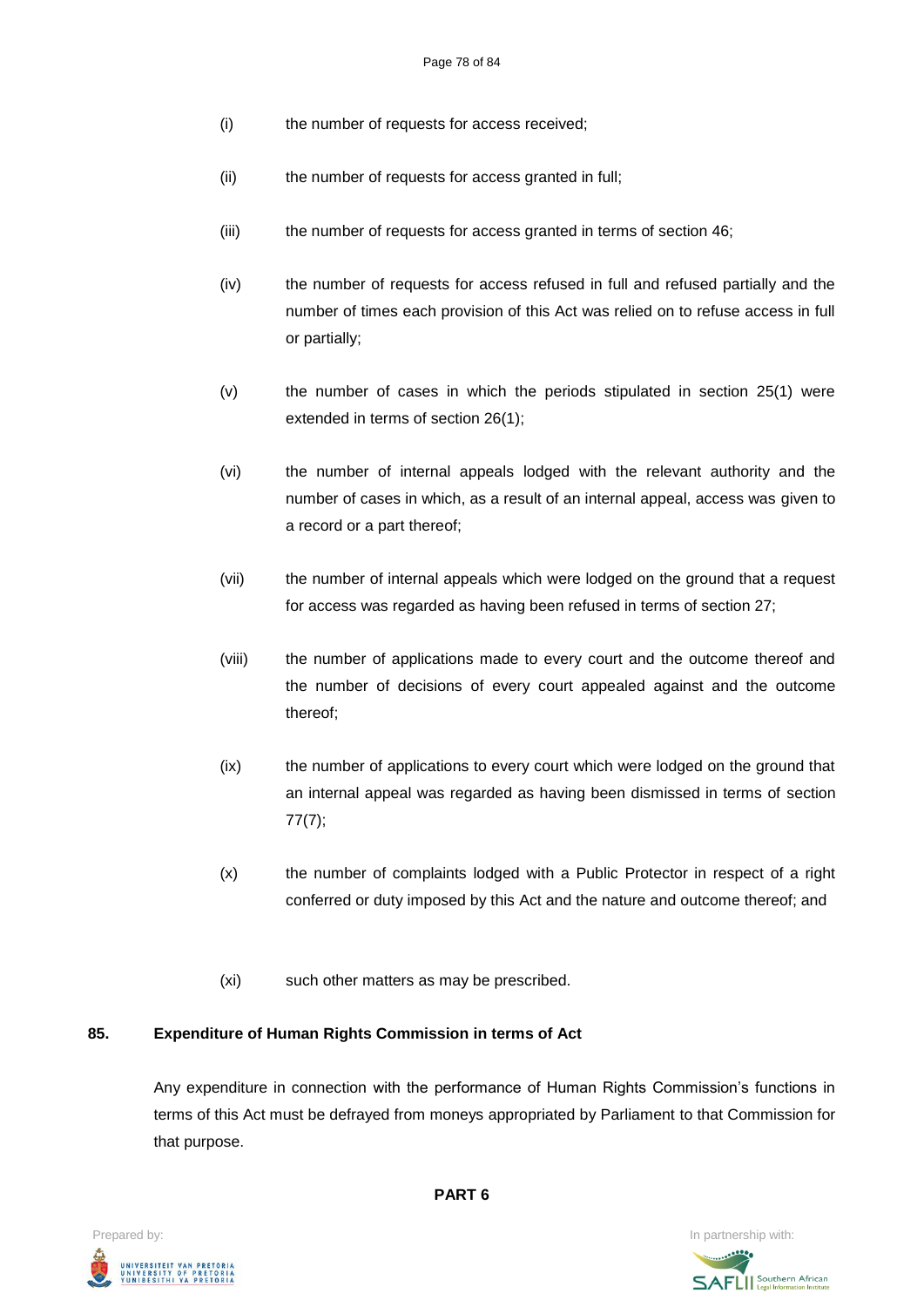### **TRANSITIONAL PROVISIONS**

# **86. Application of other legislation providing for access**

- (1) The Minister must, within 12 months after the commencement of section 6, introduce a Bill in Parliament proposing the amendment of –
	- (a) Part 1 of the Schedule to include the provisions of legislation which provide for or promote access to a record of a public body; and
	- (b) Part 2 of the Schedule to include the provisions of legislation which provide for or promote access to a record of a private body.
- (2) Until the amendment of this Act contemplated in subsection (1) takes effect, any other legislation not referred to in the Schedule which provides for access to a record of a public body or a private body in a manner which, including, but not limited to, the payment of fees, is not materially more onerous than the manner in which access may be obtained in terms of Part 2 or 3 or this Act, respectively, access may be given in terms of that legislation.

# **87. Extended periods for dealing with requests during first two years**

- $(1)$  For
	- (a) 12 months form the date that Part 2 takes effect in respect of a public body, the reference to–
		- (i) 30 days in section 25(1) and any other reference to that period in other provisions of this Act;
		- (ii) 30 days in section 49(1) and any other reference to that period in other provisions of this Act,

must be construed as a reference to 90 days in respect of the public body; and

- (b) 12 months following the 12 months referred to in paragraph (a), the reference to-
	- (i) 30 days in section 25(1) and any other reference to that period in other provisions of this Act;
	- (ii) 30 days in section 49(1) and any other reference to that period in other provisions of this Act,

must be constructed as a reference to 60 days in respect of the public body concerned.



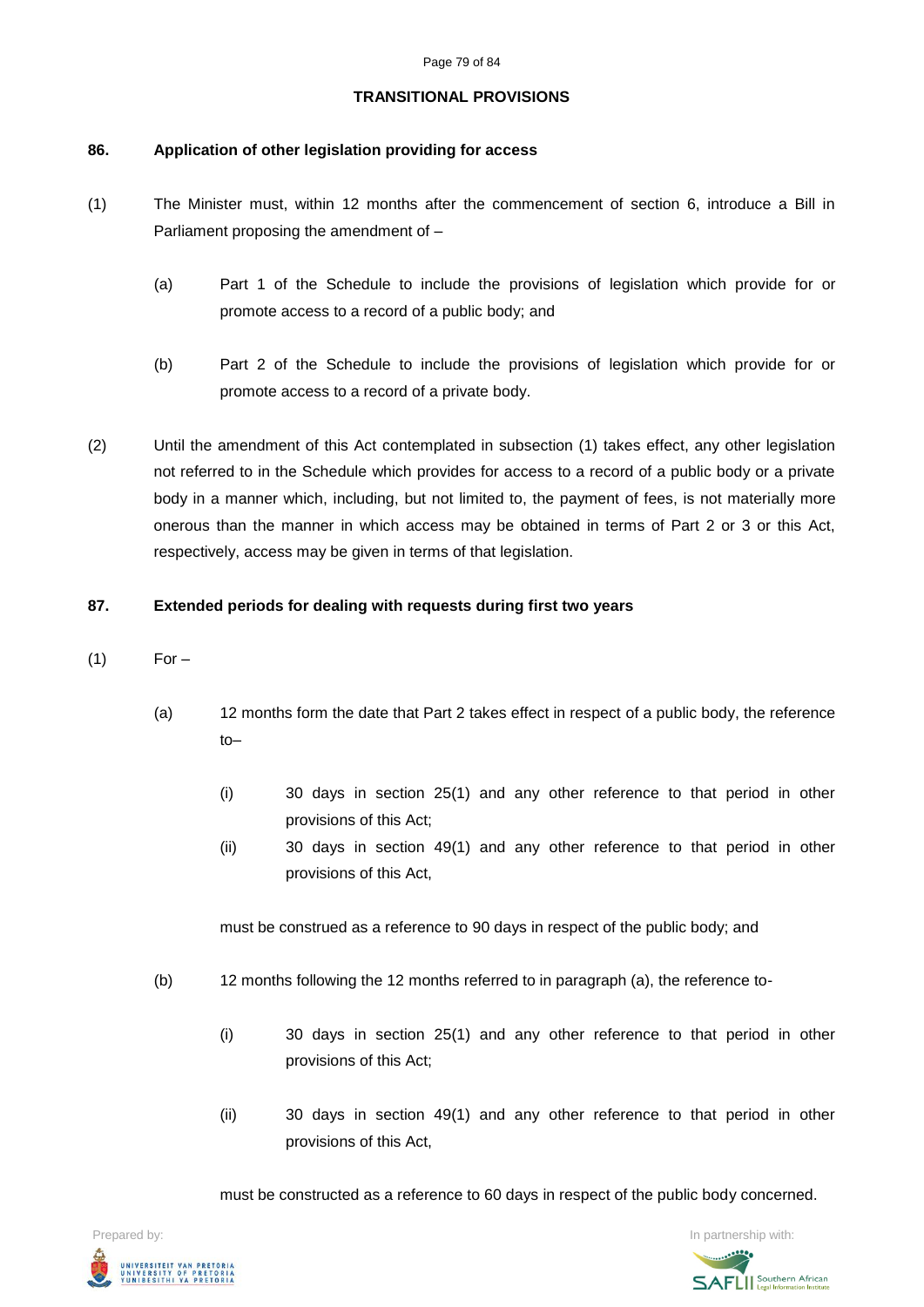- (2) The periods of 90 days and 60 days referred to in subsection (1)*(a)* and *(b),* respectively, may not be extended in terms of section 26.
- (3) Parliament must, after a period of 12 months, but within a period of 18 months, after the commencement of this section, review the operation of this section.

### **88. Correction of personal information**

If no provision for the correction of personal information in a record of a public or private body exists, that public or private body must take reasonable steps to establish adequate and appropriate internal measures providing for such correction until legislation providing for such correction takes effect.

# **PART 7 GENERAL PROVISIONS**

### **89. Liability**

No person is criminally or civilly liable for anything done in good faith in the exercise or performance or purported exercise or performance of any power or duty in terms of this Act or the rules made under section 79.

### *(Section 89 substituted by section 28 of Act 66 of 2008)*

#### **90. Offences**

- (1) A person who with intent to deny a right of access in terms of this Act
	- (a) destroys, damages or alters a record;
	- (b) conceals a record; or
	- (c) falsifies a record or makes a false records,

commits an offence and is liable on conviction to a fine or to imprisonment for a period not exceeding two years.

(2) An information officer who wilfully or in a grossly negligent manner fails to comply with the provisions of section 14 commits an offence and is liable on conviction to a fine, or to imprisonment for a period not exceeding two years.



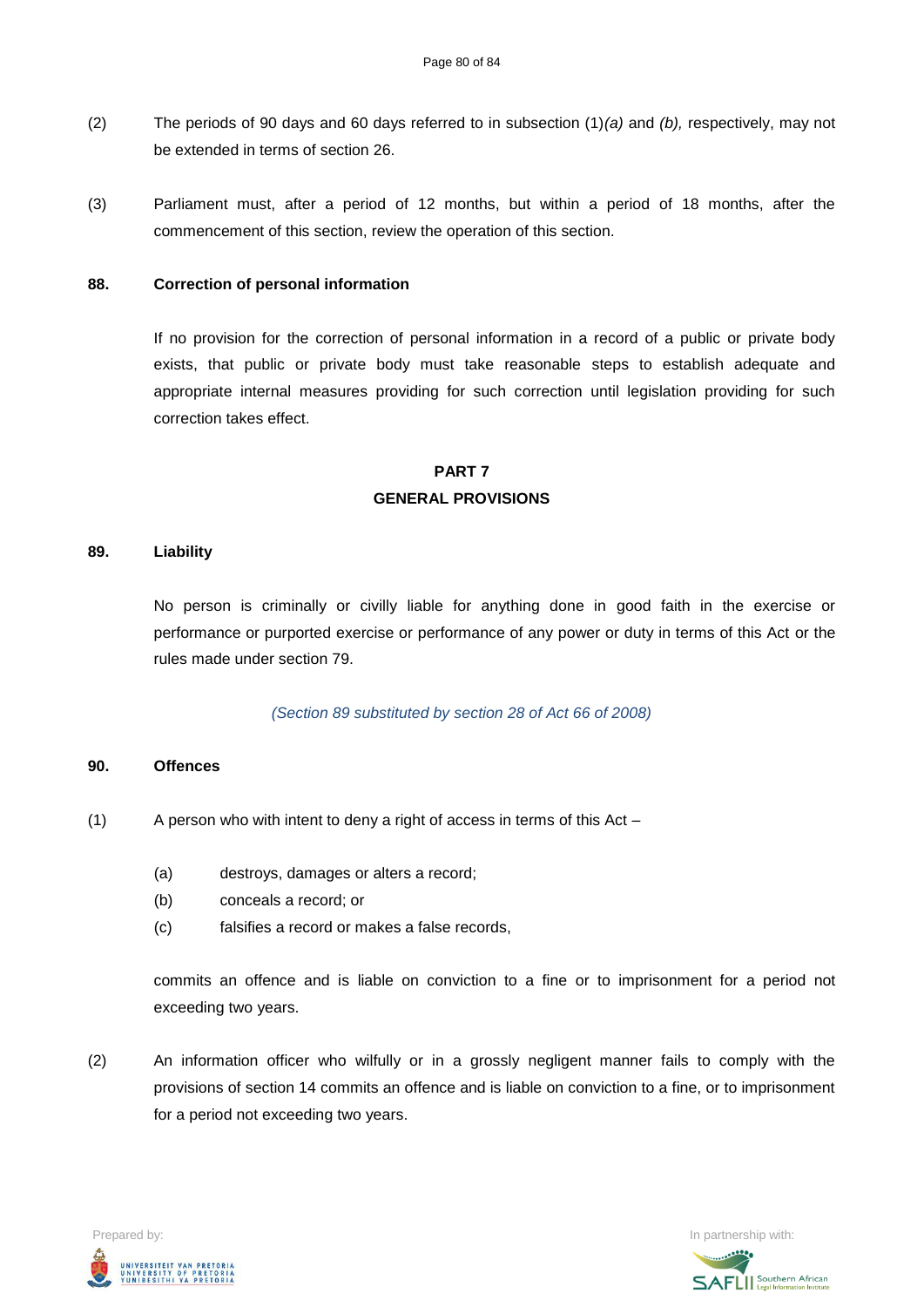(3) A head of a private body who wilfully or in a grossly negligent manner fails to comply with the provisions of section 51 commits an offence and is liable on conviction to a fine, or to imprisonment for a period not exceeding two years.

### *(Section 90 substituted by section 24 of Act 55 of 2003)*

### **91. Amendment of Public Protector Act 23 of 1994**

Section 6 of the Public Protector Act, 1994 (Act No. 23 of 1994), is hereby amended –

- (a) by the substitution in paragraph *(c)* of subsection (4) for the expression "authority." of the expression "authority; and"; and
- (b) by the addition to subsection (4) of the following paragraph:
	- *"(d)* on his or her own initiative, on receipt of a complaint or on request relating to the operation or administration of the Promotion of Access to Information Act, 2000, endeavour, in his or her sole discretion, to resolve any dispute by –
		- (i) mediation, conciliation or negotiation;
		- (ii) advising, where necessary, any complaint regarding appropriate remedies; or
		- (iii) any other means that may be expedient in the circumstances.

### **91A. Designation and training of presiding officers**

- (1) (a) The head of an administrative region defined in section 1 of the Magistrates' Courts Act, 1944 (Act No. 32 of 1944), must, subject to subsection (2), designate in writing any magistrate or additional magistrate as a presiding officer of a Magistrate's Court designated by the Minister in terms of section 1 of this Act.
	- (b) A presiding officer must perform the functions and duties and exercise the powers assigned to or conferred on him or her under this Act or any other law.
- (2) Only a magistrate or additional magistrate who has completed a training course-
	- (a) before the date of commencement of this section; or
	- (b) as contemplated in subsection (5),

and whose name has been included on the list contemplated in subsection (4)(a), may be designated in terms of subsection (1).



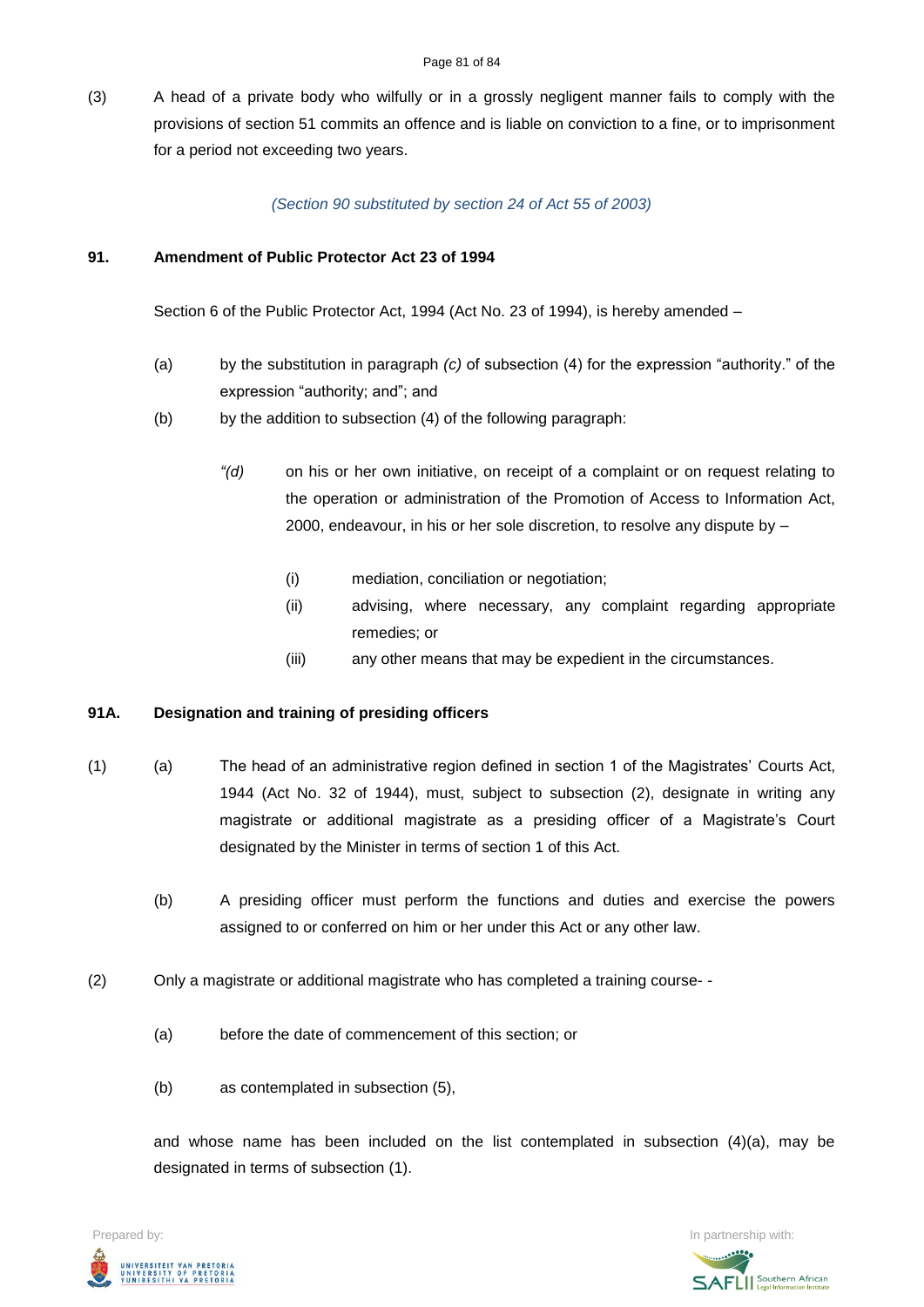- (3) The heads of administrative regions must-
	- (a) take all reasonable steps within available resources to designate at least one presiding officer for each magistrate's court within his or her area of jurisdiction which has been designated by the Minister in terms of section 1; and
	- (b) without delay, inform the Director-General: Justice and Constitutional Development of any magistrate or additional magistrate who has completed a training course as contemplated in subsections (5) and (6) or who has been designated in terms of subsection (1).
- (4) The Director-General: Justice and Constitutional Development must compile and keep a list of every magistrate or additional magistrate who has-
	- (a) completed a training course as contemplated in subsections (5) and (6); or
	- (b) been designated as a presiding officer of a magistrate's court contemplated in subsection  $(1).$
- (5) The Chief Justice must, in consultation with the Judicial Service Commission and the Magistrates Commission, develop the content of training courses with the view to building a dedicated and experienced pool of trained and specialised presiding officers for purposes of presiding in court proceedings as contemplated in this Act.
- (6) The Chief Justice must, in consultation with the Judicial Service Commission, the Magistrates Commission and the Minister, implement the training courses referred to in subsection (5).
- (7) The Minister must table a report in Parliament, as prescribed, relating to the content and implementation of the training courses referred to in subsections (5) and (6).

*(Section 91A inserted by section 2 of Act 54 of 2002)*

### **92. Regulations**

- (1) The Minister may, by notice in the *Gazette,* make regulations regarding
	- (a) any matter which is required or permitted by this Act to be prescribed;
	- (b) any matter relating to the fees contemplated in sections 22 and 54;
	- (c) any notice required by this Act;
	- (d) uniform criteria to be applied by the information officer of a public body when deciding which categories of records are to be made available in terms of section 15; and
	- (e) any administrative or procedural matter necessary to give effect to the provisions of this Act.



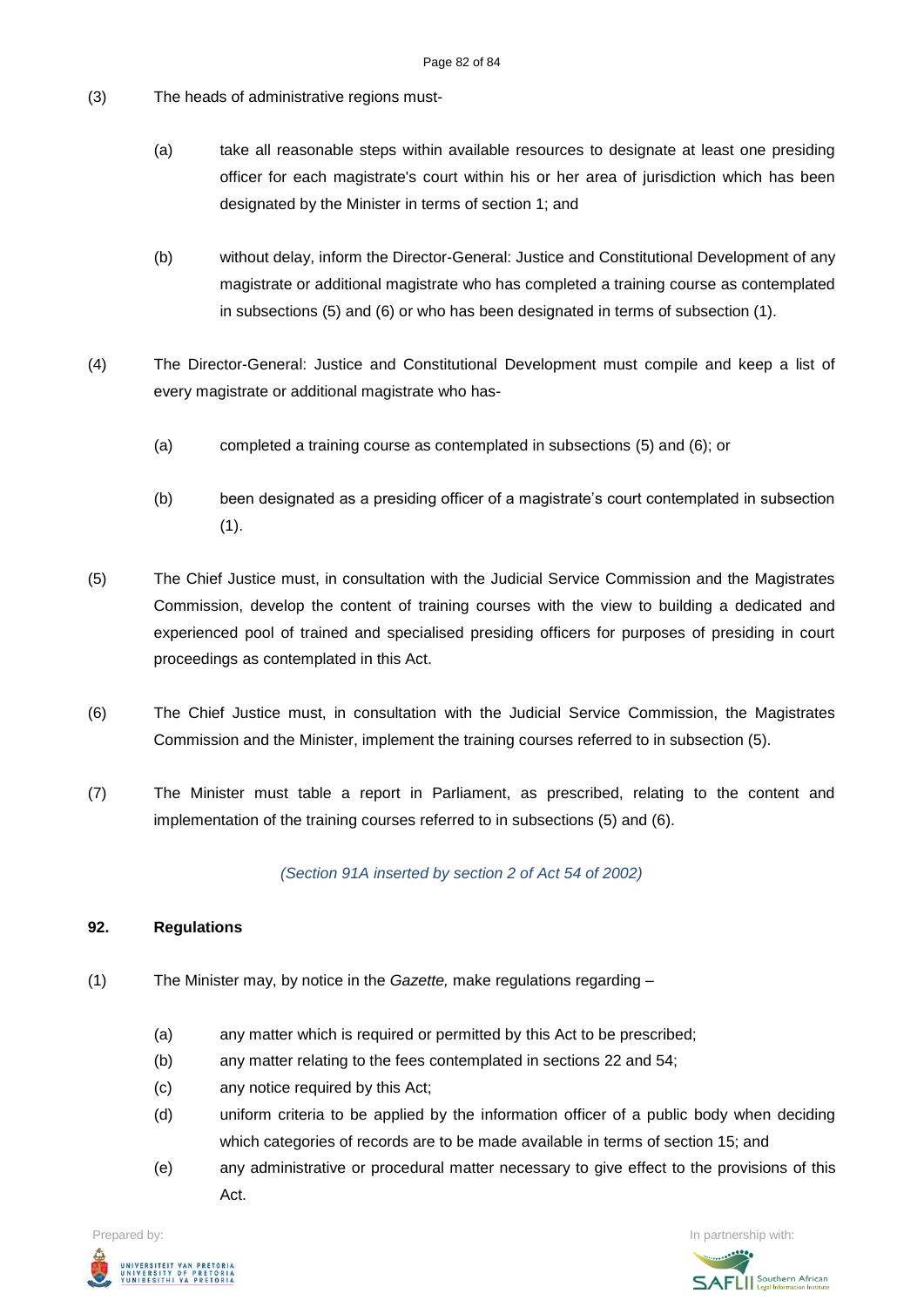- (2) Any regulation in terms of subsection (1) must, before publication in the *Gazette*, be submitted to Parliament.
- (3) Any regulation in terms of subsection (1) which
	- (a) relates to fees; or
	- (b) may result in financial expenditure for the State,

must be made by the Minister acting in the consultation with the Minster of Finance.

(4) Any regulation in terms of subsection (1) may provide that any person who contravenes a provision thereof or fails to comply therewith is guilty of an offence and on conviction liable to a fine or to imprisonment for a period not exceeding two years.

*(Section 92(4) inserted by section 25 of Act 55 of 2003)*

### **93. Short title and commencement**

- (1) This Act is the Promotion of Access to Information Act, 2000, and takes effect on a date determined by the President by proclamation in the *Gazette.*
- (2) Different dates may be so determined in respect of
	- (a) different provisions of this Act;
	- (b) different categories of public bodies, including, but not limited to, different public bodies contemplated in –
		- (i) paragraph *(a);*
		- (ii) paragraph *(b)*(i); and
		- (iii) paragraph *(b)*(ii),

of the definition of "public body" in section 1; and

(c) different categories of private bodies.

### **SCHEDULE**

**Part 1**

*(Section 6(a))*

| Number and year of law | <b>Short title</b> | Section |                      |
|------------------------|--------------------|---------|----------------------|
| Prepared by:           |                    |         | In partnership with: |